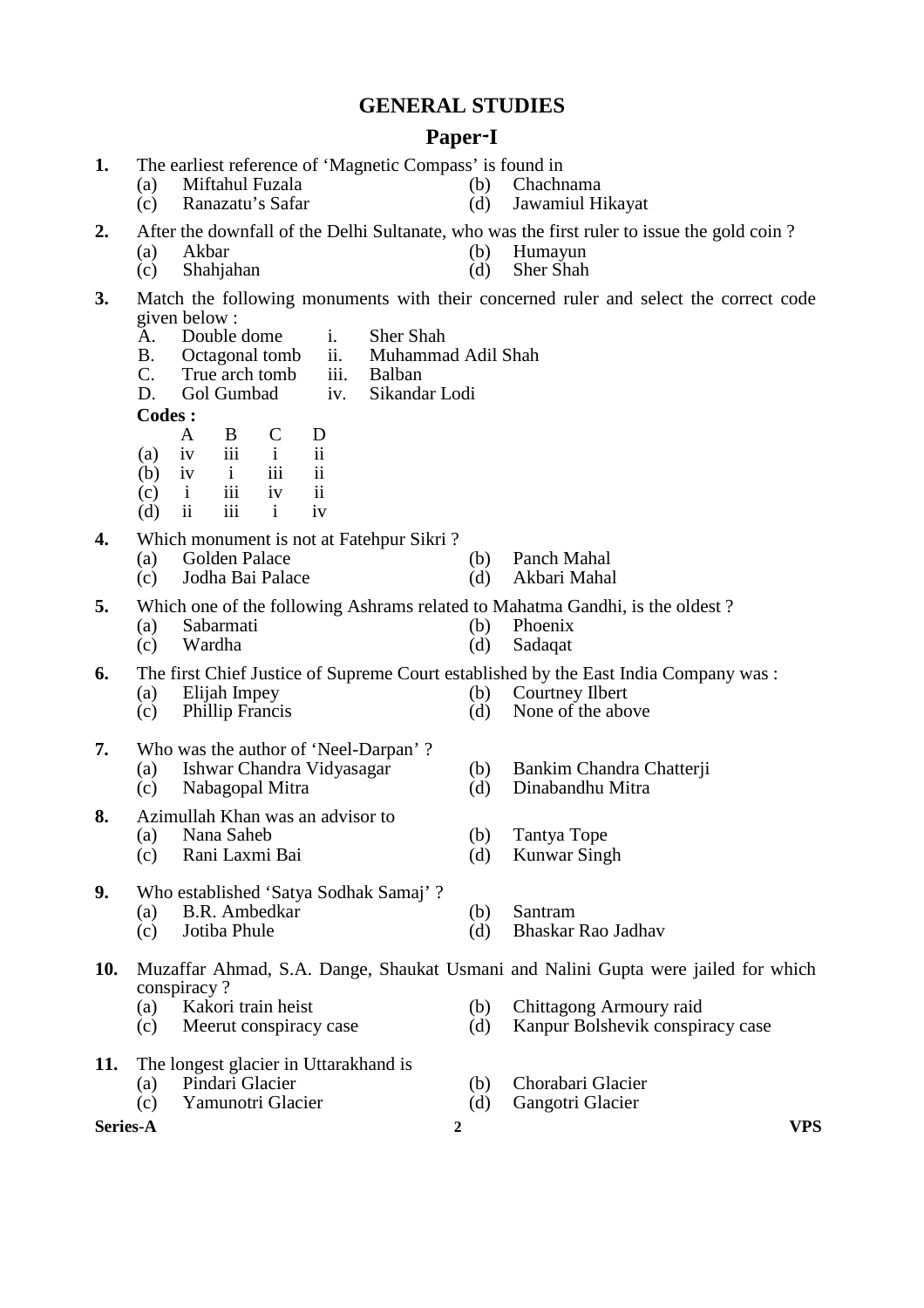# सामान्य अध्ययन

# ¯ÖÏ¿®Ö¯Ö¡Ö-**I**

| 1.  | 'चुंबकीय दिशासूचक' यंत्र का सर्वप्रथम संदर्भ मिलता है                                                                                                                                                                                                                                                                   |                                |
|-----|-------------------------------------------------------------------------------------------------------------------------------------------------------------------------------------------------------------------------------------------------------------------------------------------------------------------------|--------------------------------|
|     | मिफ़ताहुल फुज़ला में<br>(b)<br>(a)                                                                                                                                                                                                                                                                                      | छछनामा मे                      |
|     | रंजतुस-सफा में<br>(d)<br>(c)                                                                                                                                                                                                                                                                                            | जवामिउल् हिकायात में           |
| 2.  | दिल्ली सल्तनत के पराभव के उपरांत किस शासक द्वारा स्वर्ण मुद्रा का सर्वप्रथम प्रचलन किया गया ?                                                                                                                                                                                                                           |                                |
|     | (b)<br>(a)<br>अकबर                                                                                                                                                                                                                                                                                                      | हुमायूँ                        |
|     | शाहजहाँ<br>(d)<br>(c)                                                                                                                                                                                                                                                                                                   | शेरशाह                         |
| 3.  | निम्नलिखित स्मारकों को उनसे संबंधित शासक से सुमेलित करके नीचे दिये गए कूटों से सही उत्तर का चयन कीजिए                                                                                                                                                                                                                   |                                |
|     |                                                                                                                                                                                                                                                                                                                         |                                |
|     | A. दोहरा गुंबद<br>शेरशाह<br>i.                                                                                                                                                                                                                                                                                          |                                |
|     | B. अष्टभुजीय मकबरा<br>ii. मुहम्मद आदिल शाह                                                                                                                                                                                                                                                                              |                                |
|     | C. सत्य मेहराबीय मकबरा<br>iii. बलबन                                                                                                                                                                                                                                                                                     |                                |
|     | iv. सिकंदर लोदी<br>D. गोल गुंबद                                                                                                                                                                                                                                                                                         |                                |
|     | कूट :                                                                                                                                                                                                                                                                                                                   |                                |
|     | $\begin{array}{ccccccccc} \sim & {\bf A} & {\bf B} & {\bf C} & {\bf D} \\ ({\bf a}) & {\bf iv} & {\bf iii} & {\bf i} & {\bf ii} \\ ({\bf b}) & {\bf iv} & {\bf i} & {\bf iii} & {\bf ii} \\ ({\bf c}) & {\bf i} & {\bf iii} & {\bf iv} & {\bf ii} \\ ({\bf d}) & {\bf ii} & {\bf iii} & {\bf i} & {\bf iv} \end{array}$ |                                |
|     |                                                                                                                                                                                                                                                                                                                         |                                |
|     |                                                                                                                                                                                                                                                                                                                         |                                |
|     |                                                                                                                                                                                                                                                                                                                         |                                |
| 4.  | कौन सा स्मारक फतेहपुर सीकरी में नहीं है ?                                                                                                                                                                                                                                                                               |                                |
|     | स्वर्ण महल<br>(a)<br>(b)                                                                                                                                                                                                                                                                                                | पाँच महल                       |
|     | जोधा बाई का महल<br>(d)<br>(c)                                                                                                                                                                                                                                                                                           | अकबरी महल                      |
| 5.  | महात्मा गांधी से सम्बद्ध निम्नलिखित आश्रमों में कौन सबसे पुराना है ?                                                                                                                                                                                                                                                    |                                |
|     | साबरमती<br>(b)<br>(a)                                                                                                                                                                                                                                                                                                   | फीनीक्स                        |
|     | वधो<br>(d)<br>(c)                                                                                                                                                                                                                                                                                                       | सदाकत                          |
| 6.  | ईस्ट इण्डिया कम्पनी द्वारा स्थापित उच्चतम न्यायालय के प्रथम मुख्य न्यायाधीश थे :                                                                                                                                                                                                                                        |                                |
|     | एलिजाह इम्पे<br>(b)<br>(a)                                                                                                                                                                                                                                                                                              | कोर्टनी इल्बर्ट                |
|     | फिलिप फ्रांसिस<br>(d)<br>(c)                                                                                                                                                                                                                                                                                            | उपर्युक्त में से कोई भी नहीं   |
| 7.  | 'नील दर्पण' के लेखक कौन थे ?                                                                                                                                                                                                                                                                                            |                                |
|     | (a) ईश्वर चंद्र विद्यासागर                                                                                                                                                                                                                                                                                              | (b) बंकिम चंद्र चटर्जी         |
|     | नबगोपाल मित्रा<br>(c)<br>(d)                                                                                                                                                                                                                                                                                            | दीनबन्धु मित्रा                |
| 8.  | अजीमुल्ला खाँ सलाहकार थे                                                                                                                                                                                                                                                                                                |                                |
|     | नाना साहब के<br>(a)<br>(b)                                                                                                                                                                                                                                                                                              | तात्यां टोपे के                |
|     | रानी लक्ष्मी बाई के<br>(d)<br>(c)                                                                                                                                                                                                                                                                                       | कुँवर सिंह के                  |
| 9.  | 'सत्य शोधक समाज' की स्थापना किसने की थी ?                                                                                                                                                                                                                                                                               |                                |
|     | बी.आर. अम्बेडकर<br>(a)<br>(b)                                                                                                                                                                                                                                                                                           | संतराम                         |
|     | जोतिबा फुले<br>(d)<br>(c)                                                                                                                                                                                                                                                                                               | भास्कर राव जाधव                |
| 10. | मुजफ्फर अहमद, एस.ए. डांगे, शौकत उस्मानी तथा नलिनी गुप्ता किस षड्यंत्र के लिए कैद किए गए थे ?                                                                                                                                                                                                                            |                                |
|     | काकोरी रेल डकैती<br>(b)<br>(a)                                                                                                                                                                                                                                                                                          | चटगाँव शस्त्रागार पर छापा      |
|     | मेरठ षड्यंत्र काण्ड<br>(c)<br>(d)                                                                                                                                                                                                                                                                                       | कानपुर बोलशेविक षड्यंत्र काण्ड |
| 11. | उत्तराखण्ड में सबसे लम्बा हिमनद है                                                                                                                                                                                                                                                                                      |                                |
|     | पिण्डारी हिमनद<br>(a)<br>(b)                                                                                                                                                                                                                                                                                            | चोराबाड़ी (चोराबारी) हिमनद     |

**VPS 3 Series-A**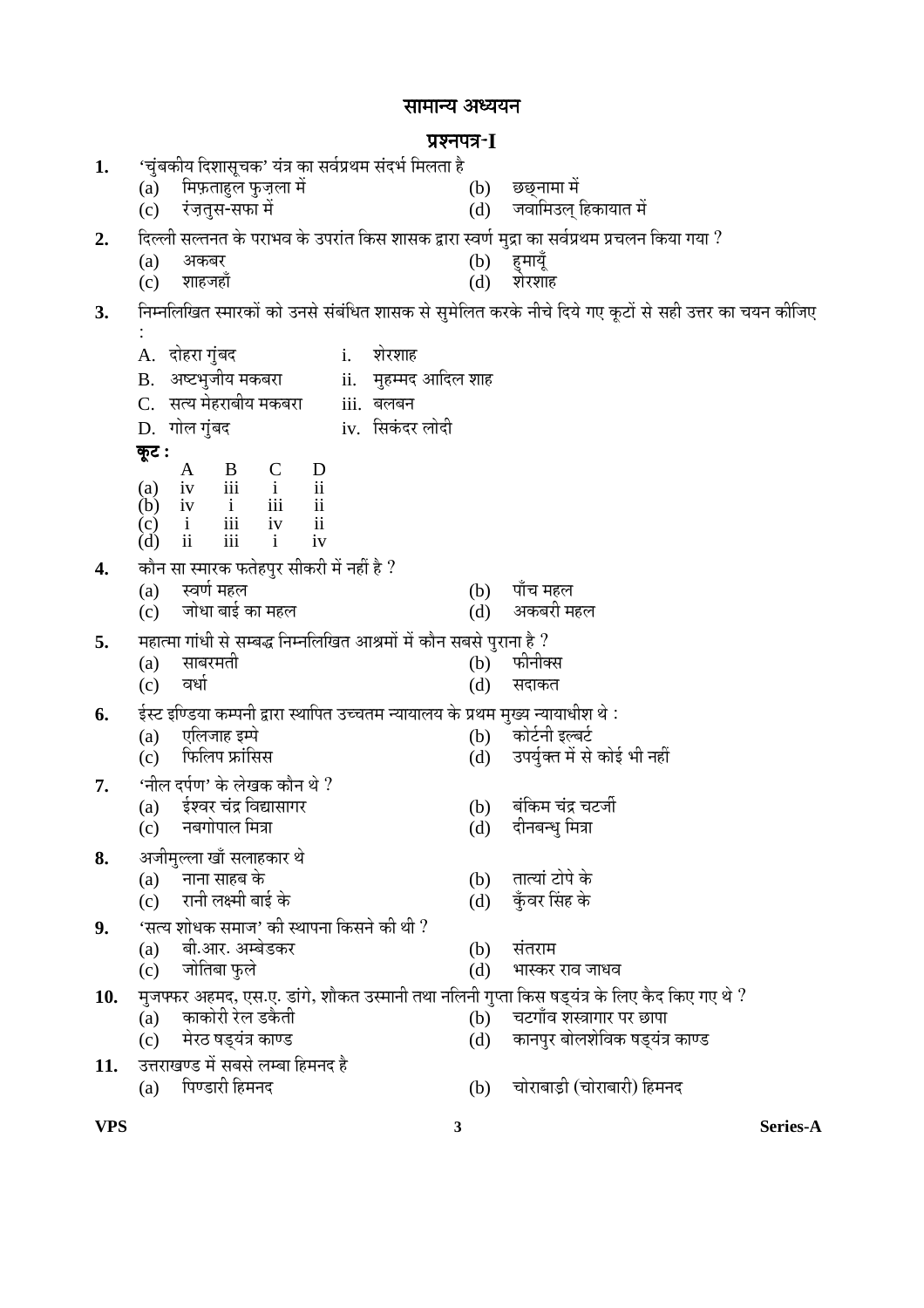|     | (c)               | यमुनोत्री हिमनद                                                              | (d)          | गंगोत्री हिमनद                                                                         |
|-----|-------------------|------------------------------------------------------------------------------|--------------|----------------------------------------------------------------------------------------|
| 12. |                   | population growth-rate?                                                      |              | According to 2011 Census, which of the following districts of Uttarakhand had negative |
|     | (a)               | Pithoragarh                                                                  | (b)          | Almora                                                                                 |
|     | (c)               | Rudraprayag                                                                  | (d)          | Uttarkashi                                                                             |
| 13. |                   | Which are called 'Duns' in Uttarakhand ?                                     |              |                                                                                        |
|     | (a)               | Structural valleys                                                           | (b)          | River valleys                                                                          |
|     | (c)               | Alpine grasslands                                                            | (d)          | Narrow valleys                                                                         |
| 14. |                   | In which of the following rivers' confluence is Gobindghat located?          |              |                                                                                        |
|     | (a)               | Alaknanda and Bhagirathi                                                     |              |                                                                                        |
|     | (b)<br>(c)        | Alaknanda and Khirongad<br>Alaknanda and Laxman Ganga (Bhyundar Gad)         |              |                                                                                        |
|     | (d)               | Alaknanda and Dhauli Ganga                                                   |              |                                                                                        |
| 15. |                   | Which of the following is a biosphere reserve in Uttarakhand?                |              |                                                                                        |
|     | (a)               | Gobind                                                                       | (b)          | Corbett                                                                                |
|     | (c)               | Rajaji                                                                       | (d)          | Nanda Devi                                                                             |
| 16. |                   | Which one is the most extensive part of the oceanic floor?                   |              |                                                                                        |
|     | (a)               | Ocean Deeps                                                                  | (b)          | <b>Continental Slope</b>                                                               |
|     | (c)               | <b>Continental Shelves</b>                                                   | (d)          | Deep Sea Plains                                                                        |
| 17. |                   | Grenada is located in                                                        |              |                                                                                        |
|     | (a)               | Pacific Ocean                                                                | (b)          | <b>Indian Ocean</b>                                                                    |
|     | (c)               | Caribbean Sea                                                                | (d)          | Mediterranean Sea                                                                      |
| 18. |                   |                                                                              |              | A telegram was sent from Greenwich at 12.00 Noon. The time for transmission was        |
|     |                   | 12 minutes. It reached a town at 6.00 p.m. The longitude of the town will be |              |                                                                                        |
|     | (a)               | $97^\circ$ E                                                                 | (b)          | $87^\circ$ E                                                                           |
|     | (c)               | 87° W                                                                        | (d)          | 97° W                                                                                  |
| 19. |                   | Which one of the following is not a member of 'BRICS'?                       |              |                                                                                        |
|     | $\left( a\right)$ | India                                                                        | (b)          | China                                                                                  |
|     | (c)               | Saudi Arabia                                                                 | (d)          | <b>Brazil</b>                                                                          |
| 20. |                   | Which one of the following is not associated to the 'group'?                 |              |                                                                                        |
|     | (a)               | Gneiss                                                                       | (b)          | Sandstone                                                                              |
|     | (c)               | Limestone                                                                    | (d)          | Shale                                                                                  |
| 21. |                   | The state having highest literacy rate as per 2011 Census is                 |              |                                                                                        |
|     | (a)               | <b>Uttar Pradesh</b>                                                         | (b)          | Manipur                                                                                |
|     | (c)               | Rajasthan                                                                    | (d)          | Mizoram                                                                                |
| 22. |                   | Which of the following is not properly matched?                              |              |                                                                                        |
|     |                   | <b>Biosphere Reserves</b>                                                    | <b>State</b> |                                                                                        |
|     | (a)               | Odisha<br>Similipal                                                          |              |                                                                                        |
|     | (b)               | Nokrek<br>Meghalaya                                                          |              |                                                                                        |
|     | (c)               | Agasthyamalai<br>Kerala                                                      |              |                                                                                        |

**Series-A 4 VPS**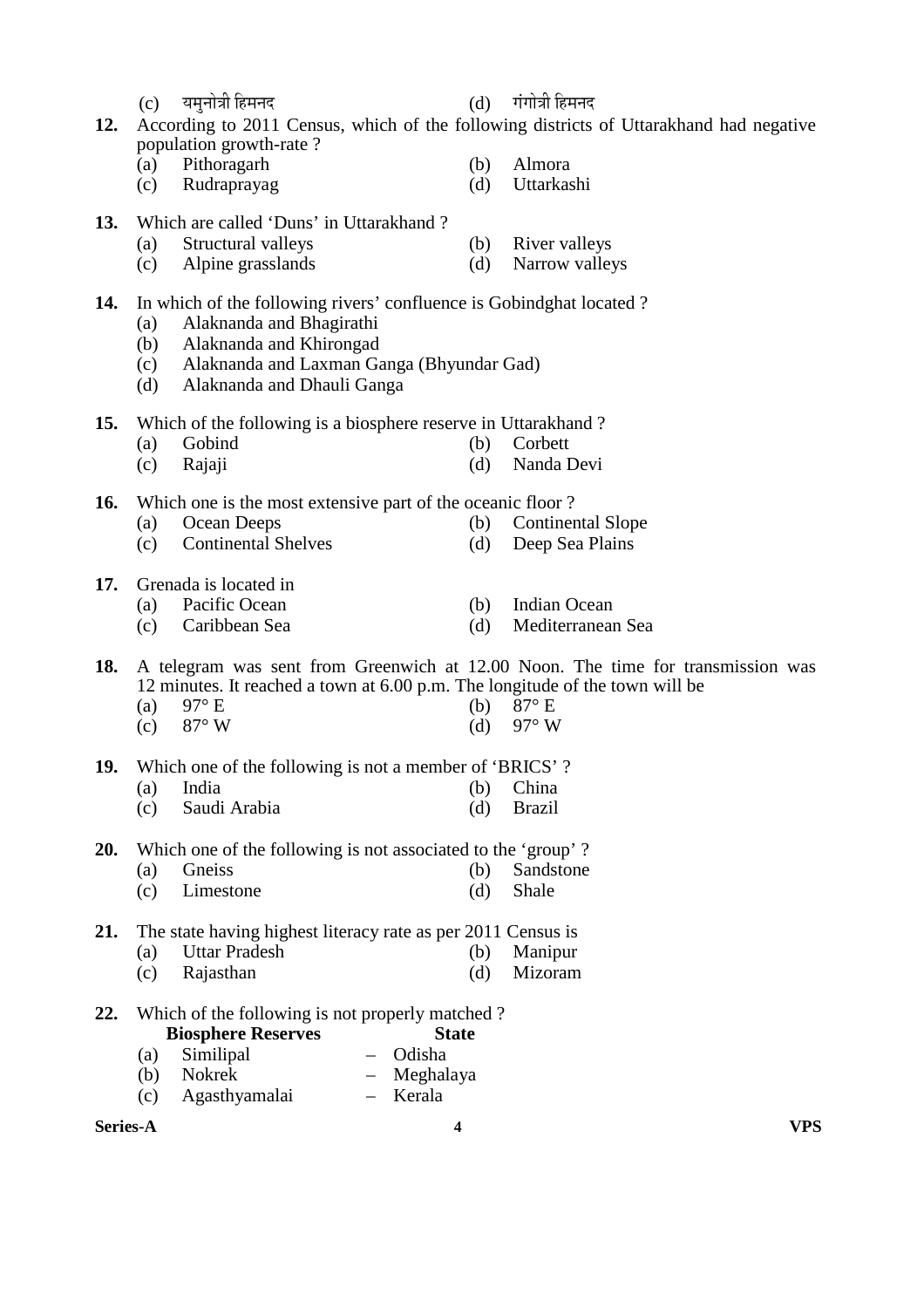| 12. | (d)<br>है ?       | Kanchenjunga<br>- Himachal Pradesh                                                                               |            | वर्ष 2011 की जनगणना के अनुसार उत्तराखण्ड में निम्नांकित में से किस जनपद में जनसंख्या वृद्धि-दर ऋणात्मक रही |
|-----|-------------------|------------------------------------------------------------------------------------------------------------------|------------|------------------------------------------------------------------------------------------------------------|
|     | (a)<br>(c)        | पिथौरागढ़<br>रुद्रप्रयाग                                                                                         | (b)<br>(d) | अल्मोड़ा<br>उत्तरकाशी                                                                                      |
| 13. | (a)<br>(c)        | उत्तराखण्ड में 'दून' किसे कहा जाता है ?<br>संरचनात्मक घाटियों को<br>अल्पाइन घास के मैदानों को                    | (b)<br>(d) | नदी-घाटियों को<br>सँकरी घाटियों को                                                                         |
| 14. | (a)<br>(c)        | गोविन्दघाट किन नदियों के संगम पर स्थित है ?<br>अलकनन्दा एवम् भागीरथी<br>अलकनन्दा एवम् लक्ष्मणगंगा (भ्यूंडार गाड) | (b)<br>(d) | अलकनन्दा एवम् खिरोंगाड<br>अलकनन्दा एवम् धौली गंगा                                                          |
| 15. | (a)<br>(c)        | निम्न में से कौन सा उत्तराखण्ड का एक जैव आरक्षी क्षेत्र है ?<br>गोविन्द<br>राजाजी                                | (b)<br>(d) | कार्बेट<br>नन्दा देवी                                                                                      |
| 16. | (a)<br>(c)        | महासागरीय नितल का सबसे विस्तृत भाग कौन सा है ?<br>महासागरीय गर्त<br>महासागरीय मग्न तट                            | (b)<br>(d) | महासागरीय ढाल<br>गहरे सागरीय मैदान                                                                         |
| 17. | (a)<br>(c)        | ग्रेनाडा अवस्थित है<br>प्रशान्त महासागर में<br>कैरीबियन सागर में                                                 | (d)        | (b) हिन्द महासागर में<br>भूमध्यसागर में                                                                    |
| 18. |                   | में 6.00 बजे सायं को पहुँचा । नगर का देशान्तर होगा                                                               |            | ग्रीनविच से दोपहर 12.00 बजे एक तार भेजा गया । तार संप्रेषित करने में 12 मिनट का समय लगा । वह एक नगर        |
|     | (a)<br>(c)        | $97^\circ$ पू.<br>$87^\circ$ प.                                                                                  | (b)<br>(d) | $87^\circ$ पू.<br>$97^\circ$ प.                                                                            |
| 19. | $\left( a\right)$ | निम्नलिखित में कौन 'ब्रिक्स' (BRICS) का सदस्य नहीं है ?<br>भारत                                                  | (b)        | चीन                                                                                                        |
|     | (c)               | सऊदी अरब                                                                                                         | (d)        | ब्राजील                                                                                                    |
| 20. | (a)               | निम्नलिखित में से कौन 'समूह' से सम्बन्धित नहीं है ?<br>नीस                                                       | (b)        | बालुका पत्थर                                                                                               |
| 21. | (c)               | चूना पत्थर<br>वर्ष 2011 की जनगणना के अनुसार सर्वाधिक साक्षरता दर वाला राज्य है                                   | (d)        | शेल                                                                                                        |
|     | (a)<br>(c)        | उत्तर प्रदेश<br>राजस्थान                                                                                         | (b)<br>(d) | मणिपुर<br>मिजोरम                                                                                           |
| 22. |                   | निम्नलिखित में से कौन सुमेलित नहीं है ?                                                                          |            |                                                                                                            |
|     | (a)               | जैवमण्डल आरक्षी क्षेत्र<br>राज्य<br>सिमिलिपाल<br>– ओडिशा                                                         |            |                                                                                                            |
|     | (b)<br>(c)        | नोकरेक<br>– मेघालय<br>अगस्त्यमलाई<br>केरल                                                                        |            |                                                                                                            |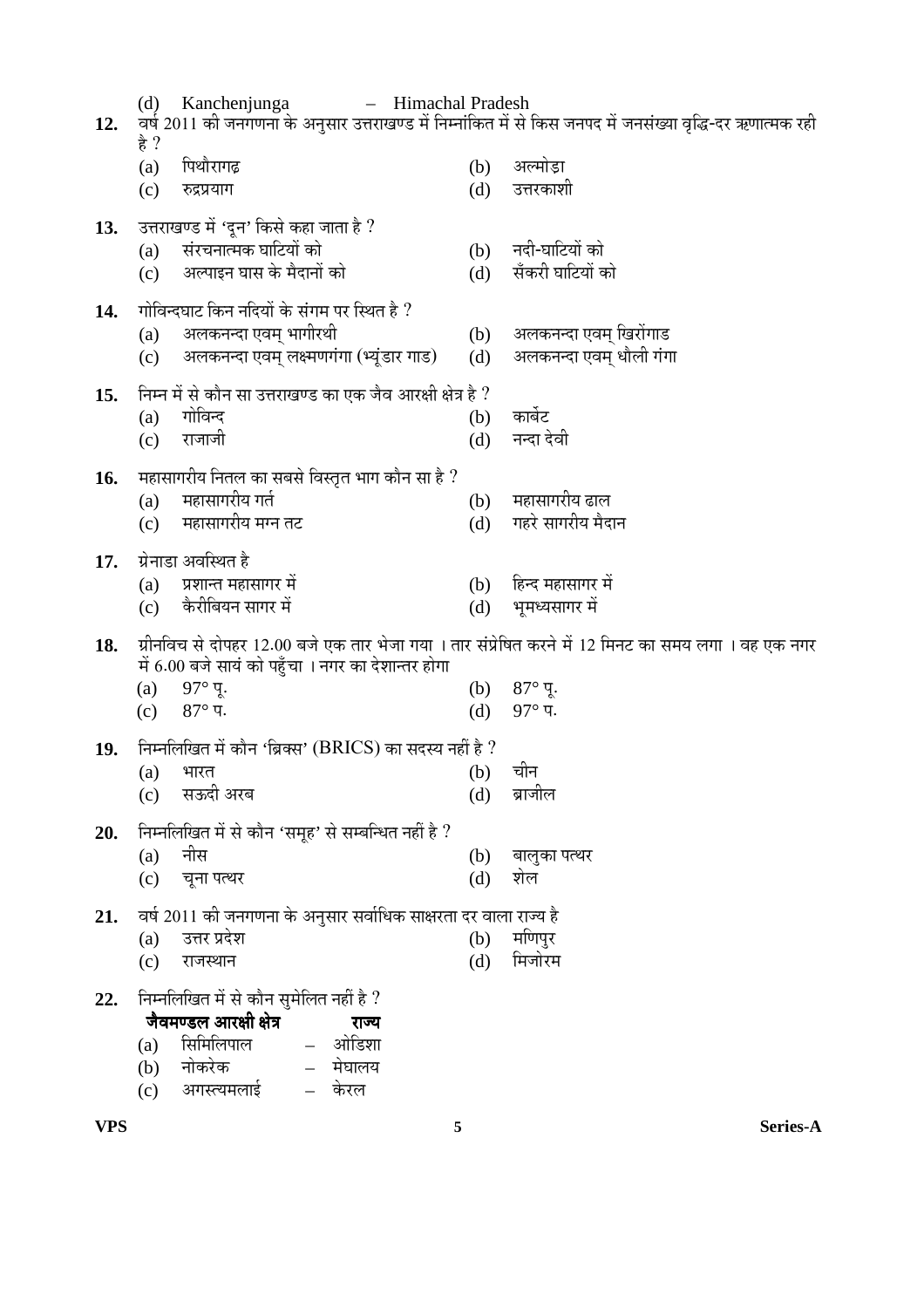- (d) कंचनजंगा – हिमाचल प्रदेश
- **23.** Match List-I with List-II and select the correct answer by using the code given below :<br>List-II (Industry) List-II (Location) **List-II (Location)**<br>**i.** Kota
- A. Fertilizer i.<br>B. Glass ii. B. Glass ii. Udaipur<br>C. Cement iii. Jaipur C. Cement iii.<br>D. Synthetic silk iv. iv. Sriganganagar **Codes :**  A B C D (a) iv iii ii i (b) i iv iii ii (c) ii i iv iii
- $(d)$  iii ii i iv

**24.** Which one of the following rivers is associated with Sardar Sarovar Project ?<br>(a) Narmada (b) Tapper (b)

- 
- (a) Narmada (b) Tapti (Tapi)<br>
(c) Godawari (d) Cauvery (Ka Cauvery (Kaveri)
- **25.** On the outline map of India (a), (b), (c) and (d) depict the location of four coal fields. Which one is not correctly shown on the map ?



| (a) Satpura | (b) Son valley |
|-------------|----------------|
| (c) Korba   | (d) Karnpura   |

- **26.** Which one of the following groups is the correct sequence of mountain peaks from east to west?
	- (a) Everest, Kanchenjunga, Annapurna, Dhaulagiri
	- (b) Kanchenjunga, Everest, Annapurna, Dhaulagiri
	- (c) Kanchenjunga, Dhaulagiri, Annapurna, Everest
	- (d) Everest, Kanchenjunga, Dhaulagiri, Annapurna

**Series-A 6 VPS**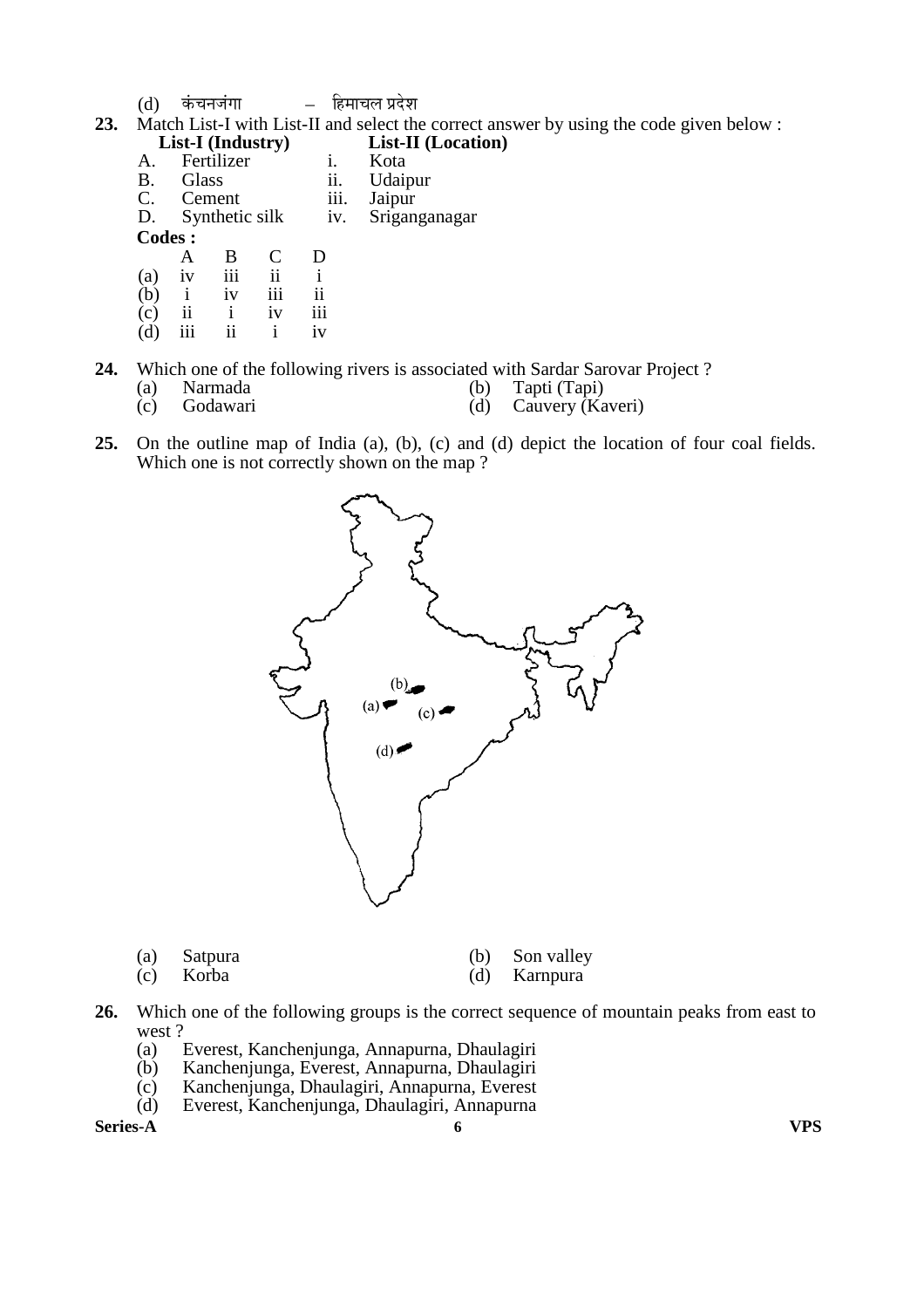23. सूची-I को सूची-II से सुमेलित कीजिए और नीचे दिये गये कूट का उपयोग करते हुए सही उत्तर का चयन कीजिए :

| सूची-I (उद्योग) |     |                           | सूची-II (अवस्थिति) |                                        |  |
|-----------------|-----|---------------------------|--------------------|----------------------------------------|--|
|                 |     | i.                        |                    |                                        |  |
|                 |     | ii.                       |                    |                                        |  |
|                 |     |                           |                    |                                        |  |
|                 |     |                           |                    | श्रीगंगानगर                            |  |
| कूट :           |     |                           |                    |                                        |  |
| A               | B   | C                         | D                  |                                        |  |
| iv              | iii | ii                        | i                  |                                        |  |
| $\mathbf{i}$    | iv  | iii                       | ii                 |                                        |  |
| ii              | i   | iv                        | iii                |                                        |  |
|                 | ii  | i                         | iv                 |                                        |  |
|                 |     | उर्वरक<br>काँच<br>सीमेन्ट | कृत्रिम रेशम       | कोटा<br>उदयपुर<br>जयपुर<br>iii.<br>iv. |  |

24. Fiम्नलिखित में से कौनसी नदी सरदार सरोवर परियोजना से सम्बन्धित है ?

- (a) नर्मदा (b) ताप्ती (तापी)<br>(c) गोदावरी (d) कावेरी
- $25.$  भारत के रेखा मानचित्र पर (a) (b) (c) और (d) चार कोयला क्षेत्रों को प्रदर्शित किया गया है । इनमें से किस एक



- 
- (c) कोरबा (d) कर्णपुरा
- $26.$  निम्नलिखित समूहों में कौन सा पूर्व से पश्चिम की ओर पर्वत शिखरों का सही क्रम है ?
	- $(a)$  एवरेस्ट, कंचनजंगा, अन्नपूर्णा, धौलागिरि
	- $\mathrm{(b)}$  कंचनजंगा, एवरेस्ट, अन्नपूर्णा, धौलागिरि
	- $\tilde{f}(\vec{c})$  कंचनजंगा, धौलागिरि, अन्नपूर्णा, एवरेस्ट
	- (d) एवरेस्ट, कंचनजंगा, धौलागिरि, अन्नपूर्णा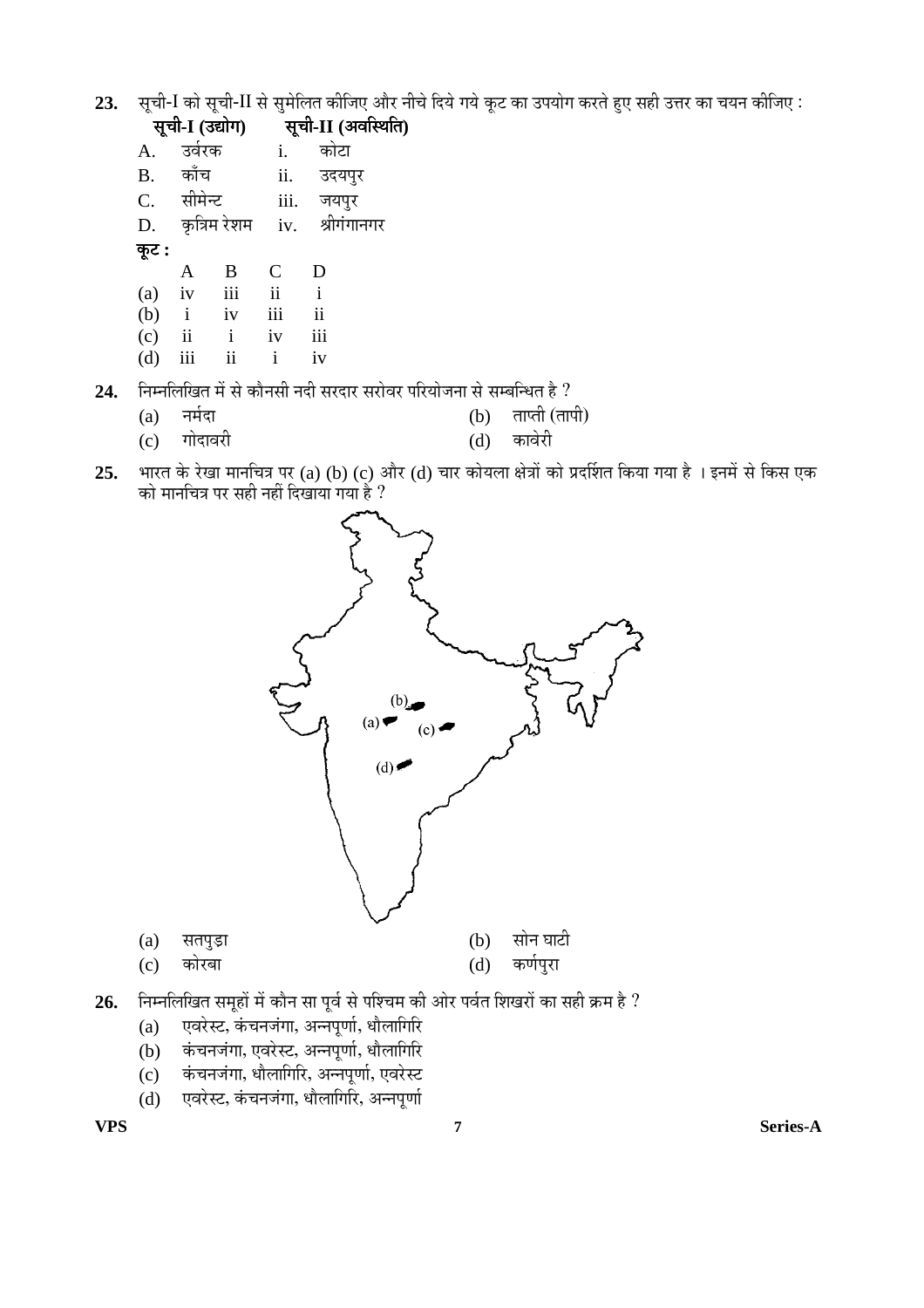- **27.** Which one of the following is the correct sequence of the States of India in descending order of their area ?
	- (a) Uttarakhand, Chhattisgarh, Jharkhand, Himachal Pradesh
	- (b) Jharkhand, Uttarakhand, Himachal Pradesh, Chhattisgarh
	- (c) Chattisgarh, Jharkhand, Himachal Pradesh, Uttarakhand
	- Himachal Pradesh, Uttarakhand, Jharkhand, Chhattisgarh
- **28.** Which river among the following does not join the Ganga river from left ?
	- (a) Gomati (b) Ghaghra<br>
	(c) Kosi (d) Son
- (c) Kosi (d) Son
- **29.** Match List-I with List-II and select the correct answer by using the code given below : **List-I (Sea-Port) List-II (State)**
	- A. Alleppey i. Tamil Nadu B. Ennore ii. Odisha B. Ennore ii. Odisha<br>C. Paradip iii. Kerala
	- C. Paradip<br>D. Kakinada
	- iv. Andhra Pradesh

**Codes :** 

- A B C D (a) iii i ii iv
- (b) iv ii i iii
	-
- $\begin{matrix} (c) & \text{ii} & \text{iv} & \text{iii} & \text{i} \\ (d) & \text{i} & \text{iii} & \text{iv} & \text{ii} \end{matrix}$ (d) i iii iv ii
- **30.** Basaltic Lava rocks over Indian Deccan Plateau are formed in the following period :<br>(a) Cretaceous period (b) Pleistocene period
	-
- 
- (a) Cretaceous period (b) Pleistocene period (c) Carboniferrous period (d) Miocene period Carboniferrous period (d) Miocene period
- **31.** Who was the first Indian to join as a member of UN Human Rights Commission, constituted in 1946 ?
	- (a) Smt. Sarojini Naidu (b) Smt. Hansa Mehta
		-
	- (c) Smt. Vijaya Laxmi Pandit (d) None of the above
- **32.** Treaties of 'START-I' and 'START-II' were signed<br>(a) Between USA and USSR (b) Between USA and China
	-
	- (a) Between USA and USSR (b) Between USA and (c) Between USA and China (d) None of the above (c) Between USSR and China  $(d)$ 
		-
		-
- **33.** When did the Protection of Human Rights Act come into force in India ?<br>(a) 1990 (b) 1991
- (a) 1990 (b) 1991
- (c) 1992 (d) 1993
- **34.** Under which agreement International Monetary Fund was established ?
	- (a) Bretton Woods Agreement (b) Bretton Stone Agreement
	- (c) S. Woods Agreement (d) U. Thant Agreement

**35.** When was South Asian Association for Regional Cooperation (SAARC) established ? (a) 1984 (b) 1987

(c) 1985 (d) 1989

**36.** State Legislative Assembly can participate in the election of following :<br>I. President of India II. Vice-President of Ind I. President of India<br>III. Members of Raiva Sabha<br>IV. Members of Legislative Members of Raiya Sabha IV. Members of Legislative Council Select the correct answer :<br>(a)  $\blacksquare$  I II and III (a) I, II and III (b) I, III and IV (c) I and III (d) I. II and IV

- 
- $\overrightarrow{c}$  I and III (d) I, II and IV

**Series-A 8 VPS**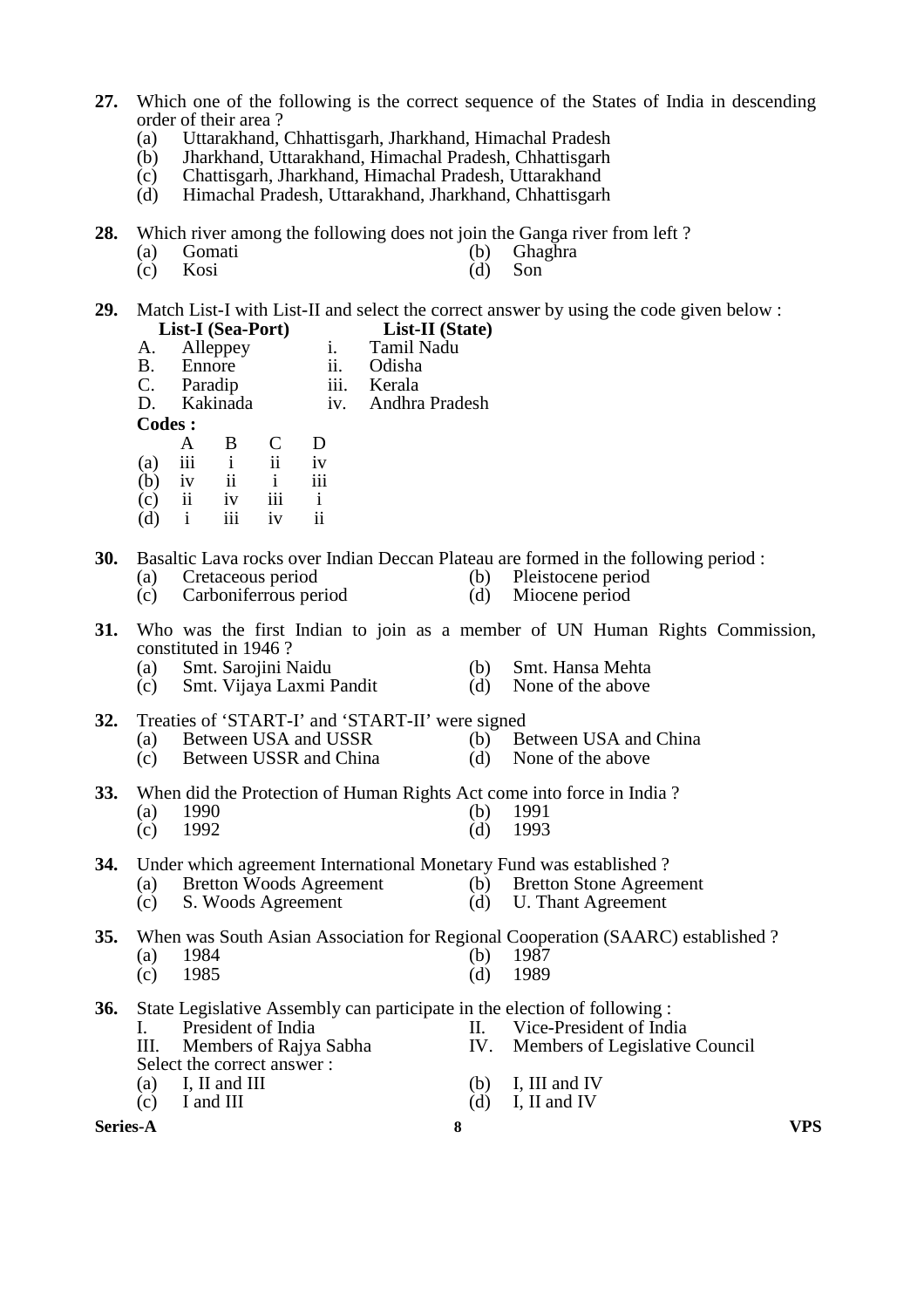- $27.$   $\,$  निम्नलिखित में से कौन भारत के राज्यों का उनके क्षेत्रफल के अवरोही क्रम में सही क्रम है  $?$ 
	- (a) ⊂उत्तराखण्ड, छत्तीसगढ, झारखण्ड, हिमाचल प्रदेश
	- $(b)$  झारखण्ड, उत्तराखण्ड, हिमाचल प्रदेश, छत्तीसगढ़
	- (c) एठतीसगढ़, झारखण्ड, हिमाचल प्रदेश, उत्तराखण्ड
	- $(d)$  हिमाचल प्रदेश, उत्तराखण्ड, झारखण्ड, छत्तीसगढ
- **28.** निम्नलिखित में से कौनसी नदी गंगा नदी में बाएँ से नहीं मिलती है ?<br>(b) घा
- (a) ÝÖÖê´ÖŸÖß (b) 'ÖÖ'Ö¸üÖ
- $(c)$  कोसी  $(d)$  सोन
- 29. सची-I को सची-II से समेलित कीजिए और नीचे दिये गये कट का उपयोग करते हुए सही उत्तर चनिए:
- **VPS 9 Series-A**  $\overline{\mathbf{R}}$ ची-I (समुद्री बन्दरगाह) सूची-II (राज्य) A. अलेप्पी i. तमिलनाड B. इन्नोर ii. ओडिशा C. पारादीप iii. केरल D. ÛúÖÛúß®ÖÖ›ÌüÖ iv. †Ö®¬ÖÐ ¯ÖϤêü¿Ö <u>क</u>ट : A B C D (a) iii i ii iv (b) iv ii i iii (c) ii iv iii i (d) i iii iv ii **30.** ³ÖÖ¸üŸÖ Ûêú ¤üŒÛú®Ö Ûêú ¯ÖšüÖ¸ü ¯Ö¸ü ²ÖîÃÖÖ»™ü-×®ÖÙ´ÖŸÖ »ÖÖ¾ÖÖ ¿Öî»ÖÖë ÛúÖ ×®Ö´ÖÖÔÞÖ Æãü†Ö Æîü (a) क्रिटेशियस युग में (b) प्लीस्टोसीन युग में (<br>(c) कार्बोनीफेरस युग में (d) मायोसीन युग में  $(c)$  कार्बोनीफेरस युग में  $(d)$ **31.** 1946 में स्थापित संयुक्त राष्ट्र मानवाधिकार आयोग के सदस्य के रूप में सम्मिलित प्रथम भारतीय कौन थे ?<br>(a) श्रीमती सरोजिनी नायड (a) श्रीमती सरोजिनी नायड $\qquad \qquad (b)$ (c) श्रीमती विजय लक्ष्मी पंडित (d) उपरोक्त में से कोई नहीं 32. 'स्टार्ट-I' एवं 'स्टार्ट-II' सन्धियाँ हस्ताक्षरित की गईं (a) †´Öê׸üÛúÖ ¾Ö ÃÖÖê×¾ÖµÖŸÖ ÃÖÓ'Ö Ûêú ´Ö¬µÖ (b) †´Öê׸üÛúÖ ¾Ö "Öß®Ö Ûêú ´Ö¬µÖ (c) सोवियत संघ व चीन के मध्य (d) उपरोक्त में से किसी के मध्य नहीं **33.** ³ÖÖ¸üŸÖ ´Öë ´ÖÖ®Ö¾ÖÖ׬ÖÛúÖ¸ü ÃÖÓ¸üõÖÞÖ †×¬Ö×®ÖµÖ´Ö Ûú²Ö »ÖÖÝÖæ Æãü†Ö ? (a)  $1990 \text{ }\hat{\mathbf{T}}$  (b)  $1991 \text{ }\hat{\mathbf{T}}$ (c)  $1992 \text{ }\hat{\mathrm{H}}$  (d)  $1993 \text{ }\hat{\mathrm{H}}$ 34. अन्तर्राष्ट्रीय मुद्रा कोष की स्थापना किस समझौते के अन्तर्गत हुई ? (a) जेटन वुड्स समझौता (b) जेटन स्टोन समझौता (c) एस. वृड्स समझौता (d) यू.थांट समझौता 3**5.** दक्षिण एशियाई क्षेत्रीय सहयोग संगठन (सार्क) को स्थापना कब हुई ?<br>(a) 1984 में (a)  $1984 \text{ }\hat{\mathbf{T}}$  (b)  $1987 \text{ }\hat{\mathbf{T}}$ (c)  $1985 \text{ }\hat{\mathrm{H}}$  (d)  $1989 \text{ }\hat{\mathrm{H}}$ 3**6.** राज्य विधान सभा निम्नलिखित में से किनके निर्वाचन में भाग लेती है ?<br>I. भारत के राष्टपति के I. ³ÖÖ¸üŸÖ Ûêú ¸üÖ™Òü¯Ö×ŸÖ Ûêú II. ³ÖÖ¸üŸÖ Ûêú ˆ¯Ö¸üÖ™Òü¯Ö×ŸÖ Ûêú III. ¸üÖ•µÖÃÖ³ÖÖ Ûêú ÃÖ¤üõÖÖë Ûêú IV. ¸üÖ•µÖ ×¾Ö¬ÖÖ®Ö ¯Ö׸üÂÖ¤ü Ûêú ÃÖ¤üõÖÖë Ûêú सही उत्तर चुनिये :  $(a)$  I, II एवं III  $(b)$  I, III एवं IV  $(c)$  I एवं III  $(d)$  I, II एवं IV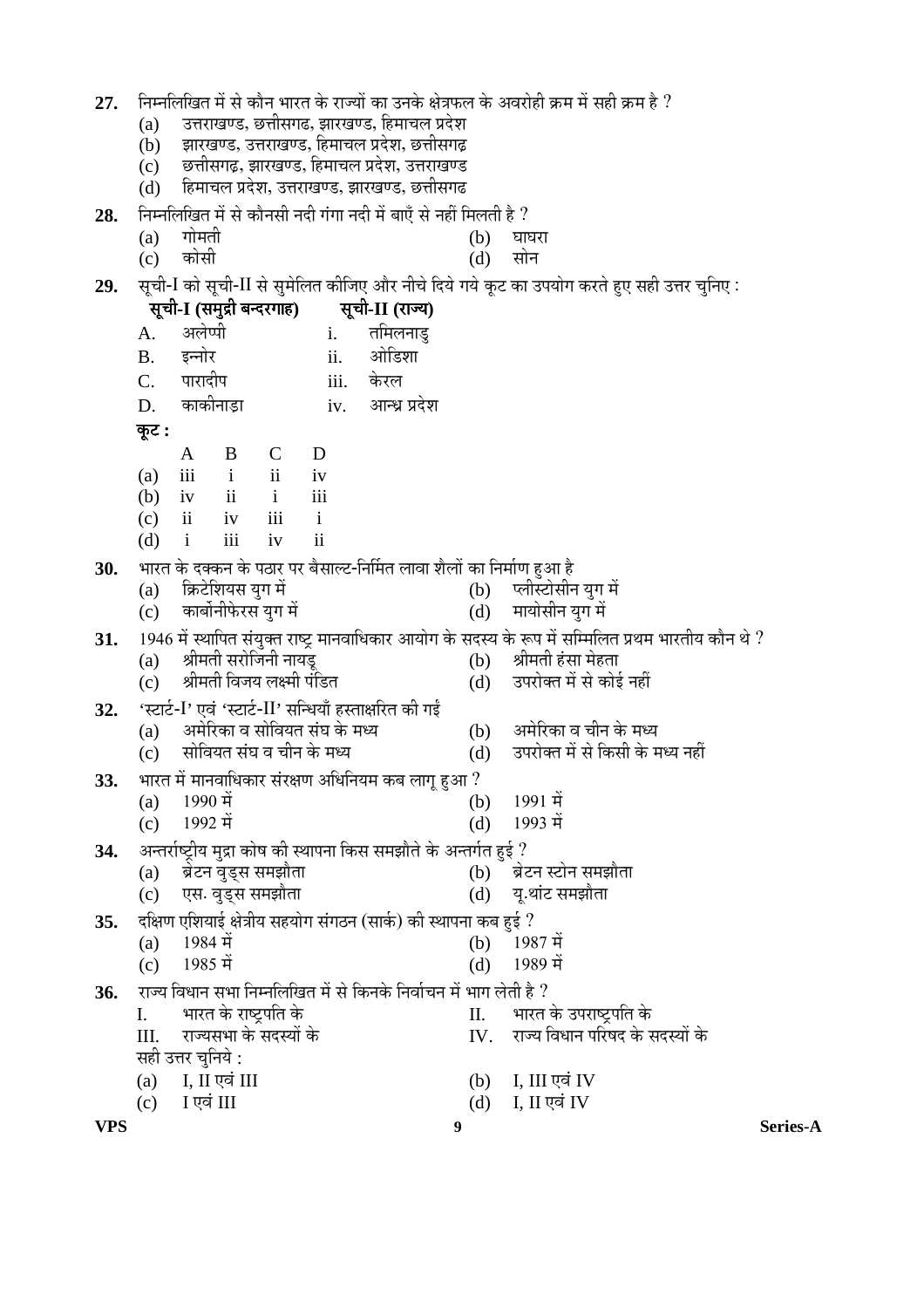**37.** Who was the first Governor of Uttaranchal (now Uttarakhand) ?<br>(a) Smt. Margret Alva (b) Shri Sudarsha

- (a) Smt. Margret Alva (b) Shri Sudarshan Agarwal (c) Shri B.L. Joshi (d) Shri Suriit Singh Barnala
	- (c) Shri B.L. Joshi (d) Shri Surjit Singh Barnala
- -
- **38.** Which Constitutional amendment provided constitutional status to urban local government ?<br>(a)  $72^{nd}$
- (a)  $72^{nd}$  (b)  $73^{rd}$  $73^{\rm rd}$  $71$ <sup>st</sup>
- (c)  $74^{\text{th}}$  (d)  $71^{\text{st}}$
- **39.** By whom the jurisdiction of the Supreme Court of India can be enlarged ?
	- (a) President of India
	- (b) Parliament by passing a resolution
	- (c) Parliament by making a law
	- (d) President in consultation with Chief Justice of India
- **40.** Council of Minister is collectively responsible to whom ?
	- (a) Prime Minister (b) President (c) Raiva Sabha (d) Lok Sabha
	- (c) Rajya Sabha (d)
- **41.** Which of the following has been described as the soul of the Indian Constitution ?<br>(a) Fundamental Rights (b) Directive Principles of State Pol
	-
	- (a) Fundamental Rights (b) Directive Principles of State Policy<br>
	(c) Right to Constitutional Remedies (d) The Preamble  $(c)$  Right to Constitutional Remedies
- **42.** The Lok Sabha Secretariat comes under the direct supervision of
	- (a) Ministry of Home Affairs (b) Ministry of Parliamentry Affairs (c) President of India (d) Lok Sabha Speaker
	- (c) President of India (d) Lok Sabha Speaker
- **43.** Who among the following is not appointed by the State Governor ?
	- (a) Chief Minister (b) Members, State Public Service Commision
	- (c) Judges of High Court (d) Advocate General
- **44.** Under which of the following the Constituent Assembly of India was constituted ?<br>(a) Government of India Act, 1935 (b) Cripps Proposals, 1942
	- (a) Government of India Act, 1935 (b)
	- (c) Cabinet Mission Plan, 1946 (d) Indian Independence Act, 1947
- **45.** Which of the following constitute the Indian Parliament ?
	- (a) President, Lok Sabha and Rajya Sabha
	- (b) Lok Sabha, Rajya Sabha and Prime Minister
	- (c) Lok Sabha, Rajya Sabha and Minister for Parliamentary Affairs
	- (d) Lok Sabha, Rajya Sabha and Parliament Secretariat.
- **46.** Who presides over the joint sitting of the two houses of the Parliament ?<br>(a) President of India (b) Vice-President of Indi
	- (a) President of India (b) Vice-President of India<br>
	(c) Prime Minister of India (d) Speaker of Lok Sabha
	- $(c)$  Prime Minister of India
- **47.** What is the tenure of Chief Election Commissioner of India ?
	- (a) Five years<br>(b) Six years
	- Six years or 65 years of age, whichever is earlier
	- (c) Five years or 65 years of age, whichever is earlier
	- (d) During the pleasure of the President of India
- **48.** Where the Public Interest Litigation (PIL) can be filed ?
	- (a) Only in Supreme Court of India (b) Only in High Courts of States<br>
	(c) In Central Administrative Tribunals (d) Both in High Courts & Suprem
	- (c) In Central Administrative Tribunals (d) Both in High Courts & Supreme Court

**Series-A 10 VPS**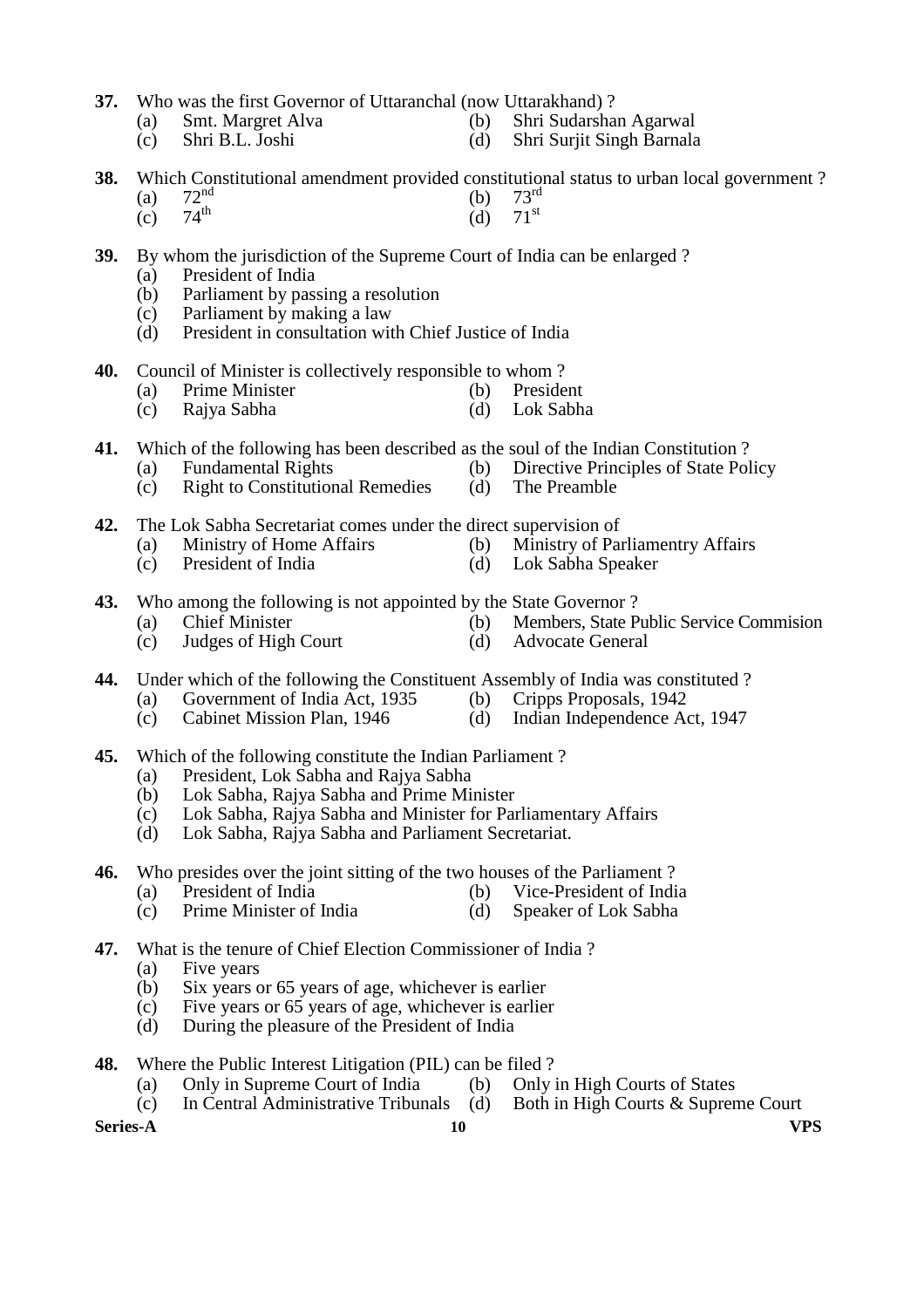| 37. | उत्तरांचल (वर्तमान उत्तराखण्ड) के प्रथम राज्यपाल कौन थे ?                          |            |                                                                          |
|-----|------------------------------------------------------------------------------------|------------|--------------------------------------------------------------------------|
|     | श्रीमती मारग्रेट अल्वा<br>(a)                                                      | (b)        | श्री सुदर्शन अग्रवाल                                                     |
|     | श्री बी.एल. जोशी<br>(c)                                                            | (d)        | श्री सुरजीत सिंह बरनाला                                                  |
| 38. | किस संवैधानिक संशोधन द्वारा शहरी स्थानीय शासन को संवैधानिक दर्जा दिया गया ?        |            |                                                                          |
|     | 72वां<br>(a)                                                                       | (b)        | 73वां                                                                    |
|     | 74वां<br>(c)                                                                       | (d)        | $71$ वां                                                                 |
| 39. | भारत के सर्वोच्च न्यायालय का क्षेत्राधिकार किसके द्वारा बढ़ाया जा सकता है ?        |            |                                                                          |
|     | भारत के राष्ट्रपति द्वारा<br>(a)                                                   |            |                                                                          |
|     | संसद द्वारा प्रस्ताव पारित करके<br>(b)                                             |            |                                                                          |
|     | संसद द्वारा विधि बनाकर<br>(c)                                                      |            |                                                                          |
|     | भारत के मुख्य न्यायाधीश से परामर्श करके राष्ट्रपति द्वारा<br>(d)                   |            |                                                                          |
| 40. | मन्त्रिपरिषद् सामूहिक रूप से किसके प्रति उत्तरदायी है ?                            |            |                                                                          |
|     | प्रधानमंत्री<br>(a)                                                                | (b)        | राष्ट्रपति                                                               |
|     | (c)<br>राज्यसभा                                                                    | (d)        | लोक सभा                                                                  |
|     |                                                                                    |            |                                                                          |
| 41. | निम्नलिखित में से किसको भारतीय संविधान की आत्मा कहा गया है ?<br>मौलिक अधिकार       |            |                                                                          |
|     | (a)<br>संवैधानिक उपचार का अधिकार<br>(c)                                            | (b)<br>(d) | राज्य के नीति निदेशक सिद्धान्त<br>उद्देशिका                              |
|     |                                                                                    |            |                                                                          |
| 42. | लोकसभा सचिवालय प्रत्यक्ष रूप से किसकी देखरेख में कार्य करता है ?                   |            |                                                                          |
|     | गृह मंत्रालय<br>(a)                                                                | (b)        | संसदीय कार्य मंत्रालय                                                    |
|     | (c) भारत के राष्ट्रपति                                                             | (d)        | लोकसभा अध्यक्ष                                                           |
| 43. | निम्न में से किसकी नियुक्ति राज्य का राज्यपाल नहीं करता ?                          |            |                                                                          |
|     | मुख्यमंत्री<br>(a)                                                                 | (b)        | सदस्य, राज्य लोक सेवा आयोग                                               |
|     | उच्च न्यायालय के न्यायाधीश<br>(c)                                                  | (d)        | महान्यायवादी                                                             |
| 44. | निम्नलिखित में से किसके अन्तर्गत भारतीय संविधान सभा का गठन किया गया ?              |            |                                                                          |
|     | भारत सरकार अधिनियम, 1935<br>(a)                                                    | (b)        | क्रिप्स प्रस्ताव, 1942                                                   |
|     | कैबिनेट मिशन योजना, 1946<br>(c)                                                    | (d)        | भारतीय स्वतन्त्रता अधिनियम, 1947                                         |
|     |                                                                                    |            |                                                                          |
| 45. | भारतीय संसद में निम्न में से कौन सम्मिलित है ?                                     |            |                                                                          |
|     | राष्ट्रपति, लोकसभा एवं राज्यसभा<br>(a)<br>लोकसभा, राज्यसभा एवं संसदीय कार्य मंत्री | (b)        | लोकसभा, राज्यसभा एवं प्रधानमंत्री<br>लोकसभा, राज्यसभा एवं संसदीय सचिवालय |
|     | (c)                                                                                | (d)        |                                                                          |
| 46. | संसद के दोनों सदनों की संयुक्त बैठक की अध्यक्षता कौन करता है ?                     |            |                                                                          |
|     | भारत का राष्ट्रपति<br>(a)                                                          | (b)        | भारत का उपराष्ट्रपति                                                     |
|     | भारत का प्रधानमंत्री<br>(c)                                                        | (d)        | लोकसभा अध्यक्ष                                                           |
| 47. | भारत के मुख्य चुनाव आयुक्त का कार्यकाल कितना होता है ?                             |            |                                                                          |
|     | पाँच वर्ष<br>(a)                                                                   | (b)        | छ: वर्ष या 65 वर्ष की आयु जो भी पहले हो                                  |
|     | पाँच वर्ष या 65 वर्ष की आयु जो भी पहले हो<br>(c)                                   | (d)        | भारत के राष्ट्रपति के प्रसादपर्यन्त                                      |
| 48. | जनहित याचिका (पी.आई.एल.) कहाँ पर प्रस्तुत की जा सकती है ?                          |            |                                                                          |
|     | केवल भारत के सर्वोच्च न्यायालय में<br>(a)                                          | (b)        | केवल राज्यों के उच्च न्यायालयों में                                      |
|     | केन्द्रीय प्रशासनिक प्राधिकरणों में<br>(c)                                         | (d)        | उच्च न्यायालयों एवं सर्वोच्च न्यायालय दोनों में                          |
|     |                                                                                    |            |                                                                          |

**VPS 11 Series-A**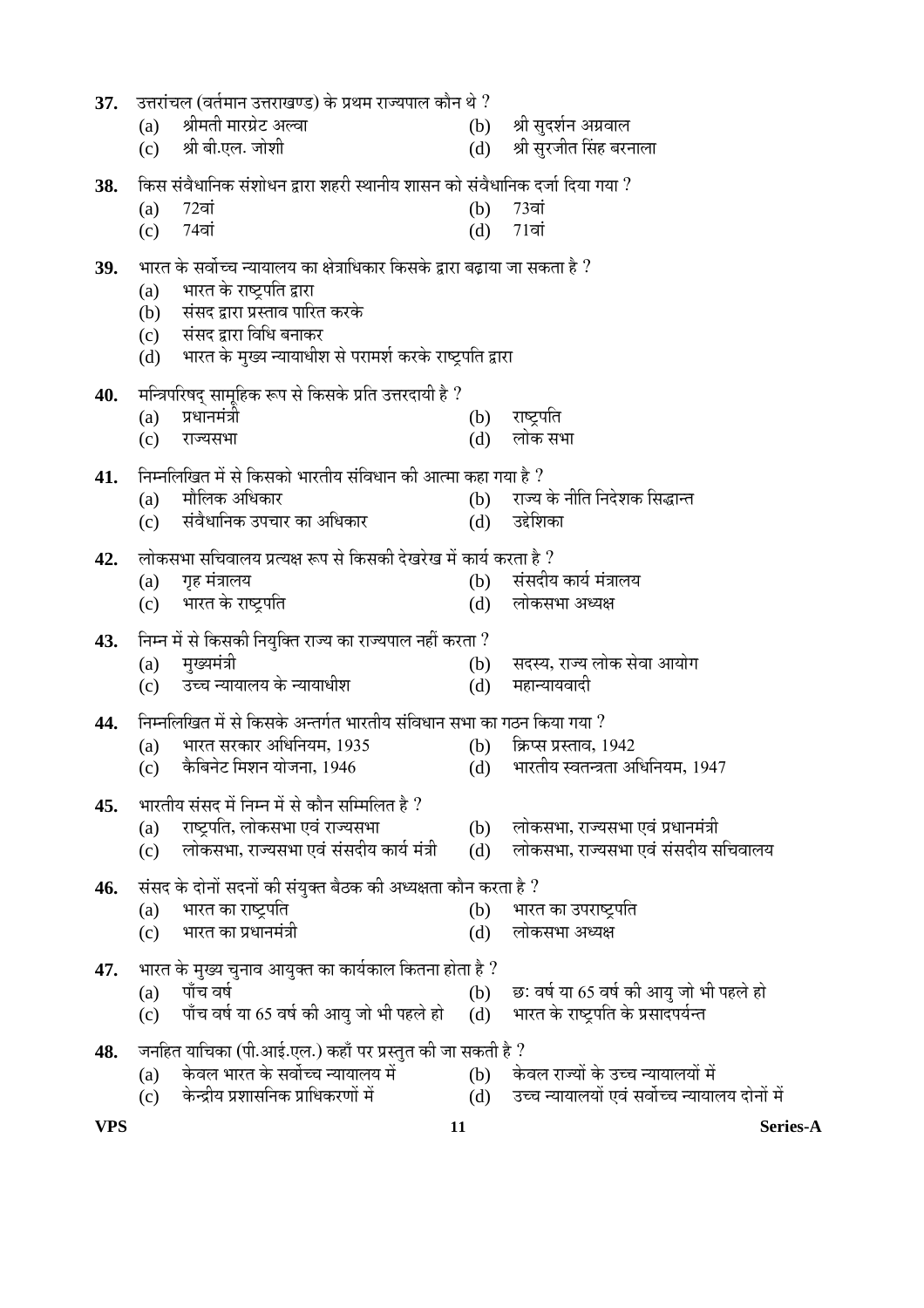| 49.      | (a)<br>(c)               | Raji<br><b>Boksa</b>                                                                                                                                                       | (b)<br>(d) | Which tribes of Uttarakhand had trade relations with Tibet before 1962 war with China?<br><b>Bhotia</b><br>Jaunsari                                   |
|----------|--------------------------|----------------------------------------------------------------------------------------------------------------------------------------------------------------------------|------------|-------------------------------------------------------------------------------------------------------------------------------------------------------|
| 50.      | (a)<br>(c)               | Who established the 'Garhdesh Seva Sangh'?<br>Sridev Suman<br>Rampal                                                                                                       | (b)<br>(d) | <b>Badri Datt Pande</b><br>Gopi Chand                                                                                                                 |
| 51.      | (a)<br>(c)               | Who was the first Chairman of 'Uttarakhand Kranti Dal'?<br>D.D. Pant<br>Diwakar Bhatt                                                                                      | (b)<br>(d) | <b>Badri Datt Pande</b><br>Mathura Prasad Bamrada                                                                                                     |
| 52.      | (a)<br>(c)               | Who is known as 'Gandhi of Uttarakhand'?<br>Gaura Devi<br>Madho Singh Bhandari                                                                                             | (b)<br>(d) | Sunderlal Bahuguna<br>Indramani Badoni                                                                                                                |
| 53.      | (a)<br>(c)               | A person can contest the Panchayat election, if he has attained the age of<br>25 years<br>21 years                                                                         | (b)<br>(d) | 30 years<br>18 years                                                                                                                                  |
| 54.      | (a)<br>(c)               | admission to educational institutions?<br>92 <sup>nd</sup><br>94 <sup>th</sup>                                                                                             | (b)<br>(d) | By which Constitutional Amendment OBCs have been given 27 percent reservation in the<br>93 <sup>rd</sup><br>$96^{\text{th}}$                          |
| 55.      | (a)<br>(c)               | Who administers the Oath of office and secrecy to the Governor?<br>President<br>Chief Justice of High Court                                                                | (b)<br>(d) | Chief Justice of Supreme Court<br><b>Chief Minister</b>                                                                                               |
| 56.      | (a)<br>(c)               | Which one of the following states first established the institution of Lokayukta?<br>Rajasthan<br><b>Bihar</b>                                                             | (b)<br>(d) | Maharashtra<br>Gujarat                                                                                                                                |
| 57.      | (a)<br>(b)<br>(c)<br>(d) | Local Body Ombudsman?<br>First Administrative Reforms Commission<br>Second Administrative Reforms Commission<br>Balwantrai Mehta Committee<br><b>Ashok Mehta Committee</b> |            | Which of the following commissions/committees has recommended the creation of a                                                                       |
| 58.      | (a)<br>(c)               | Dinesh Goswami Committee<br>Sadiq Ali Committee                                                                                                                            | (b)<br>(d) | Which one of the following committees is not associated with Panchayat Raj System in India?<br>L.M. Singhvi Committee<br><b>Ashok Mehta Committee</b> |
| 59.      | (a)<br>(c)               | institutions, including private and unaided, to OBCs/ST/SC is made?<br>Article $15(4)$<br>Article $16(4)$                                                                  | (b)<br>(d) | Under which article of the Constitution reservations in admission to educational<br>Article $15(5)$<br>Article $16(5)$                                |
| 60.      | (a)<br>(c)               | 'Right to Education' introduced through 86 <sup>th</sup> Amendment came into force :<br>In 2002<br>In 2008                                                                 | (b)<br>(d) | In 2004<br>In 2010                                                                                                                                    |
| Series-A |                          | 12                                                                                                                                                                         |            | <b>VPS</b>                                                                                                                                            |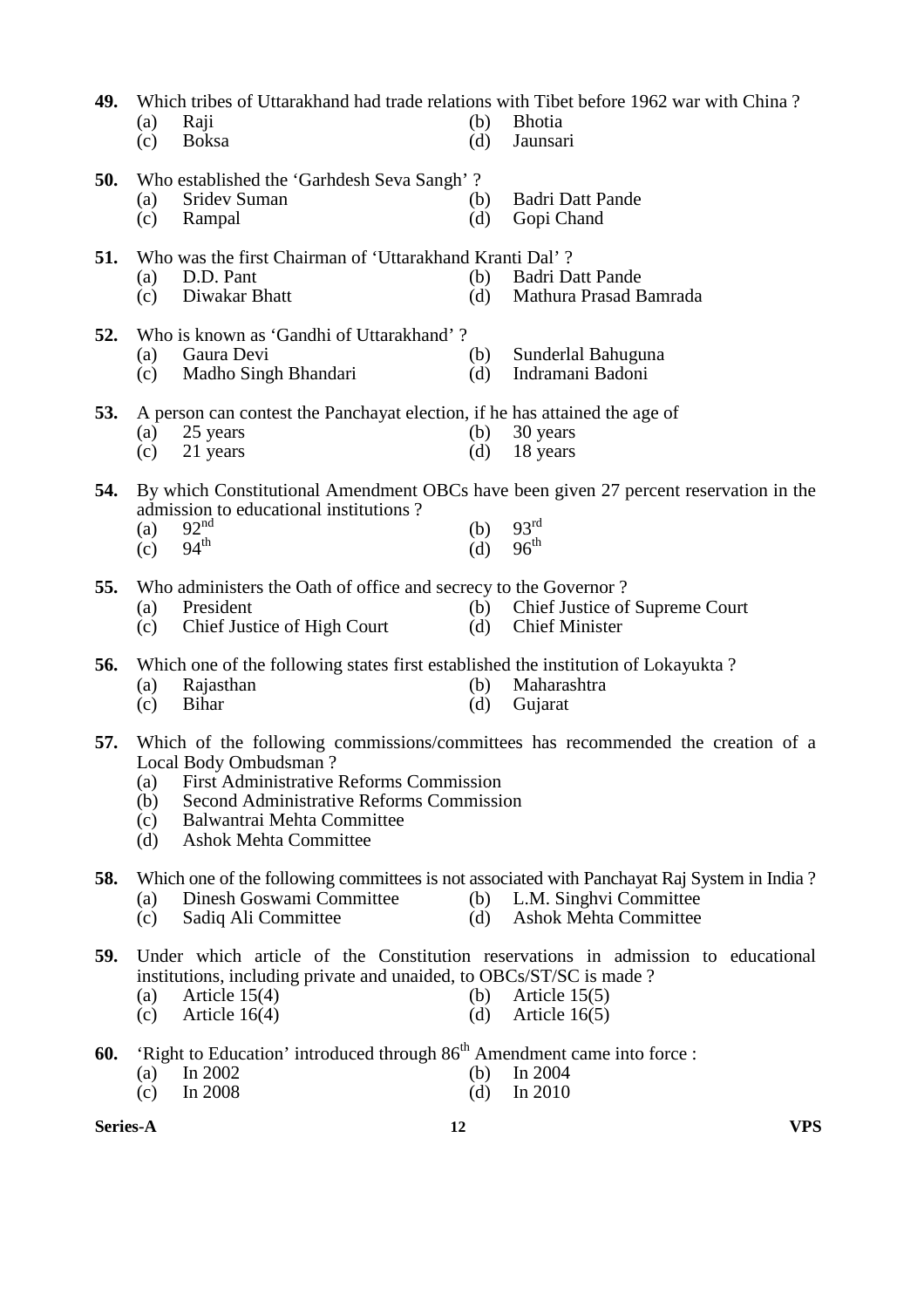| 49. |            | 1962 के चीन युद्ध से पूर्व उत्तराखण्ड की किस जनजाति के तिब्बत के साथ व्यापारिक सम्बन्ध थे ? |            |                                                                                                             |
|-----|------------|---------------------------------------------------------------------------------------------|------------|-------------------------------------------------------------------------------------------------------------|
|     | (a)        | राजि                                                                                        | (b)        | भोटिया                                                                                                      |
|     | (c)        | बोक्सा                                                                                      | (d)        | जौनसारी                                                                                                     |
| 50. |            | 'गढ़देश सेवा संघ' का गठन किसने किया ?                                                       |            |                                                                                                             |
|     | (a)        | श्रीदेव सुमन                                                                                | (b)        | बद्रीदत्त पाण्डे                                                                                            |
|     | (c)        | रामपाल                                                                                      | (d)        | गोपीचन्द                                                                                                    |
|     |            |                                                                                             |            |                                                                                                             |
| 51. |            | 'उत्तराखण्ड क्रान्ति दल' के प्रथम अध्यक्ष कौन थे ?                                          |            |                                                                                                             |
|     | (a)        | डी.डी. पंत                                                                                  | (b)        | बद्रीदत्त पाण्डे                                                                                            |
|     | (c)        | दिवाकर भट्ट                                                                                 | (d)        | मथुराप्रसाद बमराडा                                                                                          |
| 52. |            | 'उत्तराखण्ड के गांधी' के रूप में किसे जाना जाता है ?                                        |            |                                                                                                             |
|     | (a)        | गौरा देवी                                                                                   | (b)        | सुन्दरलाल बहुगुणा                                                                                           |
|     | (c)        | माधोसिंह भण्डारी                                                                            | (d)        | इन्द्रमणी बडोनी                                                                                             |
| 53. |            | एक व्यक्ति पंचायत का चुनाव लड़ सकता है यदि उसने पूर्ण कर ली है                              |            |                                                                                                             |
|     | (a)        | 25 वर्ष की आयु                                                                              | (b)        | 30 वर्ष की आयु                                                                                              |
|     | (c)        | 21 वर्ष की आयु                                                                              |            | (d) 18 वर्ष की आयु                                                                                          |
|     |            |                                                                                             |            |                                                                                                             |
| 54. |            | दिया गया है ?                                                                               |            | संविधान के किस संशोधन के अन्तर्गत अन्य पिछड़ा वर्ग को शिक्षण संस्थाओं में प्रवेश हेतु 27 प्रतिशत का आरक्षण  |
|     | (a)        | $92\ddot{q}$                                                                                | (b)        | 93वें                                                                                                       |
|     | (c)        | 94वें                                                                                       | (d)        | 96वें                                                                                                       |
|     |            |                                                                                             |            |                                                                                                             |
| 55. |            | राज्यपाल को पद व गोपनीयता की शपथ कौन दिलवाता है ?                                           |            |                                                                                                             |
|     | (a)<br>(c) | राष्ट्रपति<br>उच्च न्यायालय का मुख्य न्यायाधीश                                              | (b)<br>(d) | सर्वोच्च न्यायालय का मुख्य न्यायाधीश<br>मुख्यमन्त्री                                                        |
|     |            |                                                                                             |            |                                                                                                             |
| 56. |            | निम्न में से किस राज्य ने सर्वप्रथम लोकायुक्त संस्था की स्थापना की ?                        |            |                                                                                                             |
|     | (a)        | राजस्थान                                                                                    | (b)        | महाराष्ट्र                                                                                                  |
|     | (c)        | बिहार                                                                                       | (d)        | गुजरात                                                                                                      |
| 57. |            | निम्न में से किस आयोग / समिति ने स्थानीय संस्था ऑम्बुड्समैन बनाने का सुझाव दिया ?           |            |                                                                                                             |
|     | (a)        | प्रथम प्रशासनिक सुधार आयोग                                                                  | (b)        | द्वितीय प्रशासनिक सुधार आयोग                                                                                |
|     | (c)        | बलवन्तराय मेहता समिति                                                                       | (d)        | अशोक मेहता समिति                                                                                            |
| 58. |            | निम्न में से कौन सी एक समिति भारत में पंचायत राज व्यवस्था से सम्बन्धित नहीं है ?            |            |                                                                                                             |
|     | (a)        | दिनेश गोस्वामी समिति                                                                        | (b)        | एल.एम. सिंघवी समिति                                                                                         |
|     | (c)        | सादिक अली समिति                                                                             | (d)        | अशोक मेहता समिति                                                                                            |
|     |            |                                                                                             |            |                                                                                                             |
| 59. |            | हैं, अन्य पिछड़ों, अनुसूचित जाति व अनुसूचित जनजाति हेतु आरक्षण की सुविधा प्रदान की गई है ?  |            | संविधान के किस अनुच्छेद के अन्तर्गत शिक्षण संस्थाओं में, जिसमें गैर-सरकारी व गैर-अनुदान प्राप्त भी सम्मिलित |
|     | (a)        | अनुच्छेद 15(4)                                                                              | (b)        | अनुच्छेद 15(5)                                                                                              |
|     | (c)        | अनुच्छेद 16(4)                                                                              | (d)        | अनुच्छेद 16(5)                                                                                              |
|     |            |                                                                                             |            |                                                                                                             |
| 60. |            | 86वें संशोधन द्वारा प्रस्तावित 'शिक्षा का अधिकार' किस वर्ष से लागू किया गया ?               |            |                                                                                                             |
|     | (a)        | 2002 से                                                                                     | (b)        | $2004$ से                                                                                                   |
|     | (c)        | 2008 से                                                                                     | (d)        | 2010 से                                                                                                     |

**VPS 13 Series-A**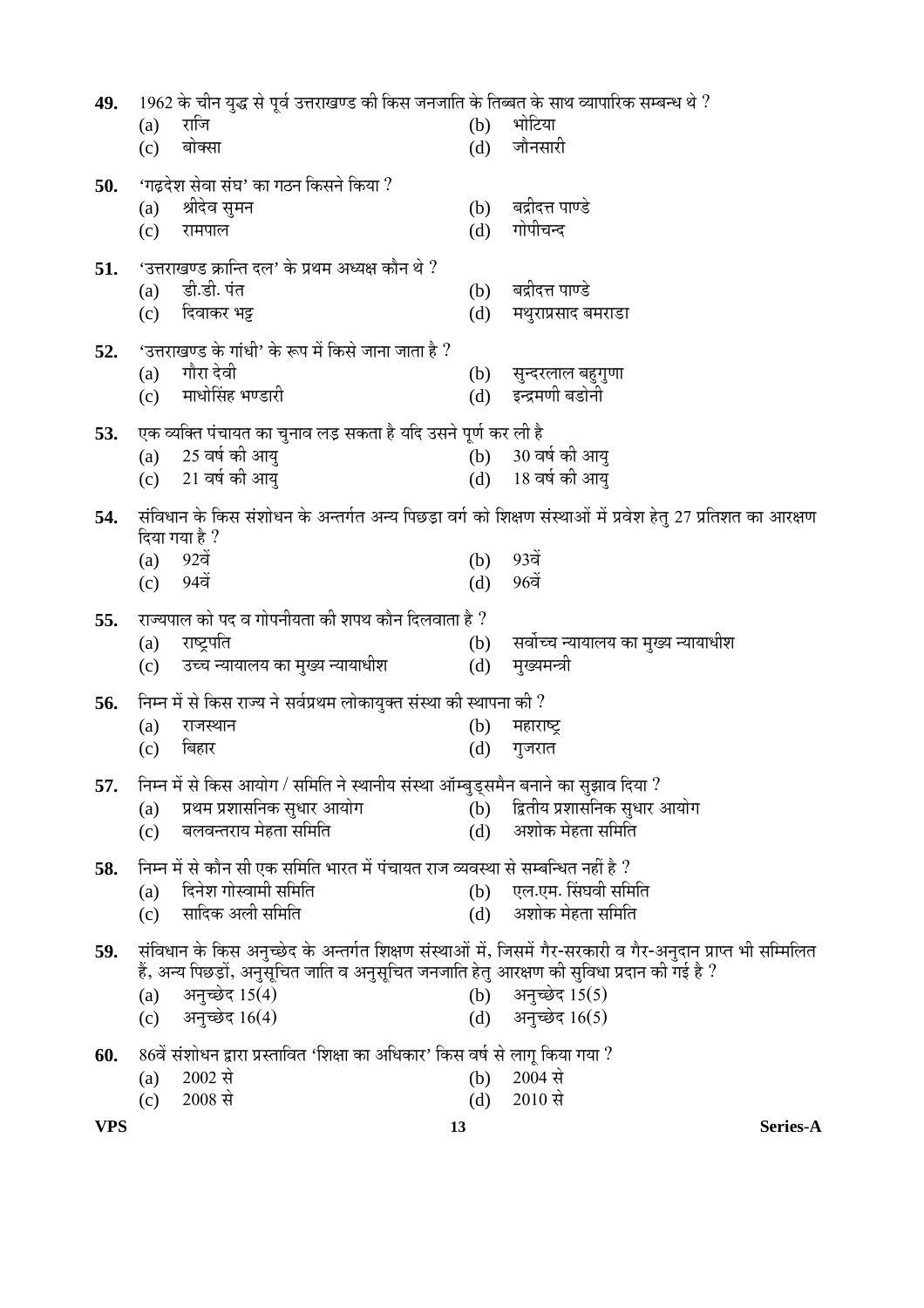| 61. | (a)<br>(c)               | Which one of the following is known as 'mystery lake' of Uttarakhand ?<br>Nainital<br>Roopkund                                                                                                                                  | (b)<br>(d)              | Sattal<br>Naukuchiatal                                                                                                                      |
|-----|--------------------------|---------------------------------------------------------------------------------------------------------------------------------------------------------------------------------------------------------------------------------|-------------------------|---------------------------------------------------------------------------------------------------------------------------------------------|
| 62. | (a)<br>(c)               | Maize<br>Wheat                                                                                                                                                                                                                  | (b)<br>(d)              | Which of the following food crops of Uttarakhand State, covers the maximum sown area?<br>Bajra<br>Rice                                      |
| 63. | (a)<br>(c)               | As per 2011 Census, literacy rate of Uttarakhand State is:<br>79.63 percent<br>70.40 percent                                                                                                                                    | (b)<br>(d)              | 87.40 percent<br>75.80 percent                                                                                                              |
| 64. | (a)<br>(c)               | Which one of the following is the highest snow-covered peak of Uttarakhand State?<br>Kamet<br>Nanda Devi                                                                                                                        | (b)<br>(d)              | Trisule<br>Chogori                                                                                                                          |
| 65. | (a)<br>(c)               | Bhagirathi and Alaknanda<br>Kali and Tonse                                                                                                                                                                                      | (b)<br>(d)              | On which of the following rivers, the Tehri Hydro Power Project has been constructed?<br>Yamuna and Bhagirathi<br>Bhagirathi and Bhilangana |
| 66. | (a)<br>(c)               | Which one of the following countries was included in 'BRICS' in the last?<br>India<br>South Africa                                                                                                                              | (b)<br>(d)              | China<br><b>Brazil</b>                                                                                                                      |
| 67. | I.<br>Ш.<br>(a)<br>(c)   | The Bretton Woods Conference led to the establishment of :<br>I.M.F.<br><b>United Nations</b><br>I and II<br>I and III                                                                                                          | П.<br>IV.<br>(b)<br>(d) | I.B.R.D.<br>W.T.O.<br>I, II and III<br>I, II, III and IV                                                                                    |
| 68. | (a)<br>(c)               | Which one of the following organisations publishes the Human Development Report?<br><b>UNESCO</b><br>U.N.D.P.                                                                                                                   | (b)<br>(d)              | World Bank<br>I.M.F.                                                                                                                        |
| 69. | (a)<br>(b)<br>(c)<br>(d) | alleviation to the world's poorest countries?<br><b>International Finance Corporation</b><br><b>International Development Association</b><br>Multi-lateral Investment Guarantee Agency<br><b>International Monetary Fund</b>    |                         | Which one of the following World Bank affiliates, provides assistance for poverty                                                           |
| 70. | I.<br>III.<br>(a)<br>(c) | When the exchange rate changes from $1\frac{1}{5} = \frac{1}{50}$ to $1\frac{1}{5} = \frac{1}{58}$ , it means :<br>Rupee value has appreciated<br>Rupee value has depreciated<br>I and II are correct.<br>I and IV are correct. | П.<br>IV.<br>(b)<br>(d) | Dollar value has depreciated<br>Dollar value has appreciated<br>II and III are correct.<br>II and IV are correct.                           |
| 71. | $\left( a\right)$<br>(c) | According to Malthusian Theory of Population, population increases in :<br><b>Geometrical Progression</b><br>Harmonic Progression                                                                                               | (b)<br>(d)              | Arithmetic Progression<br>None of the above                                                                                                 |
| 72. | (a)                      | The Phillips Curve represents relationship between :<br>Deflation and Unemployment                                                                                                                                              | (b)                     | Inflation and Unemployment                                                                                                                  |

(c) Inflation and Disguised Unemployment (d) Deflation and Cyclical Unemployment

**Series-A 14 VPS**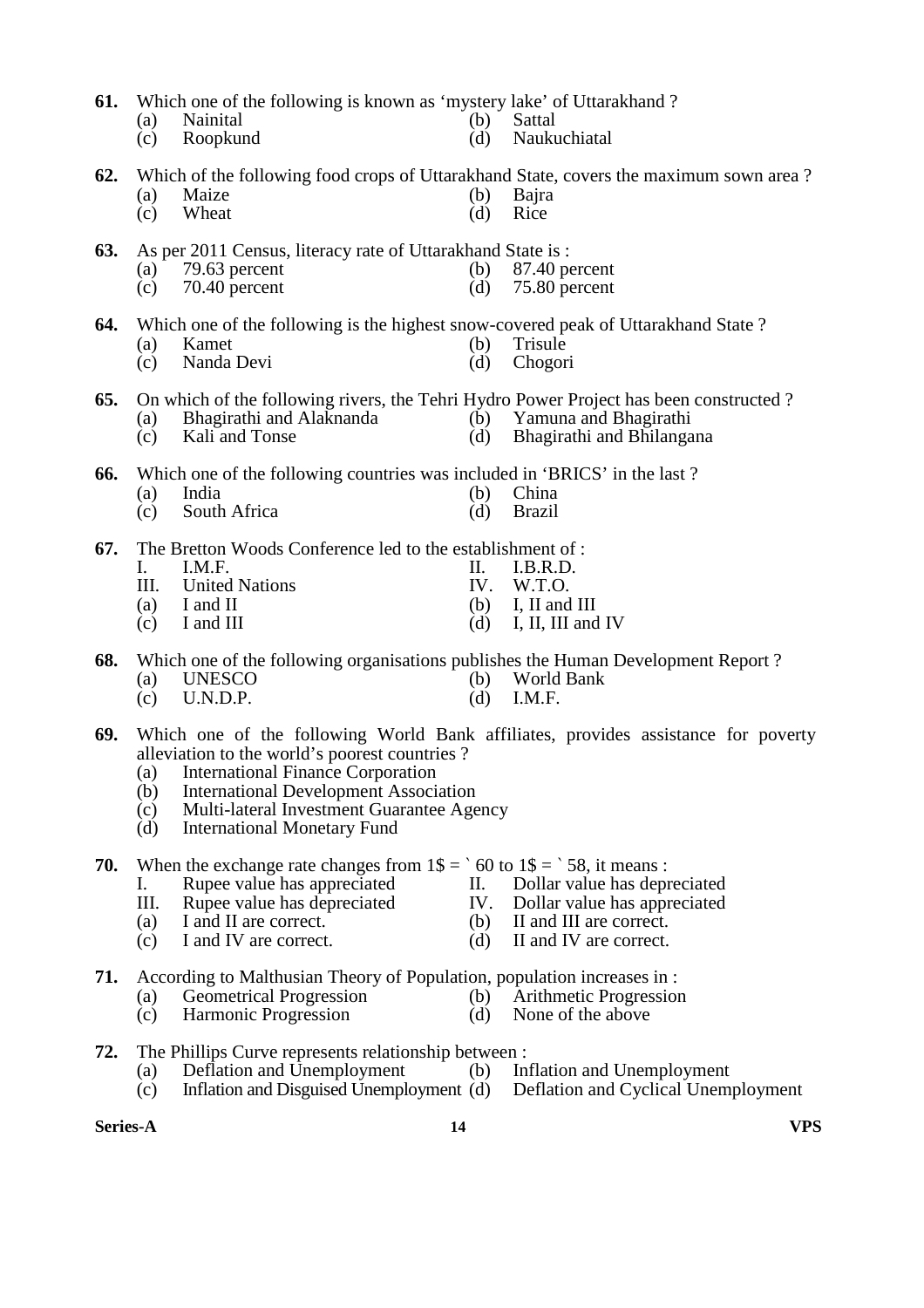| 61.        |            | निम्नलिखित में से कौन सा ताल उत्तराखण्ड के 'रहस्य ताल' के नाम से जाना जाता है ?                |            |                                                                                                                 |
|------------|------------|------------------------------------------------------------------------------------------------|------------|-----------------------------------------------------------------------------------------------------------------|
|            | (a)        | नैनीताल                                                                                        | (b)        | सातताल                                                                                                          |
|            | (c)        | रूपकुण्ड                                                                                       | (d)        | नौकुचियाताल                                                                                                     |
| 62.        |            | उत्तराखण्ड राज्य की निम्नलिखित खाद्य फसलों में, सर्वाधिक क्षेत्रफल पर बोई जाने वाली फसल है :   |            |                                                                                                                 |
|            | (a)        | मक्का                                                                                          | (b)        | बाजरा                                                                                                           |
|            | (c)        | गेहूँ                                                                                          | (d)        | चावल                                                                                                            |
| 63.        |            | वर्ष 2011 की जनगणना के अनुसार, उत्तराखण्ड राज्य की साक्षरता दर है:                             |            |                                                                                                                 |
|            | (a)        | 79.63 प्रतिशत                                                                                  | (b)        | $87.40$ प्रतिशत                                                                                                 |
|            | (c)        | $70.40$ प्रतिशत                                                                                | (d)        | 75.80 प्रतिशत                                                                                                   |
| 64.        |            | निम्नलिखित में से कौन, उत्तराखण्ड राज्य की सबसे ऊँची हिमाच्छादित पर्वत चोटी है ?               |            |                                                                                                                 |
|            | (a)        | कामेत                                                                                          | (b)        | त्रिशूल                                                                                                         |
|            | (c)        | नन्दादेवी                                                                                      | (d)        | चॅगोरी                                                                                                          |
| 65.        |            | टिहरी जल-विद्युत परियोजना, निम्नलिखित में से किन नदियों पर बनाई गई है ?                        |            |                                                                                                                 |
|            | (a)        | भागीरथी एवं अलकनन्दा                                                                           | (b)        | यमृना एवं भागीरथी                                                                                               |
|            | (c)        | काली एवं टोंस                                                                                  | (d)        | भागीरथी एवं भिलंगना                                                                                             |
| 66.        |            | निम्नलिखित राष्ट्रों में से कौन एक ''ब्रिक्स'' का सबसे अन्त में सम्मिलित किया गया राष्ट्र है ? |            |                                                                                                                 |
|            | (a)        | भारत                                                                                           | (b)        | चीन                                                                                                             |
|            | (c)        | दक्षिण अफ्रीका                                                                                 | (d)        | ब्राजील                                                                                                         |
| 67.        |            | ब्रेटन वुड्स सम्मेलन ने किन संस्थाओं की स्थापना की ?                                           |            |                                                                                                                 |
|            | I.         | आई.एम.एफ. (I.M.F.)                                                                             | П.         | आई.बी.आर.डी. (I.B.R.D.)                                                                                         |
|            | III.       | संयुक्त राष्ट्र                                                                                | IV.        | डब्ल्यू.टी.ओ. (W.T.O.)                                                                                          |
|            | (a)<br>(c) | $I$ तथा $II$<br>I तथा III                                                                      | (b)<br>(d) | $I, II$ तथा $III$<br>I, II, III तथा IV                                                                          |
|            |            |                                                                                                |            |                                                                                                                 |
| 68.        |            | मानव विकास रिपोर्ट, निम्नलिखित में से किस संस्था द्वारा प्रकाशित की जाती है ?<br>यूनेस्को      | (b)        | विश्व बैंक                                                                                                      |
|            | (a)<br>(c) | यू.एन.डी.पी.                                                                                   | (d)        | आई.एम.एफ.                                                                                                       |
|            |            |                                                                                                |            |                                                                                                                 |
| 69.        |            | प्रदान करती है ?                                                                               |            | निम्नलिखित में से विश्व बैंक की कौन सी सम्बद्ध संस्था, विश्व के निर्धनतम राष्ट्रों को गरीबी उन्मूलन हेतु सहायता |
|            | (a)        | अंतर्राष्ट्रीय वित्त निगम                                                                      | (b)        | अंतर्राष्ट्रीय विकास संघ                                                                                        |
|            | (c)        | बहुपक्षीय निवेश गारंटी एजेन्सी                                                                 | (d)        | अंतर्राष्ट्रीय मौद्रिक कोष                                                                                      |
| 70.        |            | जब विनिमय दर 1\$ = ` 60 से परिवर्तित होकर 1 \$ = ` 58 हो जाती है, तो इसका अभिप्राय है कि :     |            |                                                                                                                 |
|            | I.         | रुपया अधिमूल्यित हो गया है ।                                                                   |            |                                                                                                                 |
|            | II.        | डालर का मूल्य घट गया है ।                                                                      |            |                                                                                                                 |
|            | III.       | रुपये का मूल्य घट गया है।                                                                      |            |                                                                                                                 |
|            | IV.        | डालर अधिमूल्यित हो गया है।                                                                     |            |                                                                                                                 |
|            | (a)        | I और II सही हैं ।                                                                              | (b)        | II और III सही हैं ।                                                                                             |
|            | (c)        | I और IV सही हैं ।                                                                              | (d)        | $\rm{II}$ और IV सही हैं ।                                                                                       |
| 71.        |            | माल्थस के जनसंख्या सिद्धान्त के अनुसार, जनसंख्या में वृद्धि होती है :                          |            |                                                                                                                 |
|            | (a)        | ज्यामितीय क्रम में                                                                             | (b)        | अंकगणितीय क्रम में                                                                                              |
|            | (c)        | हरात्मक क्रम में                                                                               | (d)        | उपरोक्त में से कोई नहीं                                                                                         |
| 72.        |            | फिलिप्स वक्र किनके मध्य सम्बंध को व्यक्त करता है ?                                             |            |                                                                                                                 |
|            | (a)        | मुद्रा विस्फीति एवं बेरोजगारी                                                                  | (b)        | मुद्रा स्फीति एवं बेरोजगारी                                                                                     |
|            | (c)        | मुद्रा स्फीति एवं अदृश्य बेरोजगारी                                                             | (d)        | मुद्रा विस्फीति एवं चक्रीय बेरोजगारी                                                                            |
| <b>VPS</b> |            | 15                                                                                             |            | Series-A                                                                                                        |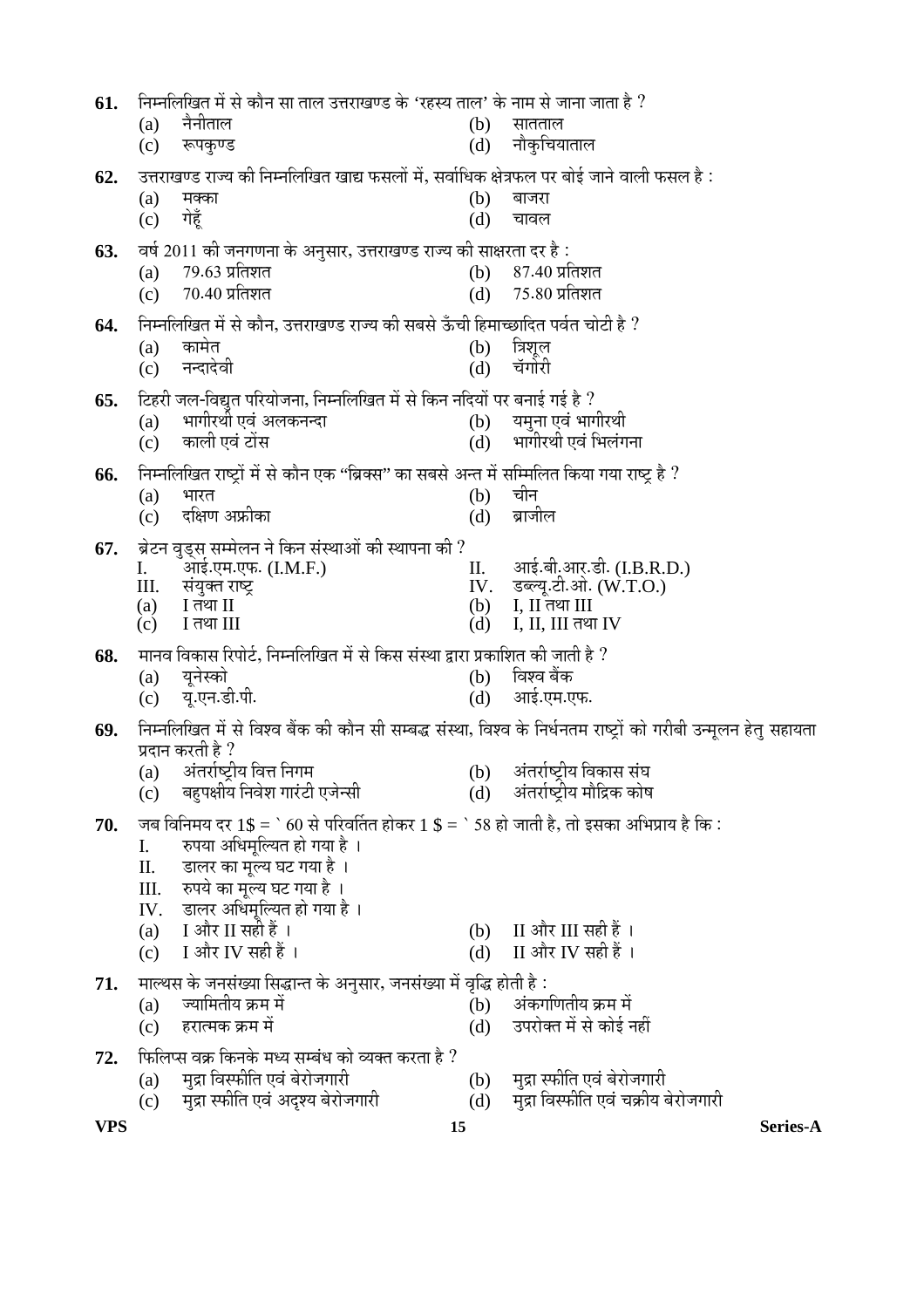| 73. |       |                                                                                   |     | Which of the following economists propagated the Pure Monetary Theory of Trade Cycle?      |
|-----|-------|-----------------------------------------------------------------------------------|-----|--------------------------------------------------------------------------------------------|
|     | (a)   | Hawtrey                                                                           | (b) | Hayek                                                                                      |
|     | (c)   | Keynes                                                                            | (d) | Hicks                                                                                      |
| 74. |       | Who is the author of the book 'The Accumulation of Capital'?                      |     |                                                                                            |
|     | (a)   | Mrs. Joan Robinson                                                                | (b) | Adam Smith                                                                                 |
|     | (c)   | Lord Maynard Keynes                                                               | (d) | None of the above                                                                          |
| 75. |       | Depression of 1929-30?                                                            |     | Which of the following economists, introduced fiscal policy as a tool to rectify the Great |
|     | (a)   | Prof. Keynes                                                                      | (b) | Prof. Pigou                                                                                |
|     | (c)   | Prof. Marshall                                                                    | (d) | Prof. Crowther                                                                             |
| 76. |       | The Committee on Financial Sector Reforms 2008, in India was headed by :          |     |                                                                                            |
|     | (a)   | <b>Bimal Jalan</b>                                                                | (b) | Raghuram Rajan                                                                             |
|     | (c)   | C. Rangarajan                                                                     | (d) | M. Narasimham                                                                              |
| 77. |       | As per Census 2011, the sex ratio (number of females per 1000 males) in India is: |     |                                                                                            |
|     | (a)   | 925                                                                               | (b) | 947                                                                                        |
|     | (c)   | 916                                                                               | (d) | 940                                                                                        |
| 78. |       | The Planned Development Model was adopted in India from :                         |     |                                                                                            |
|     | (a)   | $1st$ April, 1951                                                                 | (b) | $15th$ August, 1947                                                                        |
|     | (c)   | $26^{th}$ Jan., 1950                                                              | (d) | $1st$ May, 1965                                                                            |
| 79. |       | Which one of the following is the Chairman of the National Development Council?   |     |                                                                                            |
|     | (a)   | Prime Minister of India                                                           |     | (b) Finance Minister of Govt. of India                                                     |
|     | (c)   | President of India                                                                | (d) | Vice-President of India                                                                    |
| 80. |       | Which of the following states in India is famous for rubber cultivation?          |     |                                                                                            |
|     | (a)   | Karnataka                                                                         | (b) | Odisha                                                                                     |
|     | (c)   | Andhra Pradesh                                                                    | (d) | Kerala                                                                                     |
| 81. |       | Which one of the following is part of fiscal policy?                              |     |                                                                                            |
|     | (a)   | Production policy                                                                 | (b) | Tax policy                                                                                 |
|     | (c)   | Foreign policy                                                                    | (d) | Interest rate policy                                                                       |
| 82. |       | NREGA was renamed 'MNREGA' on:                                                    |     |                                                                                            |
|     | (a)   | $2nd$ October, 2007                                                               | (b) | $2nd$ February, 2008                                                                       |
|     | (c)   | $2nd$ October, 2009                                                               | (d) | $2nd$ October, 2010                                                                        |
| 83. | 1994? |                                                                                   |     | The Indian rupee was made convertible into which of the following accounts since March     |
|     | (a)   | Capital Account                                                                   | (b) | <b>Current Account</b>                                                                     |
|     | (c)   | Both (a) and (b)                                                                  | (d) | Revenue Account                                                                            |
| 84. |       | The Insurance Regulatory and Development Authority was set up in India on :       |     |                                                                                            |
|     | (a)   | April 2000                                                                        | (b) | April 2001                                                                                 |
|     | (c)   | April 2002                                                                        | (d) | April 2003                                                                                 |

**Series-A 16 VPS**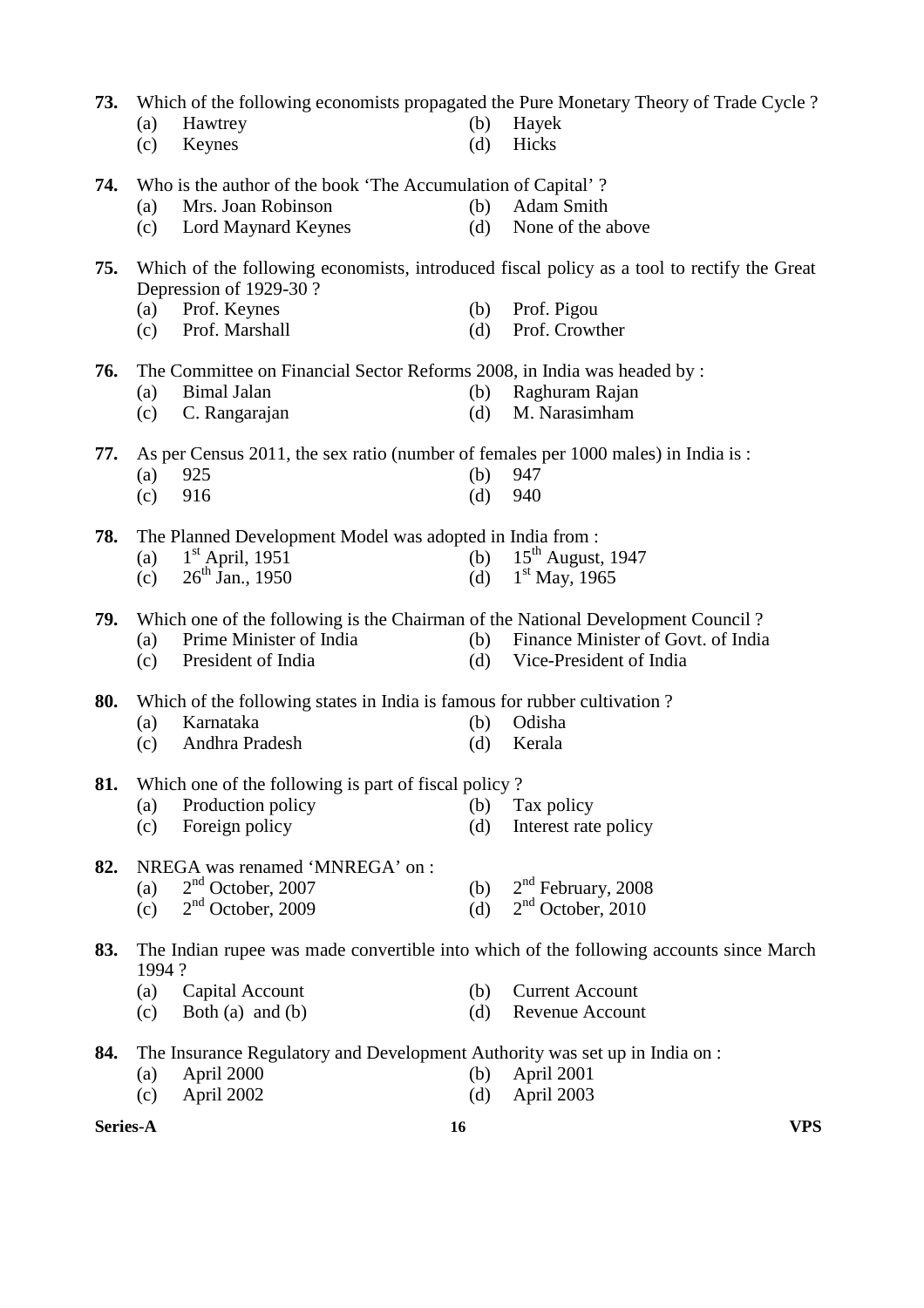| 73.        |     | निम्नलिखित में से किस अर्थशास्त्री ने व्यापार चक्र का विशुद्ध मौद्रिक सिद्धान्त प्रतिपादित किया ?        |     |                                                                                                          |
|------------|-----|----------------------------------------------------------------------------------------------------------|-----|----------------------------------------------------------------------------------------------------------|
|            | (a) | हाट्रे                                                                                                   | (b) | हायक                                                                                                     |
|            | (c) | कीन्स                                                                                                    | (d) | हिक्स                                                                                                    |
| 74.        |     | निम्नलिखित में से 'पूँजी का संग्रहण' (The Accumulation of Capital) पुस्तक का कौन लेखक है ?               |     |                                                                                                          |
|            | (a) | श्रीमती जॉन राबिन्सन                                                                                     | (b) | एडम स्मिथ                                                                                                |
|            | (c) | लॉर्ड मेनार्ड कीन्स                                                                                      | (d) | उपरोक्त में से कोई नहीं                                                                                  |
| 75.        |     |                                                                                                          |     | निम्नलिखित में से किस अर्थशास्त्री ने, 1929-30 की महान मंदी को सुधारने के लिये, राजकोषीय नीति के उपाय का |
|            |     | उपयोग किया ?                                                                                             |     |                                                                                                          |
|            | (a) | प्रो. कीन्स                                                                                              | (b) | प्रो. पीगू                                                                                               |
|            |     | (c) प्रो. मार्शल                                                                                         | (d) | प्रो. क्राउथर                                                                                            |
| 76.        |     | भारत में वित्तीय क्षेत्रों में सुधार समिति-2008 के अध्यक्ष थे                                            |     |                                                                                                          |
|            | (a) | बिमल जालान                                                                                               | (b) | रघुराम राजन                                                                                              |
|            | (c) | सी. रंगराजन                                                                                              | (d) | एम. नरसिम्हम                                                                                             |
| 77.        |     | : वर्ष 2011 की जनगणना के अनुसार भारत में लिंग अनुपात (प्रति 1000 पुरुषों के पीछे स्त्रियों की संख्या) है |     |                                                                                                          |
|            | (a) | 925                                                                                                      | (b) | 947                                                                                                      |
|            | (c) | 916                                                                                                      | (d) | 940                                                                                                      |
| 78.        |     | नियोजित विकास मॉडल को भारतवर्ष में कब से लागू किया गया ?                                                 |     |                                                                                                          |
|            | (a) | 1 अप्रैल, 1951 से                                                                                        |     | (b) 15 अगस्त, 1947 से                                                                                    |
|            | (c) | 26 जनवरी, 1950 से                                                                                        |     | (d) 1 मई, 1965 से                                                                                        |
| 79.        |     | निम्नलिखित में से राष्ट्रीय विकास समिति का अध्यक्ष कौन होता है ?                                         |     |                                                                                                          |
|            | (a) | भारत का प्रधान मंत्री                                                                                    | (b) | भारत सरकार का वित्त मंत्री                                                                               |
|            | (c) | भारत का राष्ट्रपति                                                                                       | (d) | भारत का उप-राष्ट्रपति                                                                                    |
| 80.        |     | निम्नलिखित में से कौन सा राज्य, भारतवर्ष में रबर की खेती के लिये प्रसिद्ध है ?                           |     |                                                                                                          |
|            | (a) | कर्नाटक                                                                                                  | (b) | ओडिशा                                                                                                    |
|            | (c) | आंध्र प्रदेश                                                                                             | (d) | केरल                                                                                                     |
|            |     |                                                                                                          |     |                                                                                                          |
| 81.        |     | निम्नलिखित में से कौन एक राजकोषीय नीति का भाग है ?                                                       |     |                                                                                                          |
|            | (a) | उत्पादन नीति                                                                                             | (b) | कर नीति                                                                                                  |
|            | (c) | विदेश नीति                                                                                               | (d) | ब्याज दर नीति                                                                                            |
| 82.        |     | नरेगा (NREGA) को मनरेगा (MNREGA) नाम कब दिया गया ?                                                       |     |                                                                                                          |
|            | (a) | 2 अक्टूबर, 2007 को                                                                                       |     | (b) 2 फरवरी, 2008 को                                                                                     |
|            |     | (c) 2 अक्टूबर, 2009 को                                                                                   |     | (d) 2 अक्टूबर, 2010 को                                                                                   |
| 83.        |     | भारतीय रुपये को मार्च 1994 से निम्नलिखित में से किस खाते में परिवर्तनीय बनाया गया ?                      |     |                                                                                                          |
|            | (a) | पूँजी खाता                                                                                               | (b) | चालू खाता                                                                                                |
|            | (c) | (a) तथा (b) दोनों                                                                                        | (d) | राजस्व खाता                                                                                              |
| 84.        |     | भारत सरकार द्वारा, बीमा नियामक एवं विकास प्राधिकरण की स्थापना की गई थी :                                 |     |                                                                                                          |
|            | (a) | अप्रैल 2000 में                                                                                          | (b) | अप्रैल 2001 में                                                                                          |
|            | (c) | अप्रैल 2002 में                                                                                          | (d) | अप्रैल 2003 में                                                                                          |
| <b>VPS</b> |     | 17                                                                                                       |     | Series-A                                                                                                 |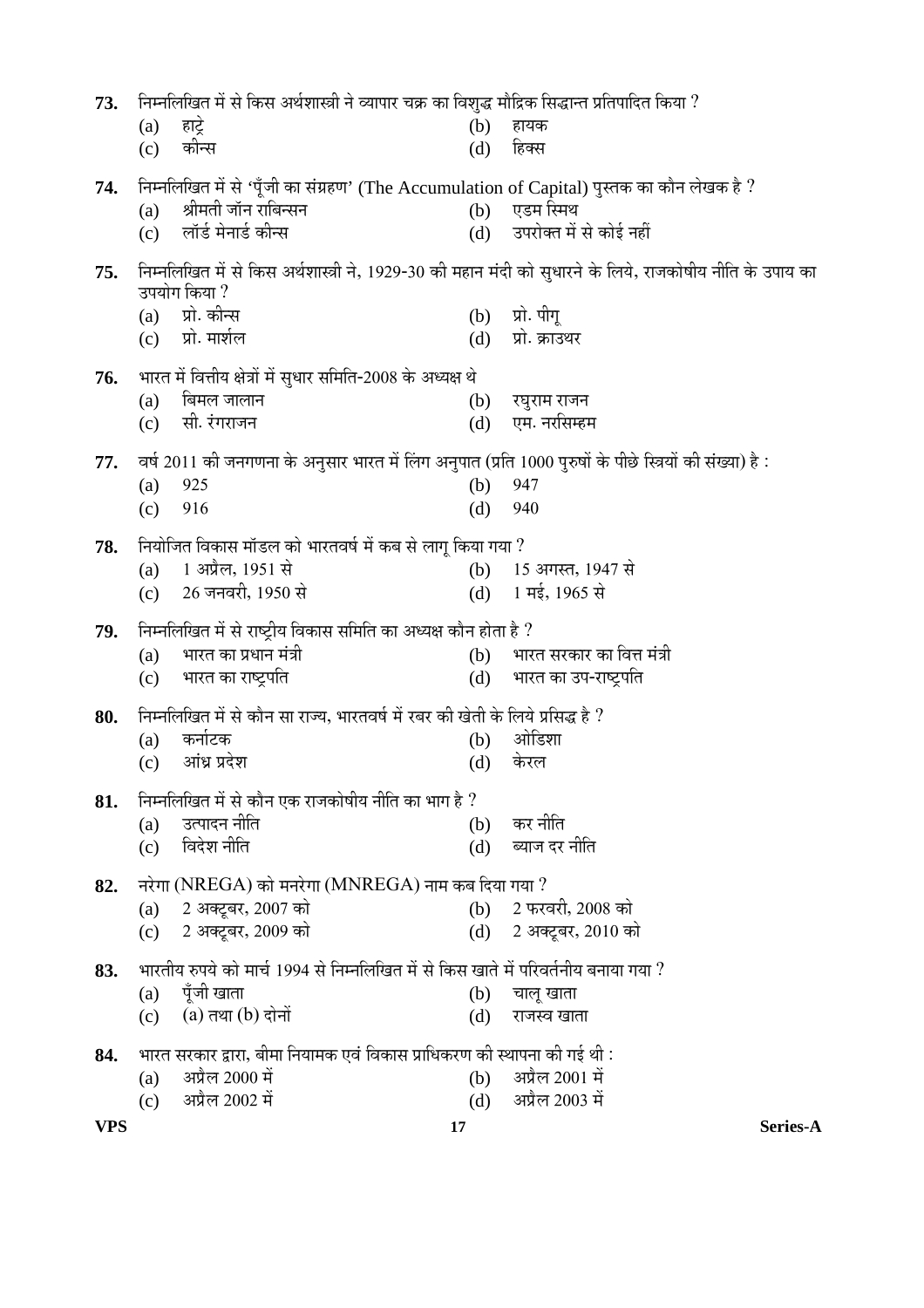| 85. | (a)<br>(b)<br>(c)<br>(d) | Which of the following is not a function of the Reserve Bank of India?<br>Regualtion of currency<br>Regulation of foreign trade<br>Regulation of credit<br>Custody and management of country's foreign exchange reserves. |            |                                                                                                                                          |
|-----|--------------------------|---------------------------------------------------------------------------------------------------------------------------------------------------------------------------------------------------------------------------|------------|------------------------------------------------------------------------------------------------------------------------------------------|
| 86. | (a)<br>(c)               | In Cyber Law terminology 'DOS' means :<br>Denial of Service<br><b>Distant Operator Service</b>                                                                                                                            | (b)<br>(d) | Disk Operating System<br>None of the above                                                                                               |
| 87. | (a)<br>(c)               | Multimedia can contain :<br>Numeric, text, and picture data<br>Only numeric type data                                                                                                                                     | (b)<br>(d) | Graphics, animation, video, music and voice<br>None of the above                                                                         |
| 88. | (a)<br>(c)               | E-mail Spoofing<br><b>E-mail Bombing</b>                                                                                                                                                                                  | (b)<br>(d) | Sending an identical e-mail message repeatedly to a particular address by any abuser is called :<br>E-mail Spamming<br>None of the above |
| 89. | (a)<br>(c)               | into other programs is called :<br>Worm<br>Trojan                                                                                                                                                                         | (b)<br>(d) | A program that has capability to infect other program and make copies of itself and spread<br>Virus<br>None of the above                 |
| 90. | (a)<br>(c)               | Multimedia<br>Interactivity                                                                                                                                                                                               | (b)<br>(d) | The practice of using more than one type of medium in computer at the same time is called :<br>Macromedia<br>None of the above           |
| 91. | (a)<br>(c)               | One carbon credit is equivalent to:<br>10 kg of $CO2$<br>1000 kg of $CO2$                                                                                                                                                 | (b)<br>(d) | 100 kg of $CO2$<br>10000 kg of $CO2$                                                                                                     |
| 92. | (a)<br>(c)               | river, which was:<br>Alaknanda<br>Yamuna                                                                                                                                                                                  | (b)<br>(d) | Kedar valley disaster of June, 2013, was cause by heavy rains in the catchment area of a<br>Bhagirathi<br>Mandakini                      |
| 93. | (a)<br>(c)               | Leakage of which of the following gases had caused the Bhopal Gas Tragedy?<br>Methyl isocyanate<br>Nitric oxide                                                                                                           | (b)<br>(d) | Carbon Mono-oxide<br>Sulphur di oxide                                                                                                    |
| 94. | (a)<br>(c)               | Minamata disease is caused due to:<br>Arsenic poisoning<br>Mercury poisoning                                                                                                                                              | (b)<br>(d) | Lead poisoning<br>Cadmium poisoning                                                                                                      |
| 95. | (a)<br>(c)               | known as :<br>Population<br>Pyramid of number or biomass                                                                                                                                                                  | (b)<br>(d) | The number of organisms that can be supported by the environment in a given area is<br>Carrying Capacity<br>None of the above            |
| 96. | (a)<br>(c)               | The size of the nanoparticle ranges between :<br>100 nm to 1000 nm<br>$1 \text{ nm}$ to $100 \text{ nm}$                                                                                                                  | (b)<br>(d) | $0.1$ nm to $1$ nm<br>$0.01$ nm to $0.1$ nm                                                                                              |

**Series-A 18 VPS**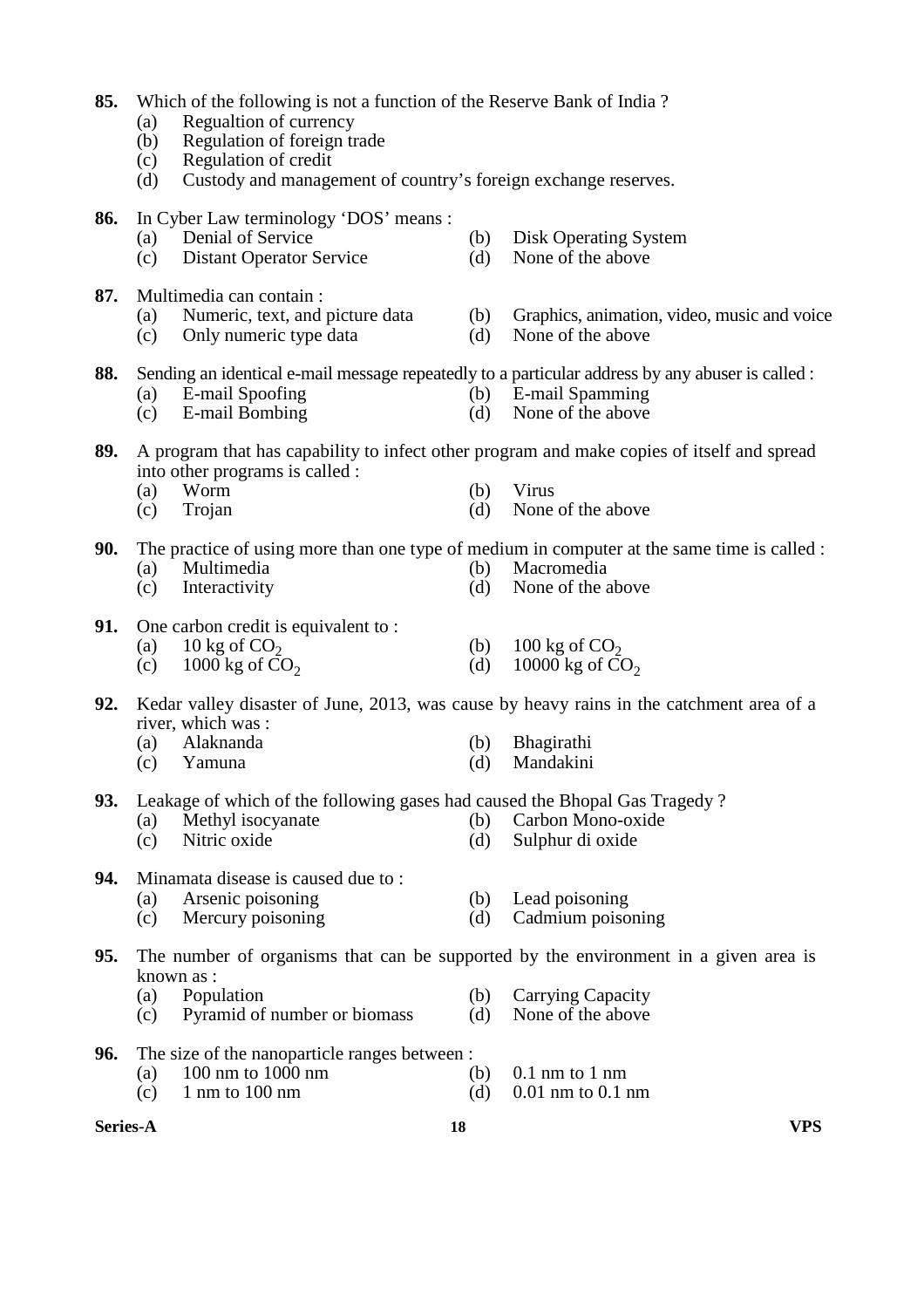- 87. मल्टीमीडिया में सम्मिलित हो सकता है : (a) स्यमेरिक, टेक्स्ट व पिक्चर डाटा  $\overline{a}$ (b) प्राफिक्स, एनीमेशन, वीडियो, म्यूजिक और आवाज (c) केवल न्यूमेरिक टाइप डाटा (d) उपरोक्त में से कोई नहीं 88. एक निश्चित पते पर किसी एब्यूजर द्वारा बार-बार एक ही ई-मेल संदेश भेजना कहलाता है : (a) ई-मेल स्पूफिंग (b) ई-मेल स्पेमिंग<br>(c) ई-मेल बाम्बिंग (d) उपरोक्त में से (c) ‡Ô-´Öê»Ö ²ÖÖØ´²ÖÝÖ (d) ˆ¯Ö¸üÖêŒŸÖ ´Öë ÃÖê ÛúÖê‡Ô ®ÖÆüà 89. एक प्रोग्राम जिसमें अन्य प्रोग्रामों को संक्रमित करने की योग्यता होती है तथा जो अपनी ही प्रतियाँ स्वयं बनाकर दूसरे प्रोग्रामों में फैला सकता है, वह कहलाता है :<br>(a) वॉर्म (a) ¾ÖÖò´ÖÔ (b) ¾ÖÖµÖ¸üÃÖ (c) ™ÒüÖê•Ö®Ö (d) ˆ¯Ö¸üÖêŒŸÖ ´Öë ÃÖê ÛúÖê‡Ô ®ÖÆüà **90.** कम्प्यूटर में एक ही समय पर एक से अधिक माध्यमों के प्रयोग का तरीका कहलाता है :<br>(a) मल्टीमीडिया (a) ´Ö»™üß´Öß×›üµÖÖ (b) ´ÖîÛÎúÖê´Öß×›üµÖÖ (c) इंटरएक्टिविटी (d) उपरोक्त में से कोई नहीं **91.** एक कार्बन क्रेडिट समतल्य है: (a) 10 किय्रा  $CO<sub>2</sub>$ (b) 100 किय्रा  $CO<sub>2</sub>$ (c)  $1000$  किया  $CO<sub>2</sub>$ (d)  $10,000$  किया  $CO<sub>2</sub>$ **92.** • जून 2013 की केदार घाटी की आपदा जिस नदी के जलागम क्षेत्र में भीषण वर्षा के कारण हुई, वह नदी थी<br>(a) अलकनन्दा (a) †»ÖÛú®Ö®¤üÖ (b) ³ÖÖÝÖ߸ü£Öß (c) यमुना (d) मन्दाकिनी **93.** भोपाल गैस त्रासदी निम्नलिखित में से किसके रिसाव के कारण हुई ? (a) ×´Ö£ÖÖ‡»Ö †Ö‡ÃÖÖêÃÖÖ‡®Öê™ü (b) ÛúÖ²ÖÔ®Ö ´ÖÖê®ÖÖê †ÖòŒÃÖÖ‡›ü (c) नाइट्रिक ऑक्साइड (d) सल्फर डाई ऑक्साइड (a) †ÖÃÖì×®ÖÛú ×¾ÖÂÖÖŒŸÖŸÖÖ (b) ÃÖßÃÖÖ ×¾ÖÂÖÖŒŸÖŸÖÖ (c) ¯ÖÖ¸ü¤ü ×¾ÖÂÖÖŒŸÖŸÖÖ (d) Ûîú›ü×´ÖµÖ´Ö ×¾ÖÂÖÖŒŸÖŸÖÖ  $95.$  किसी निश्चित क्षेत्र में प्राणियों की संख्या की सीमा, जिसे पर्यावरण समर्थन कर सकता है, कहलाती है : (a) •Ö®ÖÃÖÓܵÖÖ (b) ¾ÖÆü®Ö-õÖ´ÖŸÖÖ  $\dot{C}$ ) संख्या या जैव-द्रव्यमान का पिरैमिड  $\dot{C}$ **96.** नैनो-कण का आकार निम्नलिखित में से किसके बीच होता है ? (a)  $100$  एन-एम. से  $1000$  एन-एम.<br>
(c)  $1$  एन-एम. से  $100$  एन-एम. (d)  $0.01$  एन-एम. से  $0.1$  एन-(c)  $1 \overline{v}$ न-एम. से 100 एन-एम. (d) 0.01 एन-एम. से 0.1 एन-एम
- 

**VPS 19 Series-A**

- 
- 
- 

**86.** साइबर लॉ की शब्दावली में 'DOS' का अर्थ है :<br>(a) हिनाइल ऑफ सर्विस

- 
- 
- **94.** मिनामाता ब्याधि का मुख्य कारण है :
- 
- 
- **85.** ×®Ö´®Ö×»Ö×ÜÖŸÖ ´Öë ÃÖê ÛúÖî®Ö ÃÖÖ ‹Ûú ³ÖÖ¸üŸÖßµÖ ×¸ü•Ö¾ÖÔ ²ÖïÛú ÛúÖ ÛúÖµÖÔ ®ÖÆüà Æîü ?
	-

(a) डिनाइल ऑफ सर्विस (b) डिस्क ऑपरेटिंग सिस्टम<br>(c) डिस्टैंट ऑपरेटर सर्विस (d) उपरोक्त में से कोई नहीं (c) हिस्टैंट ऑपरेटर सर्विस (d) उपरोक्त में से कोई नहीं

- (a) Ûú¸êü®ÃÖß ÛúÖ ×®ÖµÖ´Ö®Ö (b) ×¾Ö¤êü¿Öß ¾µÖÖ¯ÖÖ¸ü ÛúÖ ×®ÖµÖ´Ö®Ö
- $\overline{c}$ ) साख का नियमन  $\overline{a}$  and the coordinate the contract  $\overline{d}$ )  $\overline{d}$  के विदेशी विनिमय कोषों की रखवाली एवं प्रबंध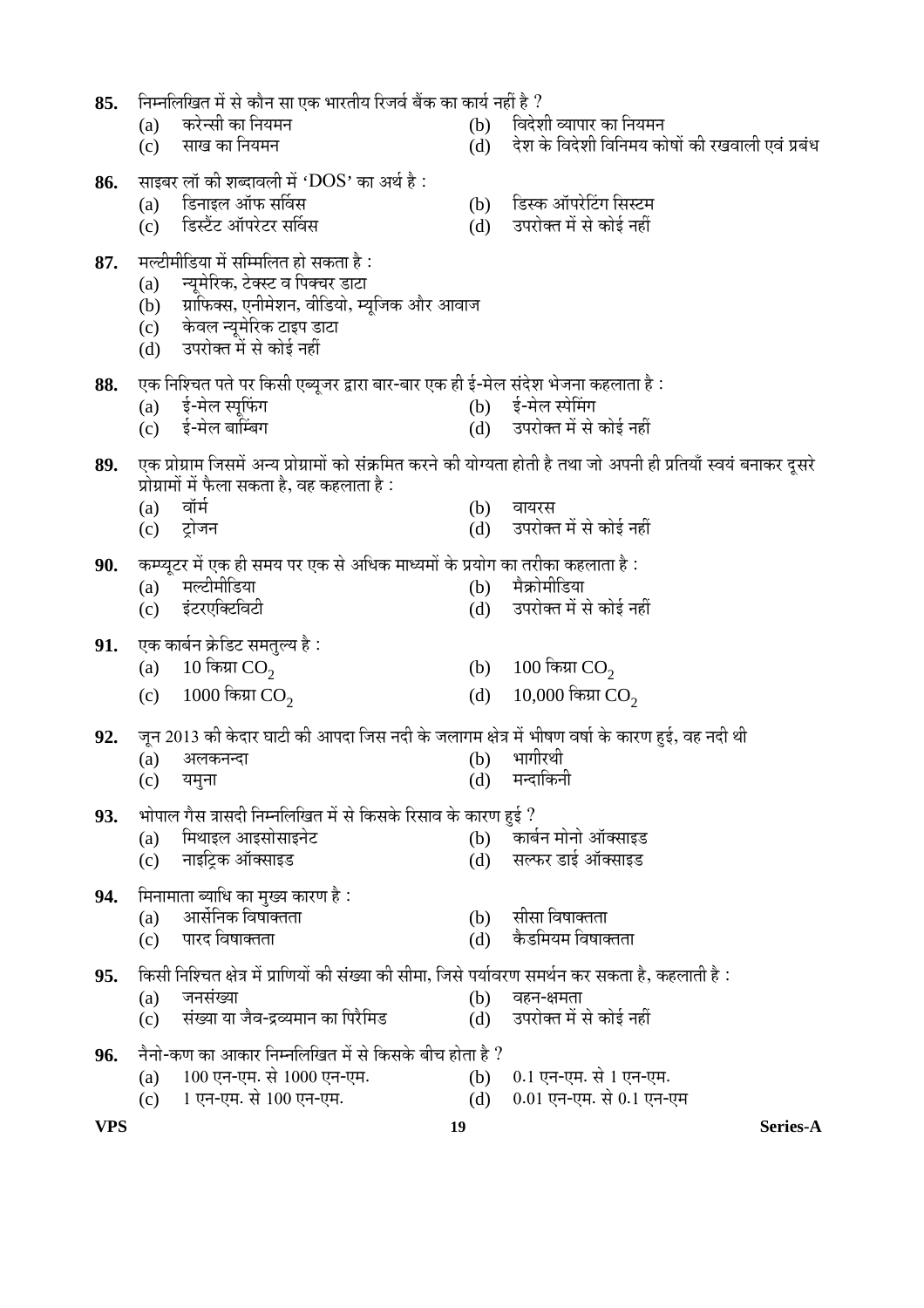| 97. Biodiversity changes occur: |  |
|---------------------------------|--|
|                                 |  |

- (a) Increases towards the equator
- (b) Decreases towards the equator
- (c) Remains unchanged throughout the Earth
- (d) Increases towards the poles
- **98.** Bacillus thuringiensis is used as :
	- (a) Biofertilizer (b) Biological insecticide (c) Chemical fertilizer (d) Chemical insecticide
	-

**99.** Which among the following gas is most responsible for global warming ?

- (a) Nitrogen (b) Methane
- (c) Carbon di-oxide (d) Carbon mono-oxide

# 100. Which one of the following pairs is not correctly matched?

- (a) Ebola Virus Small Pox
- (b) Biometric identification Fingerprints and Iris scan
- (c) Cloning Genetic replica
- (d) DNA Fingerprinting Paternity or criminal identification

### **101.** Which Uranium isotope is used in nuclear power plants to produce electricity ?

| (a) $U-233$ | (b) $U-234$ |
|-------------|-------------|
| (c) $U-235$ | (d) $U-239$ |

#### **102.** The main constituent of biogas is :

| (a) Hydrogen | (b) Methane   |
|--------------|---------------|
| (c) Butane   | (d) Acetylene |

#### **103.** Which one of the following element is used in solar cells ?

 (a) Silicon (b) Cerium (c) Astatine (d) Vanadium

### **104.** Which among the following is not a polymer ?

 (a) Nylon (b) Teflon (c) Caprolactum (d) Polystyrene

#### **105.** Which Vitamin is required for in clotting of blood ?

 (a) Vitamin A (b) Vitamin C (c) Vitamin E (d) Vitamin K

#### **106.** Filament of electric bulb is made of :

 (a) Tungsten (b) Nichrome (c) Lead (d) Aluminium

## **107.** Which of the following radiations has the highest energy per quantum ?

- (a)  $320 400$  nm (b)  $200 280$  nm
- (c)  $280 320$  nm (d)  $400 600$  nm
- **108.** India's first dedicated navigation satellite IRNSS 1A was launched from : (a) Sriharikota (b) Ahmedabad
	- (c) Thiruvananthpuram (d) Bengaluru

**Series-A 20 VPS**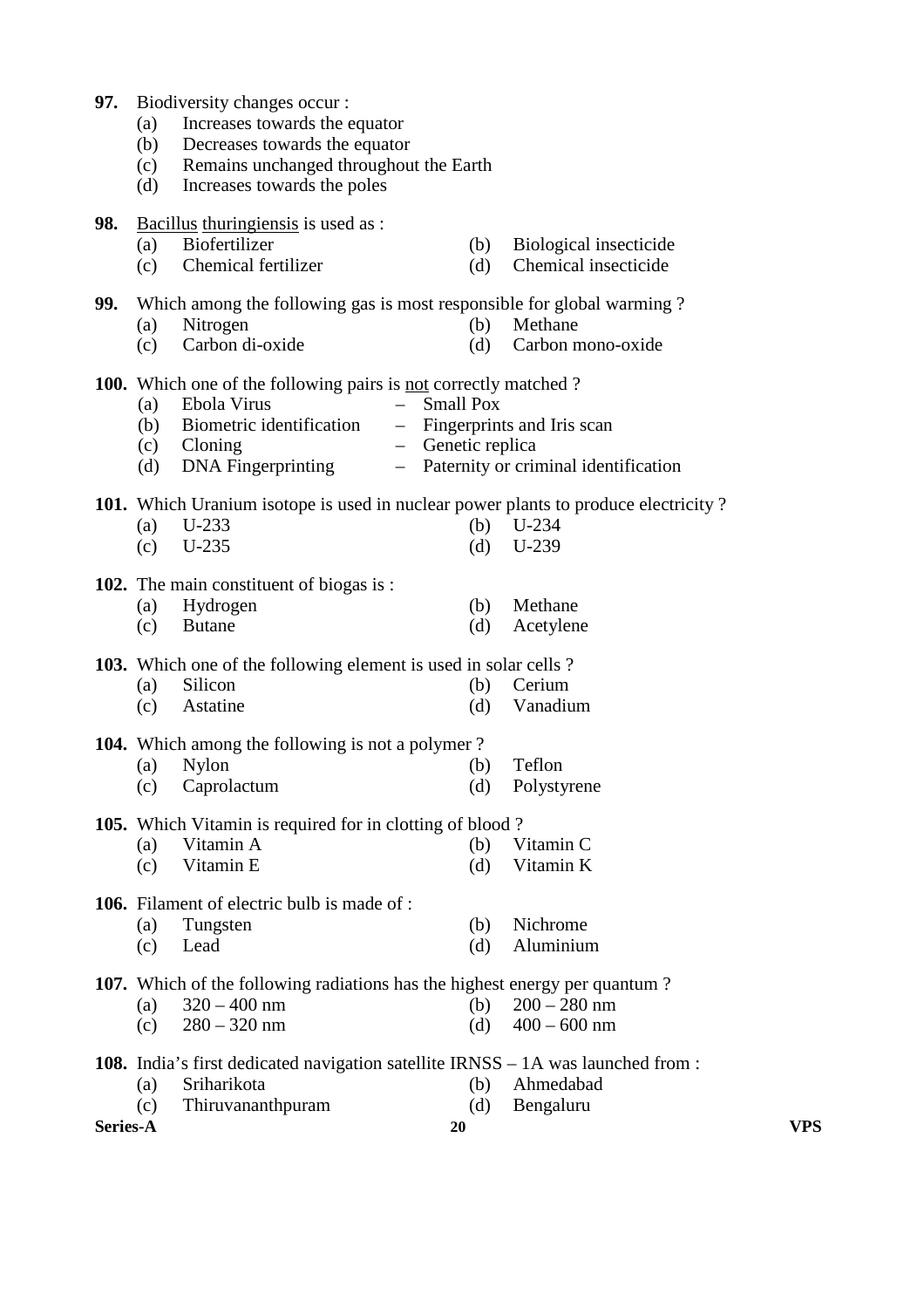| 97.        | जैव-विविधता में परिवर्तन होता है :                                                                                                                                                                                                                       |            |                                                               |
|------------|----------------------------------------------------------------------------------------------------------------------------------------------------------------------------------------------------------------------------------------------------------|------------|---------------------------------------------------------------|
|            | भूमध्य रेखा की तरफ बढ़ती है ।<br>(a)<br>पृथ्वी पर एक समान रहती है ।<br>(c)                                                                                                                                                                               | (d)        | (b) भूमध्य रेखा की तरफ घटती है ।<br>ध्रुवों की तरफ बढ़ती है । |
| 98.        | <u>बैसिलस थूरिनजिएन्सिस</u> का उपयोग होता है :<br>जैविक खाद<br>(a)<br>रासायनिक खाद<br>(c)                                                                                                                                                                | (b)<br>(d) | जैविक कीटनाशक<br>रासायनिक कोटनाशक                             |
| 99.        | निम्नलिखित में से कौन सी गैस ग्लोबल वार्मिंग के लिए ज्यादा जिम्मेदार है ?<br>नाइट्रोजन<br>(a)<br>कार्बन डाई ऑक्साइड<br>(c)                                                                                                                               | (b)        | मेथैन<br>(d) कार्बन मोनो ऑक्साइड                              |
|            | <b>100.</b> निम्नलिखित में से किस जोड़े का मिलान सही नहीं है ?<br>इबोला वायरस : चेचक<br>(a)<br>जीव-सांख्यिकी पहचान : उंगली छापन तथा आयरिस स्कैन<br>(b)<br>(c) क्लोनिंग : आनुवंशिक प्रतिकृति<br>डी.एन.ए. फिंगरप्रिटिंग : पैत्रक या अपराधी की पहचान<br>(d) |            |                                                               |
|            | 101. निम्नलिखित में से कौन सा यूरेनियम समस्थानिक परमाणु ऊर्जा संयंत्र में बिजली उत्पादन में इस्तेमाल किया जाता है ?<br>$U - 233$<br>(a)<br>$U - 235$<br>(c)                                                                                              | (d)        | (b) $U - 234$<br>$U - 239$                                    |
|            | 102. बायोगैस का मुख्य घटक है :<br>(a) हाइड्रोजन<br>ब्यूटेन<br>(c)                                                                                                                                                                                        | (b)<br>(d) | मेथैन<br>एसिटीलीन                                             |
|            | 103. निम्नलिखित में से कौन सा तत्त्व सोलर सेल में उपयोग किया जाता है ?<br>सिलिकॉन<br>(a)<br>एस्टैटीन<br>(c)                                                                                                                                              | (b)<br>(d) | सीरियम<br>वैनेडियम                                            |
|            | 104. निम्नलिखित में से कौन सा पॉलीमर नहीं है ?<br>नॉयलान<br>(a)<br>कैप्रोलैक्टम<br>(c)                                                                                                                                                                   | (b)<br>(d) | टैफलान<br>पॉलीस्टाइरीन                                        |
|            | <b>105.</b> कौन सा विटामिन खून का थक्का बनने के लिए चाहिए ?<br>विटामिन $A$<br>(a)<br>विटामिन E<br>(c)                                                                                                                                                    | (b)<br>(d) | विटामिन $\mathbf C$<br>विटामिन $K$                            |
|            | 106. इलैक्ट्रिक बल्ब में फिलामेंट बना होता है:<br>टंगस्टन<br>(a)<br>सीसा<br>(c)                                                                                                                                                                          | (b)<br>(d) | नाइक्रोम<br>एल्यूमीनियम                                       |
|            | $107.$ निम्न में से किस विकिरण में ऊर्जा प्रति क्वान्टम सर्वाधिक होगी $?$<br>$320 - 400$ nm<br>(a)<br>$280 - 320$ nm<br>(c)                                                                                                                              | (b)<br>(d) | $200 - 280$ nm<br>$400 - 600$ nm                              |
|            | 108. भारत का पहला संचालन उपग्रह IRNSS $-1A$ कहाँ से छोड़ा गया ?<br>श्रीहरिकोटा<br>(a)<br>तिरुवनन्तपुरम<br>(c)                                                                                                                                            | (b)<br>(d) | अहमदाबाद<br>बैंगलूरु                                          |
| <b>VPS</b> |                                                                                                                                                                                                                                                          | 21         | Series-A                                                      |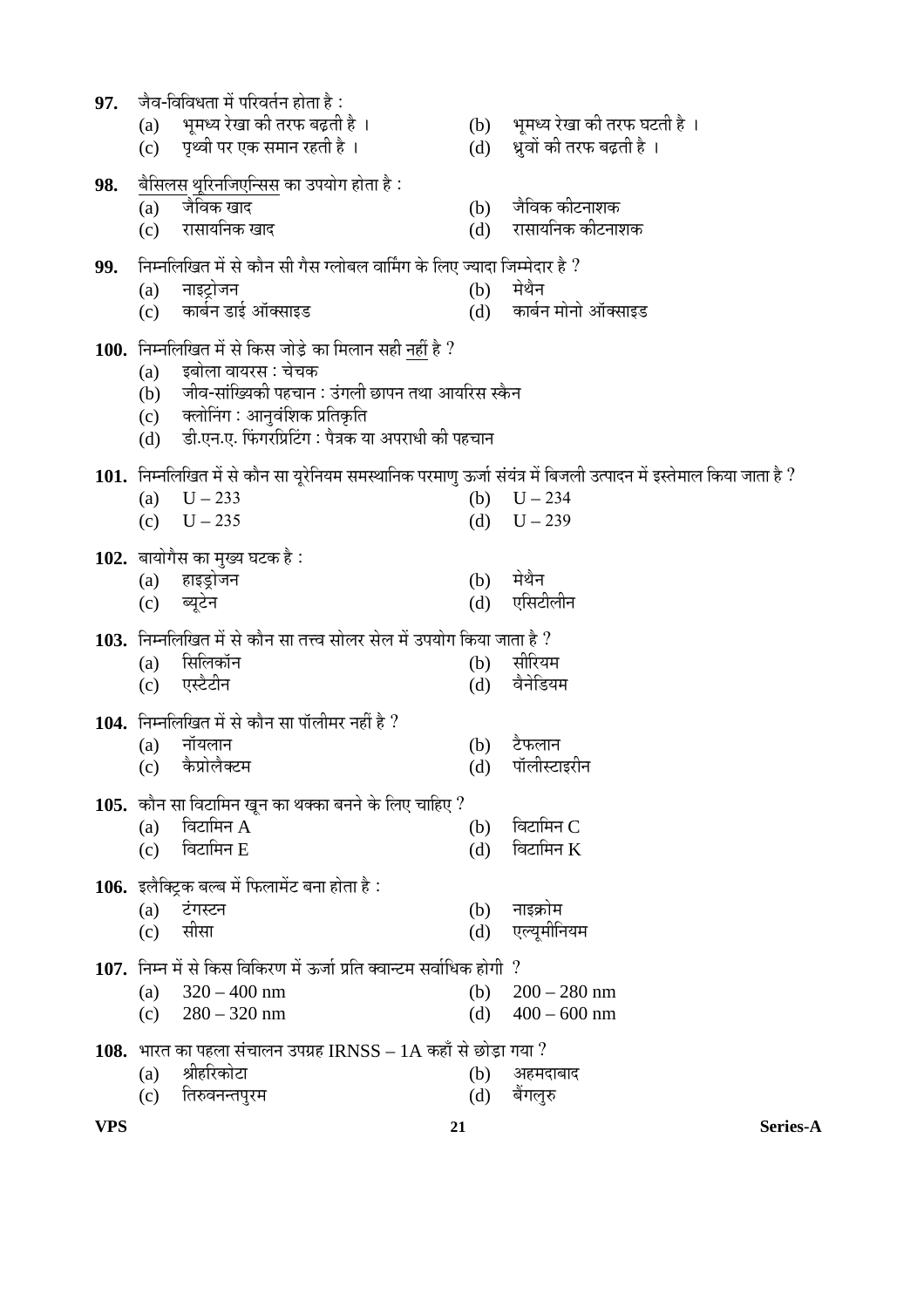**109.** Which one of the following pairs is not correctly matched ?

- (a) Optic fibres Light waves (b) Android – Voice input
	-
- (c) Large Hadron Collider God particle (d) Red Planet
- 
- **110.** Indian Institute of Remote Sensing (IIRS) is situated at :
	- (a) Dehradun (b) New Delhi
	- (c) Lucknow (d) Nagpur
- **111.** Who won the Gold Medal in the  $20<sup>th</sup>$  (Glasgow) Commonwealth Games 2014 in Wrestling in 74 kg weight category ?
	- (a) Virendra Kumar (b) Sushil Kumar
		-
	- (c) Yogeshwar Dutt (d) Praveen Kumar
- **112.** Who among the following scientists has been conferred upon 'Bharat Ratna' for the year 2013 ?
	- (a) K.L. Mashelkar (b) G.P. Rao
	- (c) Hariharan Parthsarthi (d) C.N.R. Rao
- **113.** Great Himalayan National Park, which has been accorded the UNESCO World Heritage Site status, is located in :
	-
	- (a) Uttarakhand (b) Himachal Pradesh<br>
	(c) Jammu-Kashmir (d) Nagaland  $\text{(c)}$  Jammu-Kashmir (d)
- **114.** Where is the Headquarters of North-Central Railway Zone situated ?
	- (a) Allahabad (b) Jabalpur
	- (c) Bhopal (d) Delhi
- **115.** In the Union Budget, 2014 the Integrated Ganga Conservation Mission has been called as :
	- (a) Clean Ganga (b) Sacred Ganga
	- (c) The Great Ganga (d) Namami Gange
- **116.** According to National Youth Policy 2014, the youths of which one of the following age groups will be benefitted ?
	- (a) 15-29 years (b) 16-28 years
	- (c) 15-22 years (d) 17-28 years
- **117.** International Day of Non-violence is observed on :<br>(a)  $10^{th}$  December (b)  $30^{th}$  January
- (a)  $10^{th}$  December (b)  $30^{th}$  January
- (c)  $2<sup>nd</sup> October$  (d)  $23<sup>rd</sup> March$
- **118.** The "Rashtriya Gokul Mission" announced by the Union Government aims at :
	- (a) Protecting the indigenous breed of cows
	- (b) Developing high milk yielding cow breeds
	- (c) Curbing slaughtering of cattles
	- (d) Eliminating Foot and Mouth disease in cattles
- **119.** POCSO Act is related to :
	- (a) Oil companies (b) Children
	- (c) Civil servants (d) Oceans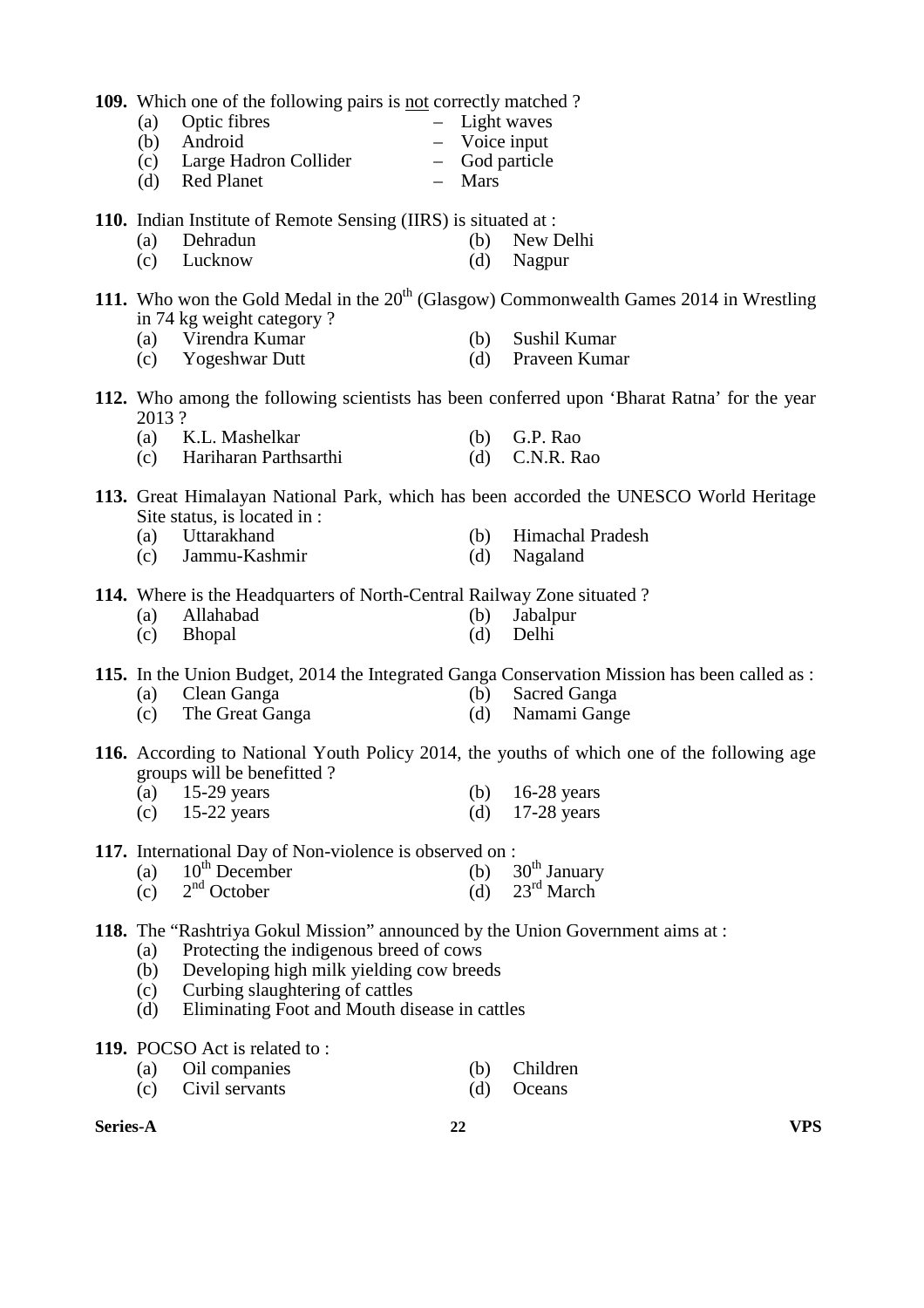|            | <b>109.</b> निम्नलिखित में से किस जोड़े का मिलान सही नहीं है ?<br>प्रकाशिक फाइबर                 प्रकाश तरंगें<br>(a)<br>: वाणी निवेश<br>एण्ड्रॉइड<br>(b)<br>बृहद हेड्रॉन कोलाइडर : गॉड पार्टीकल<br>(c)<br>मंगल<br>लाल ग्रह<br>$\mathbb{Z}^{\times}$<br>(d)                  |                  |                                        |
|------------|------------------------------------------------------------------------------------------------------------------------------------------------------------------------------------------------------------------------------------------------------------------------------|------------------|----------------------------------------|
|            | 110. भारतीय रिमोट सेन्सिंग संस्थान (IIRS) स्थित है :<br>देहरादून<br>(a)<br>लखनऊ<br>(c)                                                                                                                                                                                       | (d)              | (b) नई दिल्ली<br>नागपुर                |
|            | 111. बीसवें (ग्लासगो) राष्ट्रमण्डल खेलों 2014 के 74 किलोग्राम वजन संवर्ग में कुश्ती का स्वर्ण पदक किसने जीता ?<br>वीरेन्द्र कुमार<br>(a)<br>योगेश्वर दत्त<br>(c)                                                                                                             | (b)<br>(d)       | सुशील कुमार<br>प्रवीण कुमार            |
|            | 112. निम्नलिखित में से किस वैज्ञानिक को वर्ष 2013 के लिये 'भारत रत्न' से अलंकृत किया गया है ?<br>के.एल. माशेलकर<br>(a)<br>(c) हरिहरण पार्थसारथी                                                                                                                              | (b)<br>(d)       | जी.पी. राव<br>सी.एन.आर. राव            |
|            | 113. ग्रेट हिमालय राष्ट्रीय पार्क, जिसे यूनेस्को ने विश्व धरोहर स्थल घोषित किया है, स्थित है<br>उत्तराखण्ड में<br>(a)<br>जम्मू-कश्मीर में<br>(c)                                                                                                                             | (d)              | (b) हिमाचल प्रदेश में<br>नागालैण्ड में |
|            | 114. उत्तर-मध्य रेलवे जोन (क्षेत्र) का मुख्यालय कहाँ स्थित है ?<br>इलाहाबाद<br>(a)<br>भोपाल<br>(c)                                                                                                                                                                           | (b)<br>(d)       | जबलपुर<br>दिल्ली                       |
|            | 115. केन्द्रीय बजट 2014 में समन्वित गंगा संरक्षण अभियान को कहा गया है<br>क्लीन गंगा<br>(a)<br>द ग्रेट गंगा<br>(c)                                                                                                                                                            | (b)<br>(d)       | सेक्रेड गंगा<br>नमामि गंगे             |
|            | 116. राष्ट्रीय युवा नीति 2014 के अनुसार निम्नलिखित में से किस आयु वर्ग के युवा लाभान्वित होंगे ?<br>15-29 वर्ष<br>(a)<br>15-22 वर्ष<br>(c)                                                                                                                                   | (b)<br>(d)       | $16 - 28$ নৰ্ষ<br>$17-28$ নৰ্ष         |
|            | 117. अन्तर्राष्ट्रीय अहिंसा दिवस मनाया जाता है<br>10 दिसम्बर को<br>(a)<br>(c) 2 अक्टूबर को                                                                                                                                                                                   | (b)<br>(d)       | 30 जनवरी को<br>23 मार्च को             |
|            | 118. केन्द्र सरकार द्वारा घोषित राष्ट्रीय गोकुल मिशन का उद्देश्य है<br>गायों की देशी नस्ल की रक्षा करना ।<br>(a)<br>अधिक दूध उपज करने वाली गायों की नस्लों का विकास करना ।<br>(b)<br>पशुओं के वध को रोकना ।<br>(c)<br>पशुओं में 'फुट एण्ड माउथ' रोग का उन्मूलन करना ।<br>(d) |                  |                                        |
| <b>VPS</b> | 119. पी.ओ.सी.एस.ओ. कानून का सम्बन्ध है<br>तेल कम्पनियों से<br>(a)<br>लोक सेवकों से<br>(c)                                                                                                                                                                                    | (b)<br>(d)<br>23 | बच्चों से<br>समुद्र से<br>Series-A     |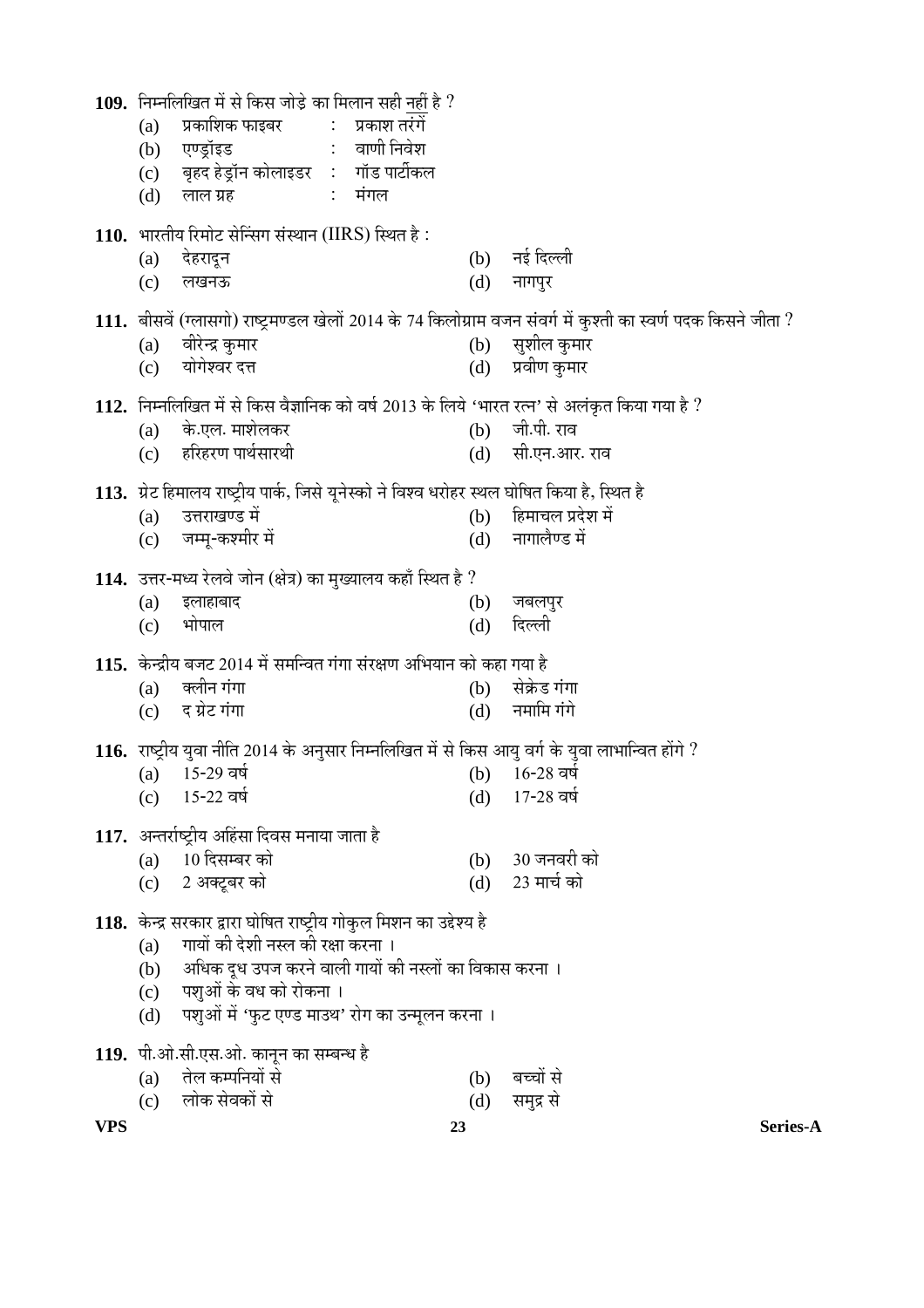**120.** Who has been appointed the new National Security Advisor of India ?<br>(a) Dalbir Singh (b) Amit Shah

- 
- (a) Dalbir Singh (b) Amit Shah<br>
(c) K.P.S. Menon (d) Aiit Kumar (c) K.P.S. Menon (d) Ajit Kumar Doval
	-
- **121.** Who was the Chief Guest at the Republic Day parade 2014 of India ?<br>(a) Nawaz Sharif (b) Shinzo Abe
	- (a) Nawaz Sharif (b) Shinzo Abe
	- (c) Hu Jinto (d) Sheikh Hasina
- **122.** Who among the following won the Presidential election of Syria for the third time in 2014 ?
	- (a) Abdel Fattah el sisi (b) Bashar-Al-Asad<br>
	(c) Nuri Abu Sahmein (d) Noori-Al-Maliki
	- (c) Nuri Abu Sahmein (d)
- **123.** The new government at the centre has recently ratified the Marrakesh Treaty. This treaty aims at :
	- (a) Developing Marine Living resources
	- (b) Regulating air transport services
	- (c) Promotion of access to published works by visually impaired persons and persons with print disabilities.
	- (d) Promoting studies in cell-biology
- **124.** Which one of the following films bagged the Palme d'or award at Cannes Film Festival-2014 ?
	-
	- (a) Winter Sleep (b) Grace of Monaco<br>
	(c) The Wonders (d) Goodbve to Langu (c) The Wonders (d) Goodbye to Languages
- **125.** Who among the following has been the first African U.N. Secretary General ?<br>(a) Ban Ki Moon (b) Javier Perez De Cuellar
	- (a) Ban Ki Moon (b) Javier Perez De Cuellar
	- (c) Boutros-Boutros Ghali (d) U-Thant
- 
- **126.** Which one of the following surface to air missiles was successfully testfired in May 2014

from Chandipur (Odisha) ?<br>(a) Prithavi

- (a) Prithavi (b) Aakash (c) Trishul (d) Brahmo
- (c) Trishul (d) Brahmos
- **127.** What is the name of the new museum that was inaugurated in the Rashtrapati Bhawan on July 25, 2014 ?
	- (a) Glimpses of History (b) Toshakhana
	- (c) The Stables (d) Indradhanush
- **128.** Who among the following won the Asian Billiard Championship in June 2014 ?<br>(a) Alok Kumar (b) B. Bhaskar
	- (a) Alok Kumar (b)<br>
	(c) Dhruy Sitwala (d)
	- (c) Dhruv Sitwala (d) Saurav Kothari

## **129.** Which of the following has won gold medal of Wimbledon Under-19 Gold-tournament of 2014 ?

- (a) Unmukta Chand (b) Leander Paes<br>
(c) Lakshva Sen (d) Saina Nehwal
- (c) Lakshya Sen  $(d)$

## **130.** Which of the following state/states will be benefitted by the proposed "Kishau Dam" Project ?

- (a) Haryana (b) Uttarakhand & Himachal Pradesh<br>
(c) Jammu-Kashmir (d) Assam
- $\text{(c)}$  Jammu-Kashmir (d)

**Series-A 24 VPS**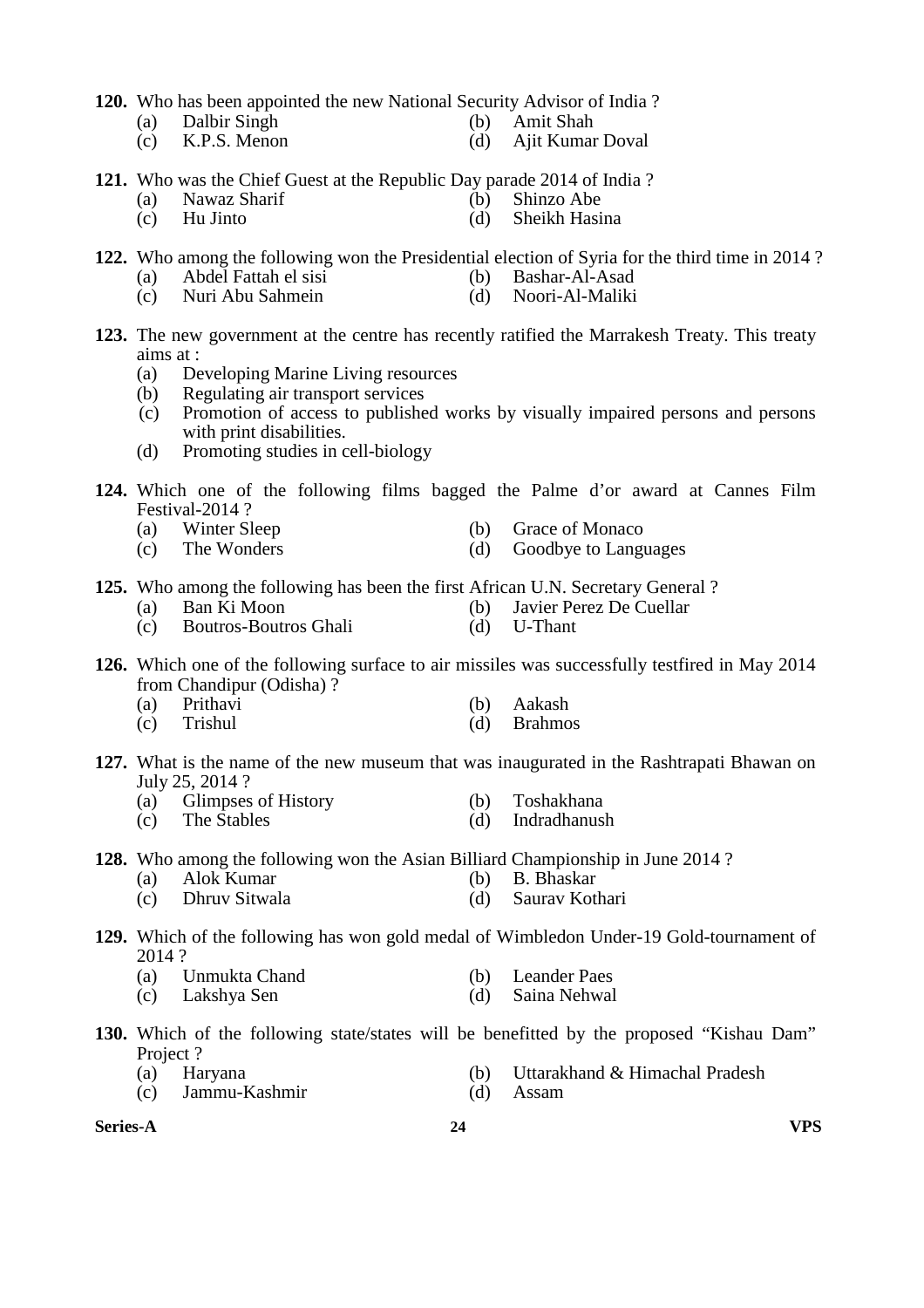|            |            | 120. किसे भारत का नया राष्ट्रीय सुरक्षा सलाहकार नियुक्त किया गया है ?                                                             |            |                                                                                                              |
|------------|------------|-----------------------------------------------------------------------------------------------------------------------------------|------------|--------------------------------------------------------------------------------------------------------------|
|            | (a)        | दलबीर सिंह                                                                                                                        | (b)        | अमित शाह                                                                                                     |
|            |            | (c) के.पी.एस. मेनन                                                                                                                | (d)        | अजित कुमार डोवाल                                                                                             |
|            |            | 121. भारत के गणतंत्र दिवस परेड 2014 में मुख्य अतिथि कौन थे ?                                                                      |            |                                                                                                              |
|            | (a)        | नवाज शरीफ                                                                                                                         | (b)        | शिज़ो एब                                                                                                     |
|            |            | (c) हु जिन्तो                                                                                                                     | (d)        | शेख हसीना                                                                                                    |
|            |            | 122. निम्नलिखित में से किसने सीरिया के राष्ट्रपति का चुनाव 2014 में तीसरी बार जीता ?                                              |            |                                                                                                              |
|            | (a)        | अब्देल फतेह अल सीसी                                                                                                               |            | (b) बशर-अल असद                                                                                               |
|            |            | (c) नूरी अबु सहमीन                                                                                                                |            | (d) नूरी अल मालिकी                                                                                           |
|            |            | 123. केन्द्र की नयी सरकार ने हाल ही में मर्राकेश सन्धि की पुष्टि की है । इस संधि का उद्देश्य है                                   |            |                                                                                                              |
|            | (a)        | सामुद्रिक जैव संसाधनों का विकास करना ।                                                                                            |            |                                                                                                              |
|            | (b)        | वायु आवागमन सेवाओं का नियमन ।                                                                                                     |            |                                                                                                              |
|            | (d)        | (c) दृष्टि बाधित एवं मुद्रण अयोग्य लोगों की प्रकाशित रचनाओं तक पहुँच को प्रोत्साहन देना ।<br>कोशिका जैविकी अध्ययन का प्रोत्साहन । |            |                                                                                                              |
|            |            |                                                                                                                                   |            |                                                                                                              |
|            |            | 124. निम्नलिखित में से किस फिल्म ने कान फिल्म महोत्सव 2014 में पाम ड-ऑर पुरस्कार प्राप्त किया ?                                   |            |                                                                                                              |
|            | (a)        | विंटर स्लीप<br>(c) द वन्डर्स                                                                                                      | (b)        | ग्रेस ऑफ मोनाको<br>(d) गुड बाई टू लैंग्वेजेज                                                                 |
|            |            |                                                                                                                                   |            |                                                                                                              |
|            |            | 125. निम्नलिखित में से कौन प्रथम अफ्रीकी संयुक्त राष्ट्रसंघ के महासचिव रहे हैं ?                                                  |            |                                                                                                              |
|            | (a)        | बान-की मून<br>(c) बुतरोस बुतरोस घाली                                                                                              | (b)        | जेवियर पेरेज द क्यूलार                                                                                       |
|            |            |                                                                                                                                   | (d)        | यू-थांट                                                                                                      |
|            |            |                                                                                                                                   |            | 126. निम्नलिखित में से मई 2014 में चांदीपुर (ओडिशा) से पृथ्वी से आकाश तक मार करने वाले किस प्रक्षेपास्त्र का |
|            |            | सफलतापूर्वक परीक्षण किया गया ?<br>(a) पृथ्वी                                                                                      | (b)        | आकाश                                                                                                         |
|            | (c)        | त्रिशूल                                                                                                                           | (d)        | ब्रह्मोस                                                                                                     |
|            |            |                                                                                                                                   |            |                                                                                                              |
|            |            | 127. 25 जुलाई 2014 को राष्ट्रपति-भवन में जिस नए संग्रहालय का उद्घाटन किया गया उसका क्या नाम है ?<br>ग्लीम्पसेज ऑफ हिस्ट्री        |            | तोशाखाना                                                                                                     |
|            | (a)<br>(c) | द स्टेबल्स                                                                                                                        | (b)<br>(d) | इन्द्रधनुष                                                                                                   |
|            |            |                                                                                                                                   |            |                                                                                                              |
|            |            | 128. निम्नलिखित में से किसने जून 2014 में एशियाई बिलियर्ड चैम्पियनशिप जीती ?                                                      |            |                                                                                                              |
|            | (a)<br>(c) | आलोक कुमार<br>ध्रुव स्त्विला                                                                                                      | (b)<br>(d) | बी. भास्कर<br>सौरव कोठारी                                                                                    |
|            |            |                                                                                                                                   |            |                                                                                                              |
|            |            | 129. निम्न में से किसने वर्ष 2014 के, विम्बल्डन के अण्डर-19 गोल्ड टूर्नामैन्ट में स्वर्ण पदक जीता ?                               |            |                                                                                                              |
|            | (a)<br>(c) | उन्मुक्त चन्द<br>लक्ष्य सेन                                                                                                       | (b)<br>(d) | लिएण्डर पेस<br>साइना नेहवाल                                                                                  |
|            |            |                                                                                                                                   |            |                                                                                                              |
|            |            | 130.  निम्न में से कौन सा राज्य/कौन से राज्य, प्रस्तावित ''किसाउ बाँध'' परियोजना से लाभान्वित होंगे ?                             |            |                                                                                                              |
|            | (a)<br>(c) | हरियाणा<br>जम्मू-कश्मीर                                                                                                           | (b)<br>(d) | उत्तराखण्ड व हिमाचल प्रदेश<br>असम                                                                            |
|            |            |                                                                                                                                   |            |                                                                                                              |
| <b>VPS</b> |            | 25                                                                                                                                |            | Series-A                                                                                                     |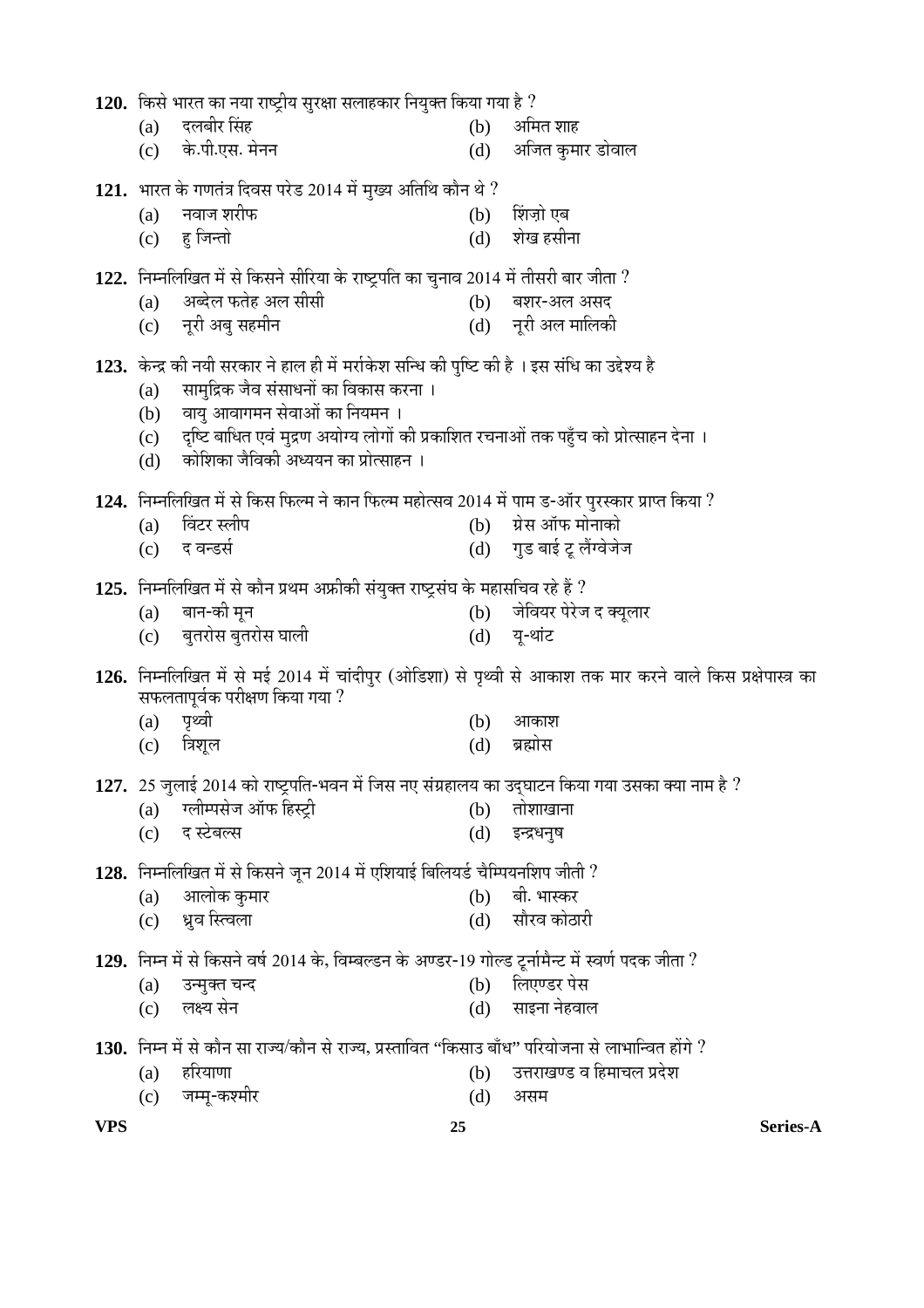|                 | (a)<br>(c)    | From 4 August to 6 <sup>th</sup> September<br>From 18 August to $6^{th}$ September |            | (b) From 16 August to $16^{th}$ September<br>(d) From 21 August to $10^{th}$ September                                                                                                                                                                                     |
|-----------------|---------------|------------------------------------------------------------------------------------|------------|----------------------------------------------------------------------------------------------------------------------------------------------------------------------------------------------------------------------------------------------------------------------------|
|                 |               | from the same Lok Sabha Constituency?                                              |            | 133. Who is India's women Parliamentarian to win election for the eight consecutive times                                                                                                                                                                                  |
|                 | (a)<br>(c)    | Sushma Swaraj<br>Maneka Gandhi                                                     | (b)<br>(d) | Sumitra Mahajan<br>Savitri Jindal                                                                                                                                                                                                                                          |
|                 |               | News in the Digital Age"?                                                          |            | 134. Who is the author of the book "Out of Print : Newspapers, Journalism and the Business of                                                                                                                                                                              |
|                 | (a)<br>(c)    | Professor George Brock<br>Nic Newman                                               | (b)<br>(d) | Rabbin Jafferey<br>Mark Tully                                                                                                                                                                                                                                              |
|                 |               | 135. Who has been appointed as the 'Horticulture Ambassador of Maharashtra'?       |            |                                                                                                                                                                                                                                                                            |
|                 | (a)<br>(c)    | Akshay Kumar<br><b>Ranveer Singh</b>                                               | (b)<br>(d) | Ranbir Kapoor<br>Amitabh Bachchan                                                                                                                                                                                                                                          |
|                 | (a)           | North Korea                                                                        | (b)        | 136. According to the International Atomic Energy Agency (IAEA) Report of July 2014 which<br>one of the following countries has effectively reduced its stockpile of enriched Uranium?<br>Iran                                                                             |
|                 | (c)           | Iraq                                                                               | (d)        | Libya                                                                                                                                                                                                                                                                      |
|                 |               | United Nations, for its 'He for She' campaign in July 2014?                        |            | 137. Who was nominated as 'Good Will Ambassador' by 'U.N. Women' - a forum of the                                                                                                                                                                                          |
|                 | (a)<br>(c)    | J.K. Rowling<br>Maria Sharapova                                                    | (b)<br>(d) | Julia Roberts<br>Emma Watson                                                                                                                                                                                                                                               |
|                 |               | South Korea?                                                                       |            | 138. Which of the following won the first medal for India at the $17th$ Asian Games organised in                                                                                                                                                                           |
|                 | (a)           | Shweta Choudhari                                                                   | (b)        | P. Kashyap                                                                                                                                                                                                                                                                 |
|                 | (c)           | Sanjita Chanu                                                                      | (d)        | Deepika Kumari                                                                                                                                                                                                                                                             |
|                 |               |                                                                                    |            | 139. According to Fortaleza Declaration (Brazil 2014) of Sixth BRICS Summit what is the<br>initial subsidized capital to be equally shared among founding members to establish new<br>development bank and for addressing infra-structure gaps and sustainable development |
|                 | needs?<br>(a) | 200 billion U.S. dollars                                                           | (b)        | 150 billion U.S. dollars                                                                                                                                                                                                                                                   |
|                 | (c)           | 100 billion U.S. dollars                                                           | (d)        | 50 billion U.S. dollars                                                                                                                                                                                                                                                    |
|                 |               | country in March 2014?                                                             |            | 140. Which one of the following organizations has officially declared India as a Polio free                                                                                                                                                                                |
|                 | (a)           | W.H.O.                                                                             | (b)        | <b>U.N.O.</b>                                                                                                                                                                                                                                                              |
|                 | (c)           | <b>Red Cross Society</b>                                                           | (d)        | None of these                                                                                                                                                                                                                                                              |
| <b>Series-A</b> |               | 26                                                                                 |            | VPS                                                                                                                                                                                                                                                                        |
|                 |               |                                                                                    |            |                                                                                                                                                                                                                                                                            |
|                 |               |                                                                                    |            |                                                                                                                                                                                                                                                                            |

**131.** Which of the following is presently the Chairperson of Rashtriya Mahila Ayog ?

**132.** The famous Nanda Rajjat of Uttarakhand took place during which period in 2014 ?

 (a) Lalitha Kumaramangalam (b) Girija Vyas (c) Mamta Sharma (d) Nazma Heptullah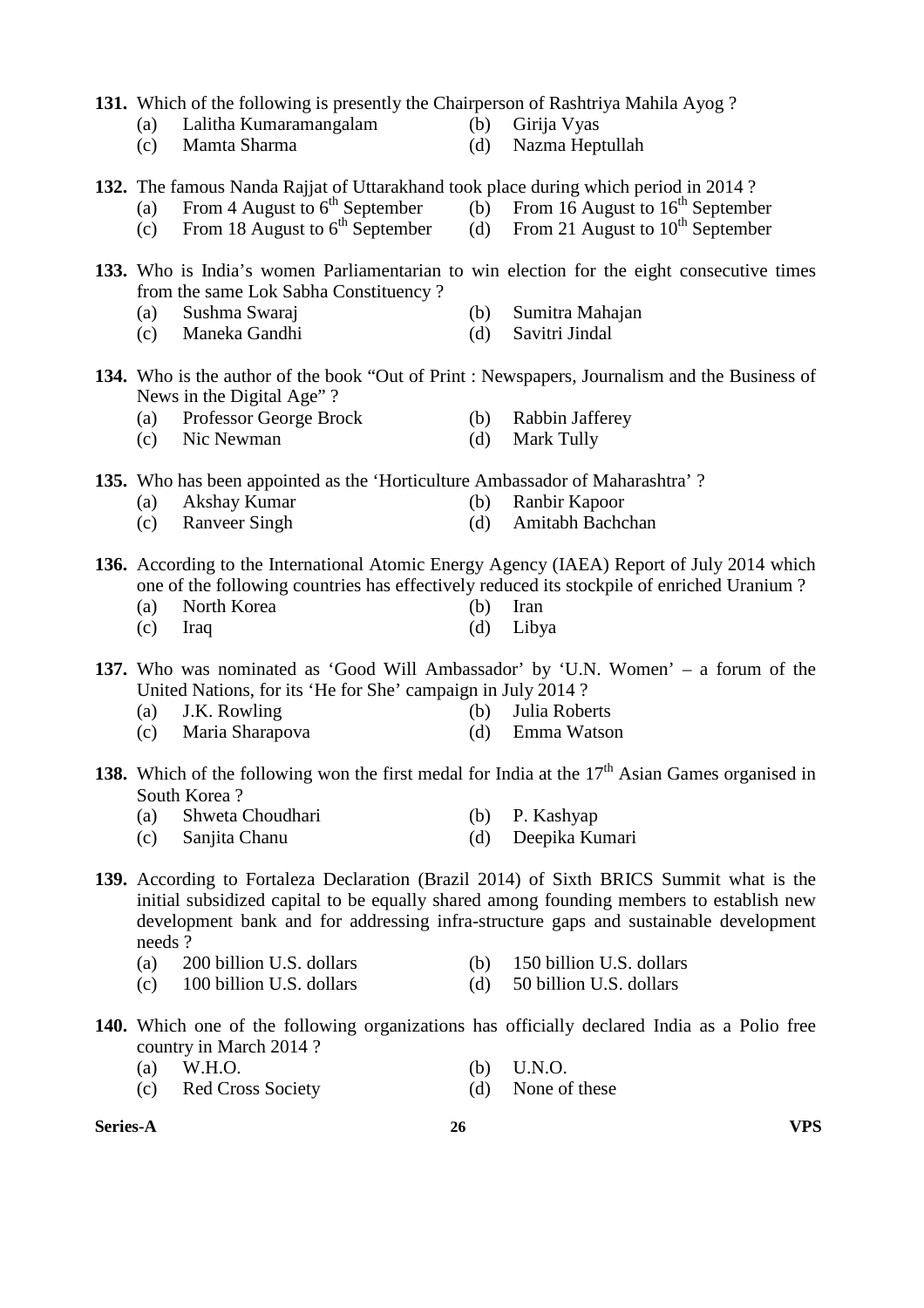|           | 131. वर्तमान में, राष्ट्रीय महिला आयोग का अध्यक्ष, निम्न में से कौन है ?                                |     |                                                                                                                                                                                                                       |
|-----------|---------------------------------------------------------------------------------------------------------|-----|-----------------------------------------------------------------------------------------------------------------------------------------------------------------------------------------------------------------------|
| (a)       | ललिता कुमारमंगलम                                                                                        | (b) | गिरिजा व्यास                                                                                                                                                                                                          |
| (c)       | ममता शर्मा                                                                                              | (d) | नज़मा हेपतुल्ला                                                                                                                                                                                                       |
|           | 132. उत्तराखण्ड की प्रसिद्ध नन्दा राजजात 2014 में किस अवधि में सम्पन्न हुई ?                            |     |                                                                                                                                                                                                                       |
| (a)       | 4 अगस्त से 6 सितम्बर                                                                                    | (b) | 16 अगस्त से 16 सितम्बर                                                                                                                                                                                                |
|           | (c) 18 अगस्त से 6 सितम्बर                                                                               |     | (d) 21 अगस्त से 10 सितम्बर                                                                                                                                                                                            |
|           | 133. एक ही लोक सभा निर्वाचन क्षेत्र से लगातार 'आठवीं बार' चुनाव जीतने वाली भारत की महिला सांसद कौन है ? |     |                                                                                                                                                                                                                       |
| (a)       | सूषमा स्वराज                                                                                            | (b) | सुमित्रा महाजन                                                                                                                                                                                                        |
| (c)       | मेनका गांधी                                                                                             | (d) | सावित्री जिन्दल                                                                                                                                                                                                       |
|           |                                                                                                         |     | 134. "आऊट ऑफ प्रिंट : न्यूजपेपर्स, जर्नलिज्म, एण्ड द बिजनेस ऑफ न्यूज इन द डिजिटल एज" नामक पुस्तक के                                                                                                                   |
|           | लेखक कौन हैं ?                                                                                          |     |                                                                                                                                                                                                                       |
| (a)       | प्रोफेसर जॉर्ज ब्रॉक                                                                                    | (b) | राबिन ज्याफ्रे                                                                                                                                                                                                        |
| (c)       | निक न्यूमैन                                                                                             | (d) | मार्क टूली                                                                                                                                                                                                            |
|           | 135. "महाराष्ट्र के बागवानी राजदूत" के रूप में किसे नियुक्त किया गया है ?                               |     |                                                                                                                                                                                                                       |
| (a)       | अक्षय कुमार को                                                                                          | (b) | रणबीर कपूर को                                                                                                                                                                                                         |
| (c)       | रणवीर सिंह को                                                                                           |     | (d) अमिताभ बच्चन को                                                                                                                                                                                                   |
|           |                                                                                                         |     | 136. अन्तर्राष्ट्रीय परमाणु ऊर्जा एजेन्सी (आई.ए.ई.ए.) की जुलाई 2014 की रिपोर्ट के अनुसार निम्नलिखित में से किस                                                                                                        |
|           | देश ने अपने संवर्धित यूरेनियम के भण्डार में प्रभावकारी कमी की है ?                                      |     |                                                                                                                                                                                                                       |
| (a)       | उत्तरी कोरिया                                                                                           | (b) | ईरान                                                                                                                                                                                                                  |
| (c)       | इराक                                                                                                    | (d) | लीबिया                                                                                                                                                                                                                |
|           | 'सद्भावना राजदूत' मनोनीत किया ?                                                                         |     | 137. संयुक्त राष्ट्रसंघ के एक मंच 'यू.एन.वूमैन' ने अपने 'ही फॉर शी' अभियान हेतु जुलाई 2014 में किसे अपना                                                                                                              |
|           | (a) जे.के. राउलिंग                                                                                      |     | (b) जूलिया रॉबर्ट्स                                                                                                                                                                                                   |
| (c)       | मारिया शारापोवा                                                                                         | (d) | एम्मा वाटसन                                                                                                                                                                                                           |
| किया ?    |                                                                                                         |     | 138. निम्नलिखित में से किसने दक्षिण कोरिया में आयोजित 17वें एशियन खेल में भारत के लिए पहला पदक प्राप्त                                                                                                                |
| (a)       | श्वेता चौधरी                                                                                            | (b) | पी. कश्यप                                                                                                                                                                                                             |
| (c)       | संजीता चानू                                                                                             | (d) | दीपिका कुमारी                                                                                                                                                                                                         |
|           | हिस्सेदारी होने वाला प्रारम्भिक-पूँजी-अंशदान कितना है ?                                                 |     | 139. छठे ब्रिक्स शीर्ष सम्मेलन के फोर्तालेजा घोषणा (ब्राजील 2014) के अनुसार मूलभूत संरचना भेद तथा सतत् विकास<br>की आवश्यकताओं को सम्बोधित करने हेतु न्यू डेवलपमेण्ट बैंक की स्थापना के लिए संस्थापक सदस्यों में बराबर |
| (a)       | 200 अरब अमेरिकी डालर                                                                                    |     | (b) 150 अरब अमेरिकी डालर                                                                                                                                                                                              |
|           | (c) 100 अरब अमेरिकी डालर                                                                                |     | (d) 50 अरब अमेरिकी डालर                                                                                                                                                                                               |
| किया है ? |                                                                                                         |     | 140. निम्नलिखित में से किस संगठन ने मार्च 2014 में भारत को आधिकारिक रूप से पोलिओ मुक्त देश के रूप में घोषित                                                                                                           |
| (a)       | विश्व स्वास्थ्य संगठन                                                                                   | (b) | संयुक्त राष्ट्र संघ                                                                                                                                                                                                   |

(c) रेड क्रॉस सोसाइटी (d) इनमें से कोई नहीं

**VPS 27 Series-A**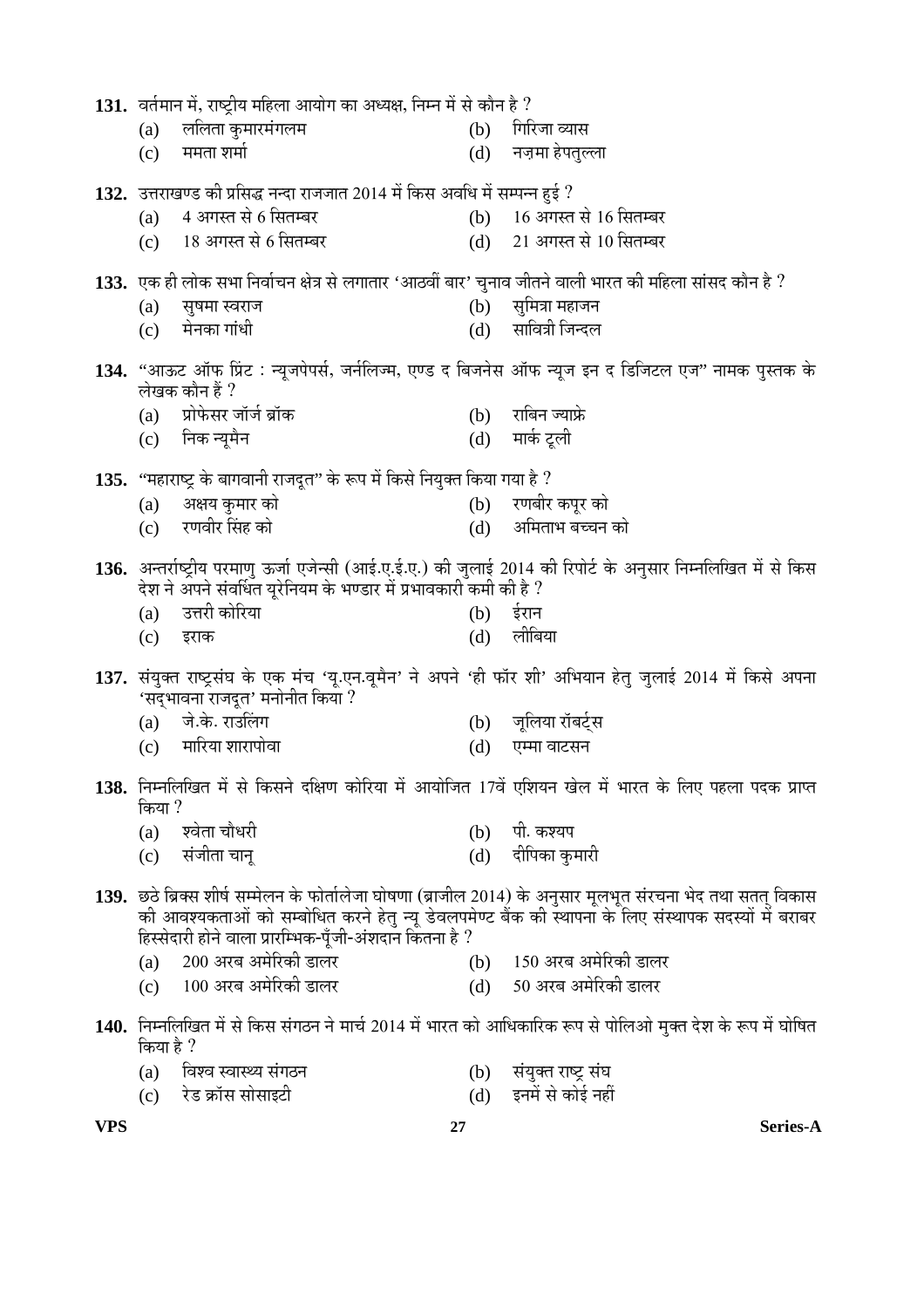- **141.** Almora coins bear the names :
	- (a) Sivapala, Sivapalita and Haripal (b) Sivapalita, Siva and Hari
	- (c) Sivadatta, Sivapalita and Haridatta (d) Sivadatta, Sivapalita and Hari
- **142.** Tick out the correctly matched option out of the following combination of king and his capital :
	- (a) Somchand Raj Bunga
	- (b) Kankapal Devalgarh
	- (c) Ajaypal Tehri
	- (d) Man Shah Chandpur garh

#### **143.** Who was known as 'Nakati Rani' in the history of Garhwal ?

- (a) Guleria Rani (b) Karnavati Rani
- (c) Nepalia Rani (d) Kamlendumati Rani
- **144.** Garhwal Sarvadalita Board was constituted in 1928 A.D. by :<br>
(a) Mohan Singh Mehta (b) Badri Dutt Pande
	- (a) Mohan Singh Mehta  $(b)$
	- (c) Jayananda Bharti (d) Hargovind Pant
- **145.** 'Praja Mandal' was established at Dehradun with the objective :
	- (a) To get freedom from British rule<br>(b) To get freedom from Gurkha rule
	- To get freedom from Gurkha rule
	- (c) To organize people for social reforms
	- (d) To free the people from mis-rule of Tehri-Rajya.
- **146.** Read the statements (A) and (B) and choose the correct answer from the codes given below :<br>(A)  $T$ 
	- The sixth century B.C. was a period of great religious upheaval in all parts of the world.
	- (B) The Vedic religion had become very complex.
	- **Codes :**
	-
	- (a) Both  $(A)$  and  $(B)$  are false. (b) Both  $(A)$  and  $(B)$  are true.
	- (c) (A) is true, while (B) is false. (d) (A) is false, while (B) is true.
- **147.** The earliest known epigraphic evidence of Bhagvatism is :<br>(a) Prayage Prashasti of Samudra Gunta (b) Nasik inscription of Gautami Balshri
	- (a) Prayag Prashasti of Samudra Gupta  $(b)$
	- (c) Garuda column at Besnagar (d) Ayodhya inscription of Dhanadeva
- **148.** Buddhist text 'Milindapanho' throws light on which Indo-Greek ruler ?
	-
	- (a) Diodorus II (b) Demetrius<br>
	(c) Minender (d) Strato I Minender
- **149.** In which Vedic text the term 'Varna' is found referred for the first time ?
	- (a) Rigveda (b) Atharva veda<br>
	(c) Sam veda (d) Yaiur veda (d) Yajur veda
- **150.** There were different causes for the downfall of the Gupta empire. Which one was not the
	- cause among the statements given below ?
	-
	- (a) Huna invasion<br>(b) Feudal set-up of Feudal set-up of administration
	- (c) Acceptance of Buddhism by the later Guptas
	- (d) Arab invasion

| <b>VPS</b><br>Series-A<br>എ<br>40. |
|------------------------------------|
|------------------------------------|

- 
- -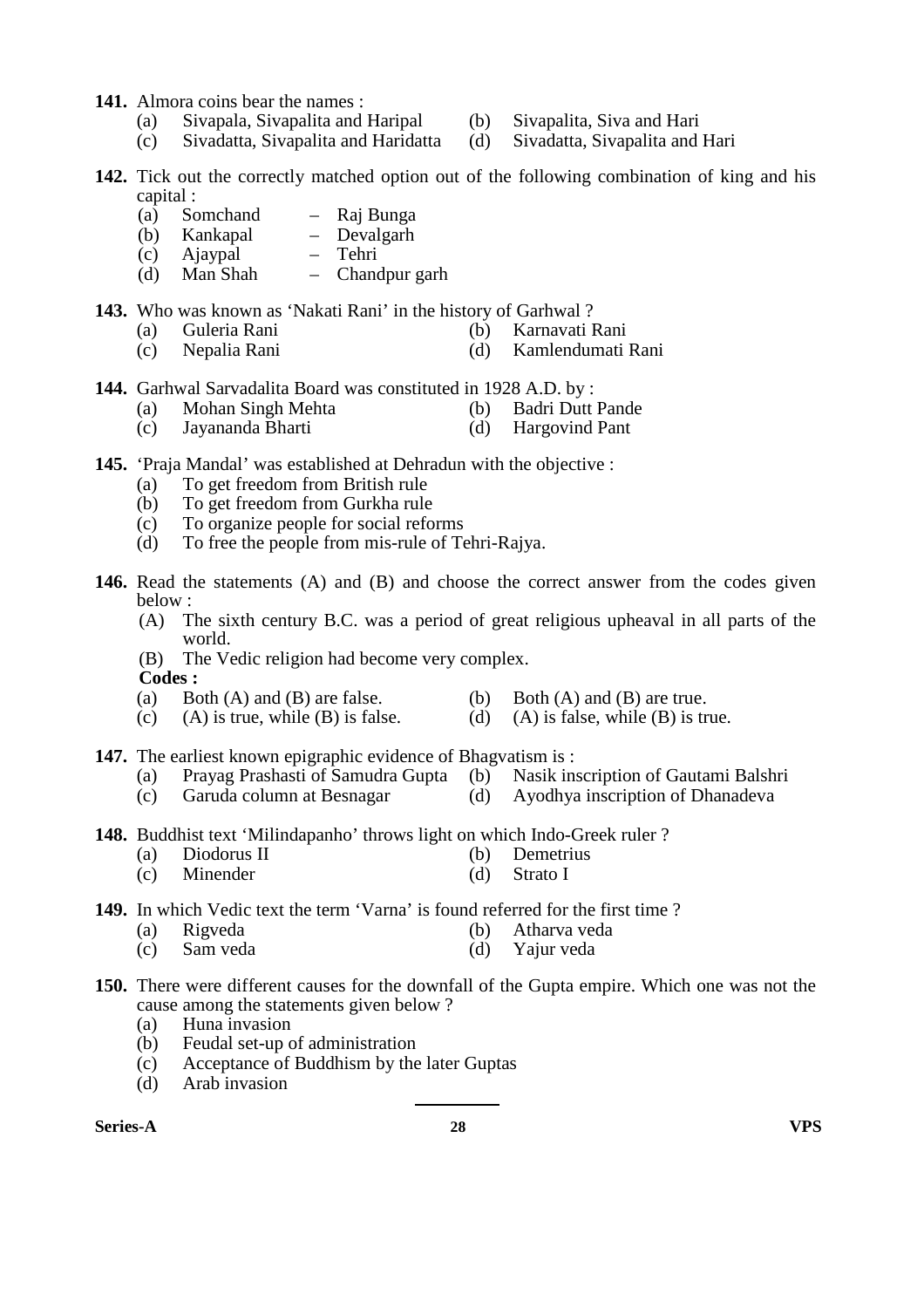- 1**41.** अल्मोडा सिक्कों में उल्लिखित नाम हैं :
	- (a) शिवपाल, शिवपालित और हरिपाल (b) शिवपालित, शिव और हरि<br>(c) शिवदत्त, शिवपालित और हरिदत्त (d) शिवदत्त, शिवपालित और :
	- $(c)$  शिवदत्त, शिवपालित और हरिदत्त (d) शिवदत्त, शिवपालित और हरि
- -
- $142.$  निम्नलिखित विकल्प, जिसमें राजा और उसकी राजधानी दी गई है, में से सही सुमेलित युग्म का चयन करें ।
	- (a) सोमचंद राज बंगा
	- $(b)$  कनकपाल देवलगढ
	- $(c)$  अजयपाल टिहरी
	- $(d)$  मानशाह चाँदपुर गढ़

## 143. गढ़वाल के इतिहास में 'नक्कटी राणी' के नाम से कौन विख्यात थी ?

- (a) ÝÖã»Öê׸üµÖÖ ¸üÖ®Öß (b) ÛúÞÖÖÔ¾ÖŸÖß ¸üÖ®Öß
- (c) ®Öê¯ÖÖ×»ÖµÖÖ ¸üÖ®Öß (d) Ûú´Ö»Öꮤãü´ÖŸÖß ¸üÖ®Öß
- 144. गढ़वाल सर्वदलित परिषद का गठन सन् 1928 ई. में किया था
	- (a)  $\overrightarrow{u}$  मोहनसिंह मेहता ने  $\overrightarrow{d}$  ) बद्रीदत्त पाण्डे ने
	- (c) •ÖµÖÖ®ÖÓ¤ü ³ÖÖ¸üŸÖß ®Öê (d) Æü¸üÝÖÖêØ¾Ö¤ü ¯ÖÓŸÖ ®Öê
- 145. देहरादुन में 'प्रजा मण्डल' की स्थापना का उद्देश्य था
	- (a) भिटिश शासन से स्वतंत्रता प्राप्त करना ।
	- (b) गोरखा शासन से स्वतंत्रता प्राप्त करना ।
	- (c) जनता को समाज सुधार हेतु संगठित करना ।
	- (d) जिनता को टिहरी राज्य के कुशासन से मुक्त करना ।

146. निम्नलिखित कथन (A) और (B) को पढ़ें और नीचे दिए गए कुटों में से सही उत्तर का चयन करें:

- $(A)$  विश्व के सभी भागों में ईस्वी पूर्व छठवीं शताब्दी एक महान् धार्मिक उथल-पुथल का काल था ।
- $(B)$  वैदिक धर्म बहुत जटिल हो चका था।
- कूट:
- (a) दोनों (A) और (B) गलत हैं ।  $\qquad$  (b) दोनों (A) और (B) सही हैं ।<br>(c)  $\qquad$  (A) सही है जबकि (B) गलत है ।  $\qquad$  (d)  $\qquad$  (A) गलत है जबकि (B) सही
- (c)  $(A)$  सही है जबकि (B) गलत है ।  $(A)$  (A) गलत है जबकि (B) सही है ।
- **147.** भागवत धर्म का ज्ञात सर्वप्रथम अभिलेखीय साक्ष्य है :<br>(a) समुद्रगुप्त की प्रयाग प्रशस्ति
	-
	- (a) समुद्रगुप्त को प्रयाग प्रशस्ति (b) गौतमी बलश्री का नासिक अभिलेख<br>(c) बेसनगर का गरुड़ स्तम्भ (d) धनदेव का अयोध्या अभिलेख (c) बेसनगर का गरुड स्तम्भ (d) धनदेव का अयोध्या अभिलेख
- 148. बौद्ध ग्रंथ 'मिलिन्दपन्हों' किस हिन्द-यवन शासक पर प्रकाश डालता है ?
	- (a) डायोडोरस $\text{II}$  (b) डेमेट्रियस<br>(c) मिनेण्डर (d) स्टैटो
- (c) मिनेण्डर (d) स्ट्रैटो I

149. किस वैदिक ग्रंथ में 'वर्ण' शब्द का सर्वप्रथम नामोल्लेख मिलता है ?

| (a) ऋग्वेद | (b) अथर्ववेद |
|------------|--------------|
| (c) सामवेद | (d) यजुर्वेद |

- $\,$  **150.** गुप्त साम्राज्य के पतन के विभिन्न कारण थे । निम्नलिखित कथनों में कौन सा कारण नहीं था ?
	- $(a)$  हूण आक्रमण
	- (b) प्रशासन का सामंतीय ढाँचा
	- (c) उत्तरवर्ती गुप्तों का बौद्ध धर्म स्वीकार करना
	- (d) अरब आक्रमण

**VPS 29 Series-A**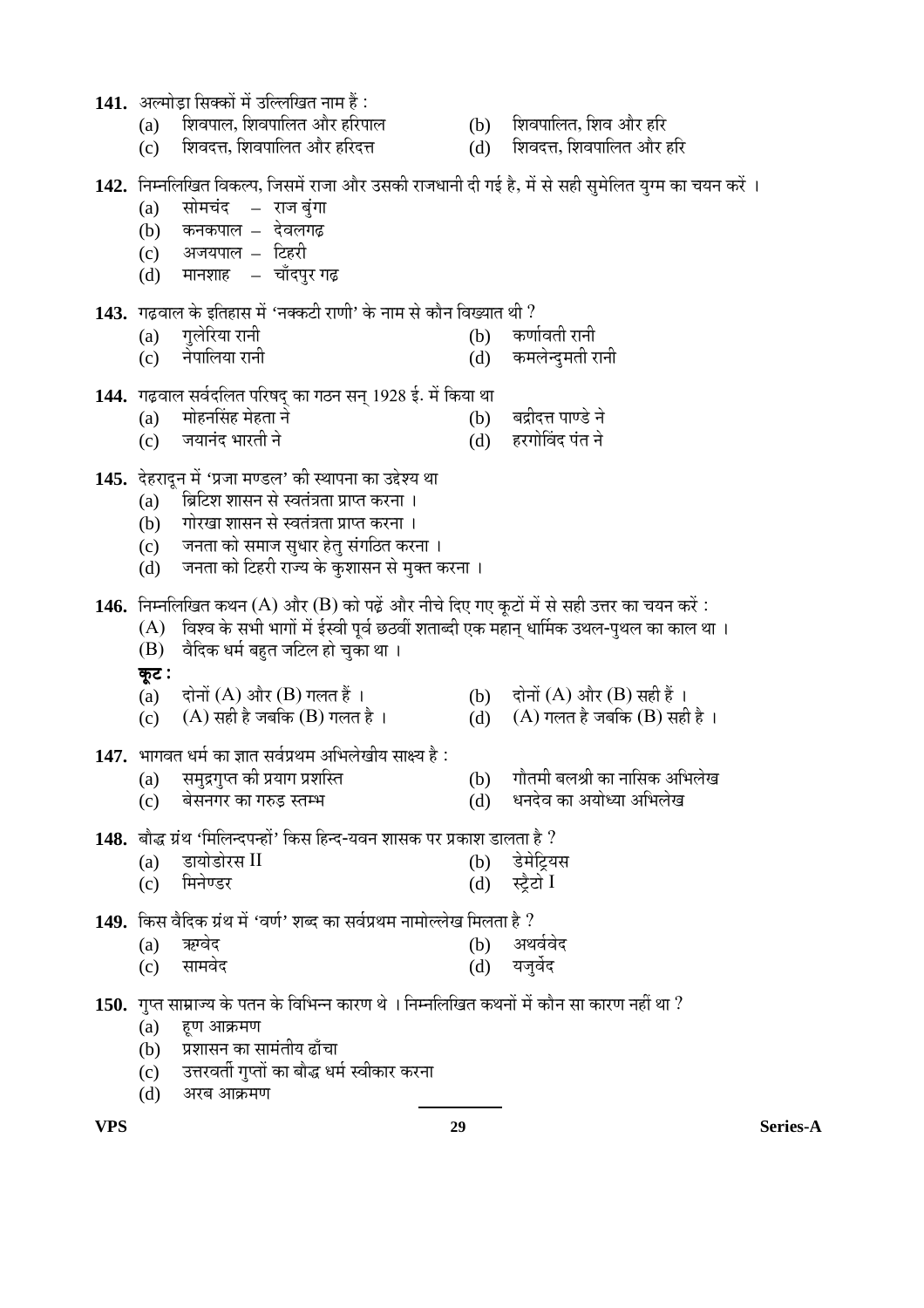$Space$  For Rough Work / रफ कार्य के लिए जगह

**Series-A 30 VPS**